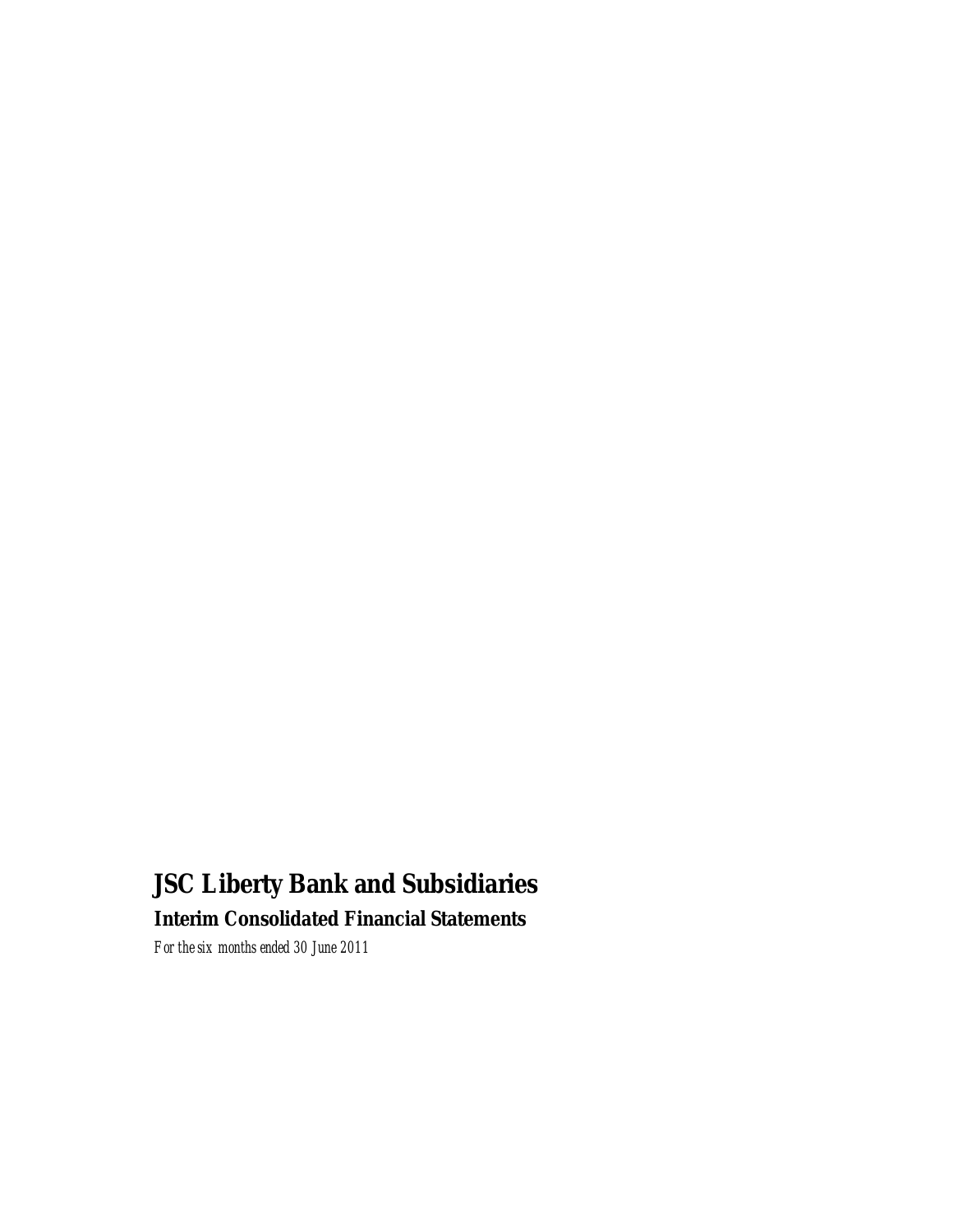# Contents

# REPORT ON REVIEW OF INTERIM CONSOLIDATED FINANCIAL STATEMENTS

Notes to interim consolidated financial statements

| 5.         |  |
|------------|--|
| b.         |  |
| $\prime$ . |  |
| 8.         |  |
| 9.         |  |
| 10.        |  |
| 11.        |  |
| 12.        |  |
| 13.        |  |
| 14.        |  |
| 15.        |  |
| 16.        |  |
| 17.        |  |
| 18.        |  |
| 19.        |  |
| 20.        |  |
| 21.        |  |
| 22.        |  |
| 23.        |  |
| 24.        |  |
| 25.        |  |
| 26.        |  |
| 27.        |  |
| 28.        |  |
| 29.        |  |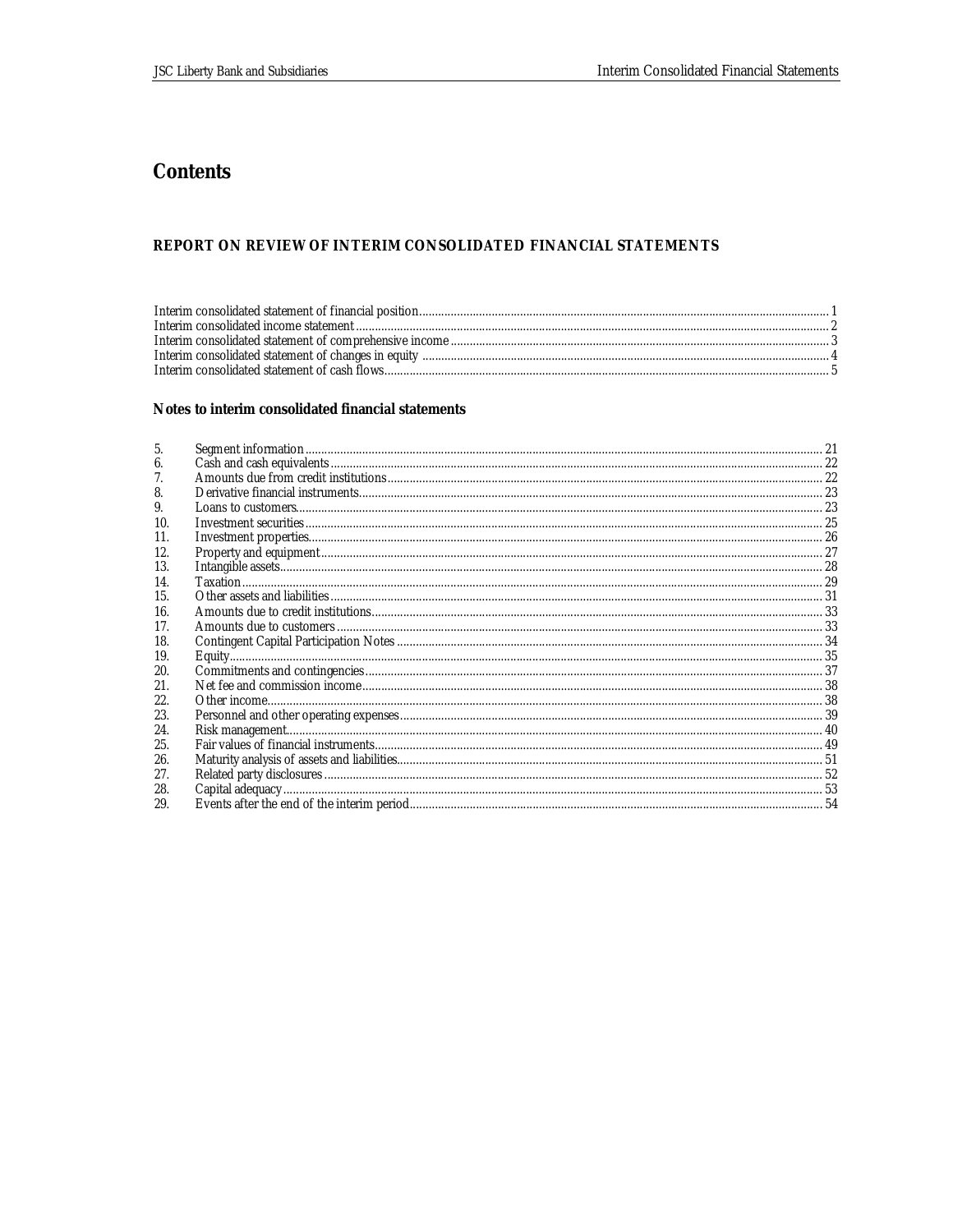

Ernst & Young LLC Kote Abkhazi Street, 44 Tbilisi, 0105, Georgia Tel: +995 (32) 43 9375 Fax: +995 (32) 43 9376 www.ey.com/georgia

**შპს ერნსტ ენდ იანგი**<br>საქართველო, 0105 თბილისი<br>კოტე აფხაზის ქუჩა 44

ტელ: +995 (32) 439 375 ფაქსი: +995 (32) 439 376

**Report on Review of Interim Consolidated Financial Statements** 

To the Shareholders and the Board of Directors of JSC Liberty Bank –

### **Introduction**

We have reviewed the accompanying interim consolidated financial statements of JSC Liberty Bank (the "Bank") and its subsidiaries (together the "Group") as at 30 June 2011, comprising of the interim consolidated statement of financial position as at 30 June 2011 and the related interim consolidated income statement, statements of comprehensive income, changes in equity and cash flows for the six months then ended and explanatory notes. Management is responsible for the preparation and fair presentation of these interim consolidated financial statements in accordance with International Financial Reporting Standard IAS 34, Interim Financial Reporting ("IAS 34"). Our responsibility is to express a conclusion on these interim consolidated financial statements based on our review.

### **Scope of Review**

We conducted our review in accordance with the International Standard on Review Engagements 2410, "Review of Interim Financial Information Performed by the Independent Auditor of the Entity". A review of interim financial information consists of making inquiries, primarily of persons responsible for financial and accounting matters, and applying analytical and other review procedures. A review is substantially less in scope than an audit conducted in accordance with International Standards on Auditing and consequently does not enable us to obtain assurance that we would become aware of all significant matters that might be identified in an audit. Accordingly, we do not express an audit opinion.

### **Conclusion**

Based on our review, nothing has come to our attention that causes us to believe that the accompanying interim consolidated financial statements are not prepared, in all material respects, in accordance with IAS 34.

ERNST& YOUNG LLC

23 September 2011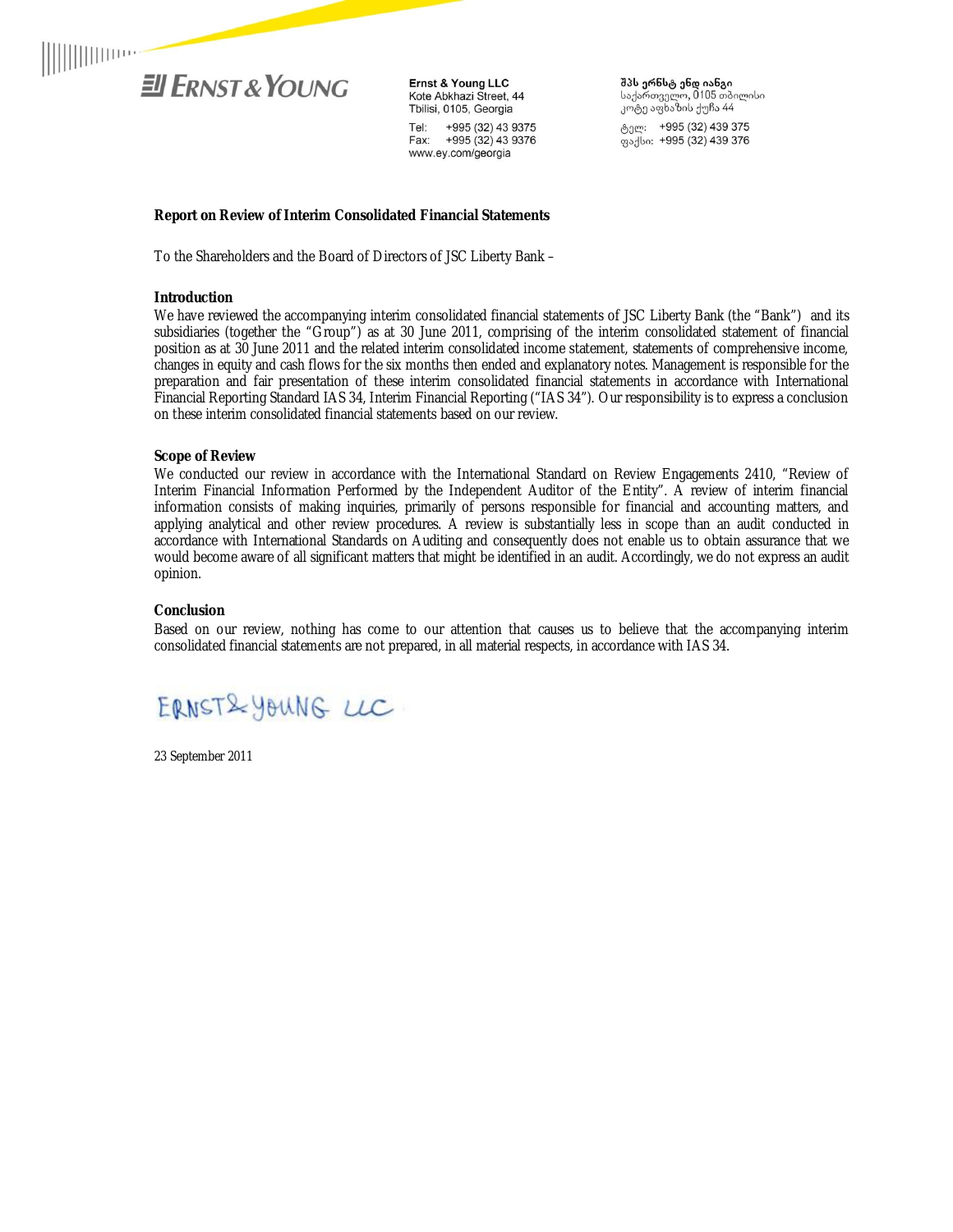# **Interim consolidated statement of financial position**

# **As of 30 June 2011**

# *(Thousands of Georgian Lari)*

|                                        |              | 30 June   | 31 December |
|----------------------------------------|--------------|-----------|-------------|
|                                        | <b>Notes</b> | 2011      | 2010        |
|                                        |              | Unaudited |             |
| Assets                                 |              |           |             |
| Cash and cash equivalents              | 6            | 118,763   | 139,271     |
| Amounts due from credit institutions   | 7            | 18,886    | 7,508       |
| Loans to customers                     | 9            | 244,323   | 159,166     |
| Investment securities:                 |              |           |             |
| - available-for-sale                   | 10           | 751       | 717         |
| - held-to-maturity                     | 10           | 95,881    | 83,860      |
| Investments in associates              |              |           |             |
| Investment properties                  | 11           | 22,250    | 21,115      |
| Property and equipment                 | 12           | 95,086    | 92,165      |
| Intangible assets                      | 13           | 5,489     | 5,357       |
| Current income tax assets              | 14           | 634       | 630         |
| Deferred income tax assets             | 14           | 1,684     | 1,610       |
| Prepayments                            |              | 8,335     | 5,614       |
| Other assets                           | 15           | 19,448    | 13,772      |
| <b>Total assets</b>                    |              | 631,530   | 530,785     |
| Liabilities                            |              |           |             |
| Amounts due to credit institutions     | 16           | 48.058    | 77,318      |
| Amounts due to customers               | 17           | 494,997   | 385,445     |
| Current income tax liabilities         | 14           | 19        | 182         |
| Provisions                             | 15           | 190       | 69          |
| Derivative financial liabilities       | 8            | 411       | 102         |
| Contingent capital participation notes | 18           | 19,143    | 19,150      |
| Other liabilities                      | 15           | 16,527    | 13,909      |
| <b>Total liabilities</b>               |              | 579,345   | 496,175     |
| Equity                                 | 19           |           |             |
| Share capital                          |              | 31,899    | 28,858      |
| Additional paid-in capital             |              | 25,856    | 19,113      |
| Treasury shares                        |              |           | (3,371)     |
| <b>Accumulated losses</b>              |              | (28,089)  | (32,692)    |
| Other reserves                         |              | 22,519    | 22,702      |
| Total equity                           |              | 52,185    | 34,610      |
|                                        |              | 631,530   | 530,785     |
| Total liabilities and equity           |              |           |             |

**Signed and authorised for release on behalf of the Management Board of the Bank:** 

Vladimer Gurgenidze  $\sqrt{\frac{1}{2\sqrt{2}}}$  Executive Chairman are<br>Zurab Tsulaia Chief Financial Officer

Vladimer Gurgenidze Executive Chairman and Chief Executive Officer

23 September 2011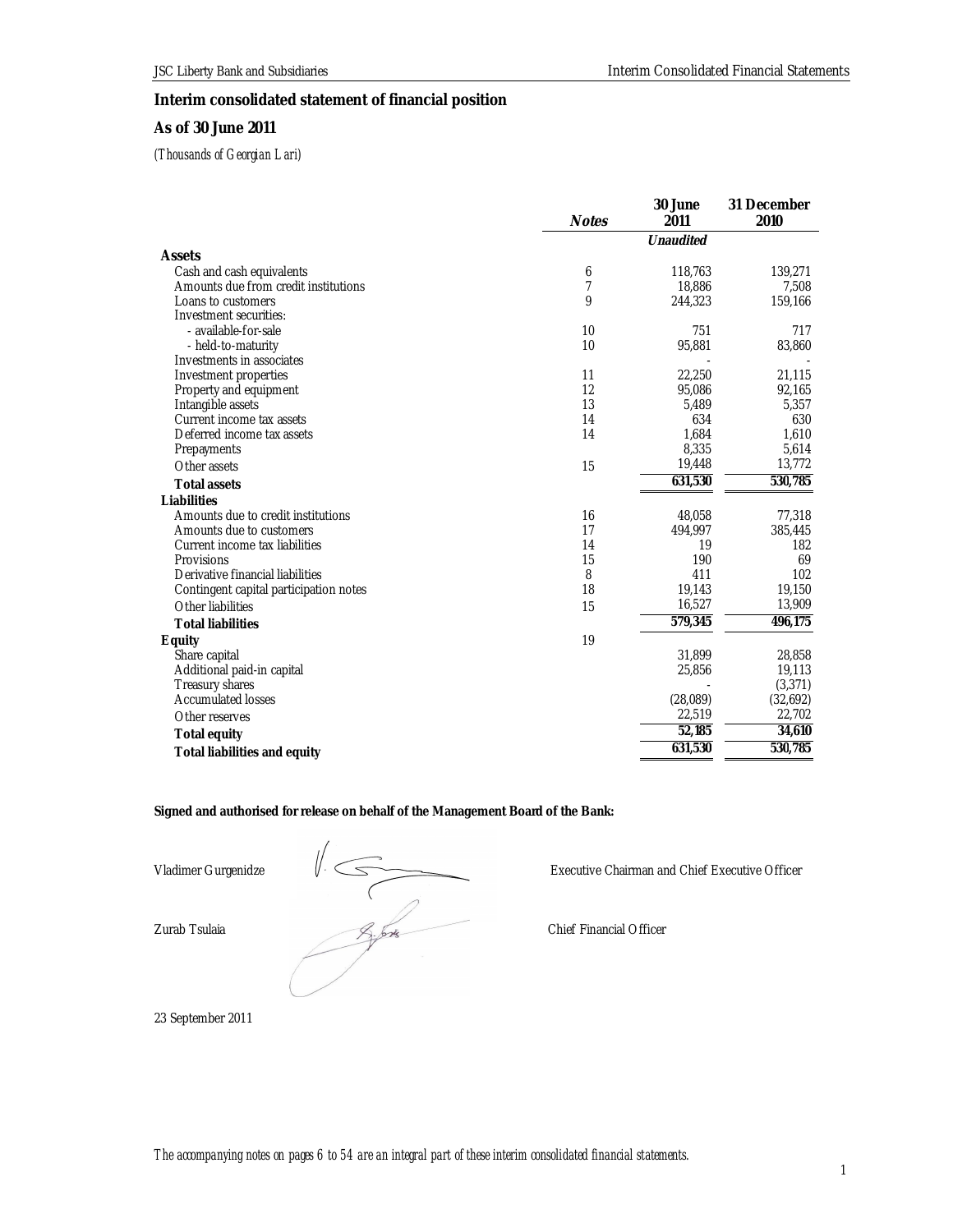# **Interim consolidated income statement**

# **For the six months ended 30 June 2011**

|                                                             | For the six months ended 30 June |                          |           |
|-------------------------------------------------------------|----------------------------------|--------------------------|-----------|
|                                                             | <b>Notes</b>                     | 2011<br><b>Unaudited</b> | 2010      |
| Interest income                                             |                                  |                          |           |
| Loans to customers                                          |                                  | 34,734                   | 18,569    |
| Investment securities                                       |                                  | 6,003                    | 416       |
| Amounts due from credit institutions                        |                                  | 1,253                    | 410       |
|                                                             |                                  | 41,990                   | 19,395    |
| Interest expense                                            |                                  |                          |           |
| Amounts due to customers                                    |                                  | (18, 811)                | (10, 186) |
| Amounts due to credit institutions                          |                                  | (2, 315)                 | (2,635)   |
| Contingent capital participation notes                      |                                  | (1, 385)                 |           |
| Other                                                       |                                  | (14)                     | (47)      |
|                                                             |                                  | (22, 525)                | (12, 868) |
| Net interest income                                         |                                  | 19,465                   | 6,527     |
| Net impairment charge on interest-bearing assets            | 9                                | (7, 955)                 | (4, 173)  |
| Net interest income after impairment charge                 |                                  | 11,510                   | 2,354     |
| Net fee and commission income                               | 21                               | 16,570                   | 15,556    |
| Net gains/(losses) from foreign currencies:                 |                                  |                          |           |
| - Dealing                                                   |                                  | 1,711                    | 1,899     |
| - Translation differences                                   |                                  | (404)                    | (57)      |
| Share of gain of associates                                 |                                  |                          | 60        |
| Other income                                                | 22                               | 1,857                    | 2,440     |
| Non-interest income                                         |                                  | 19,734                   | 19,898    |
| Personnel expenses                                          | 23                               | (14, 141)                | (12, 244) |
| General and administrative expenses                         | 23                               | (8,096)                  | (6, 350)  |
| Depreciation, amortisation and impairment                   | 12, 13                           | (3,796)                  | (2,680)   |
| Other operating expenses<br>Other impairment and provisions | 23<br>15                         | (631)                    | (290)     |
|                                                             |                                  | (246)                    | (1, 542)  |
| Non-interest expense                                        |                                  | (26, 910)                | (23, 106) |
| Profit /(loss) before income tax benefit                    |                                  | 4,334                    | (854)     |
| Income tax benefit                                          | 14                               | 60                       | 133       |
| Profit /(loss) for the period                               |                                  | 4,394                    | (721)     |
|                                                             |                                  |                          |           |

| Income $\ell$ (loss) per share:                    |        |          |
|----------------------------------------------------|--------|----------|
| - Basic income/(loss) per share (in full amount)   | 0.0014 | (0.0003) |
| - Diluted income/(loss) per share (in full amount) | 0.0014 | (0.0003) |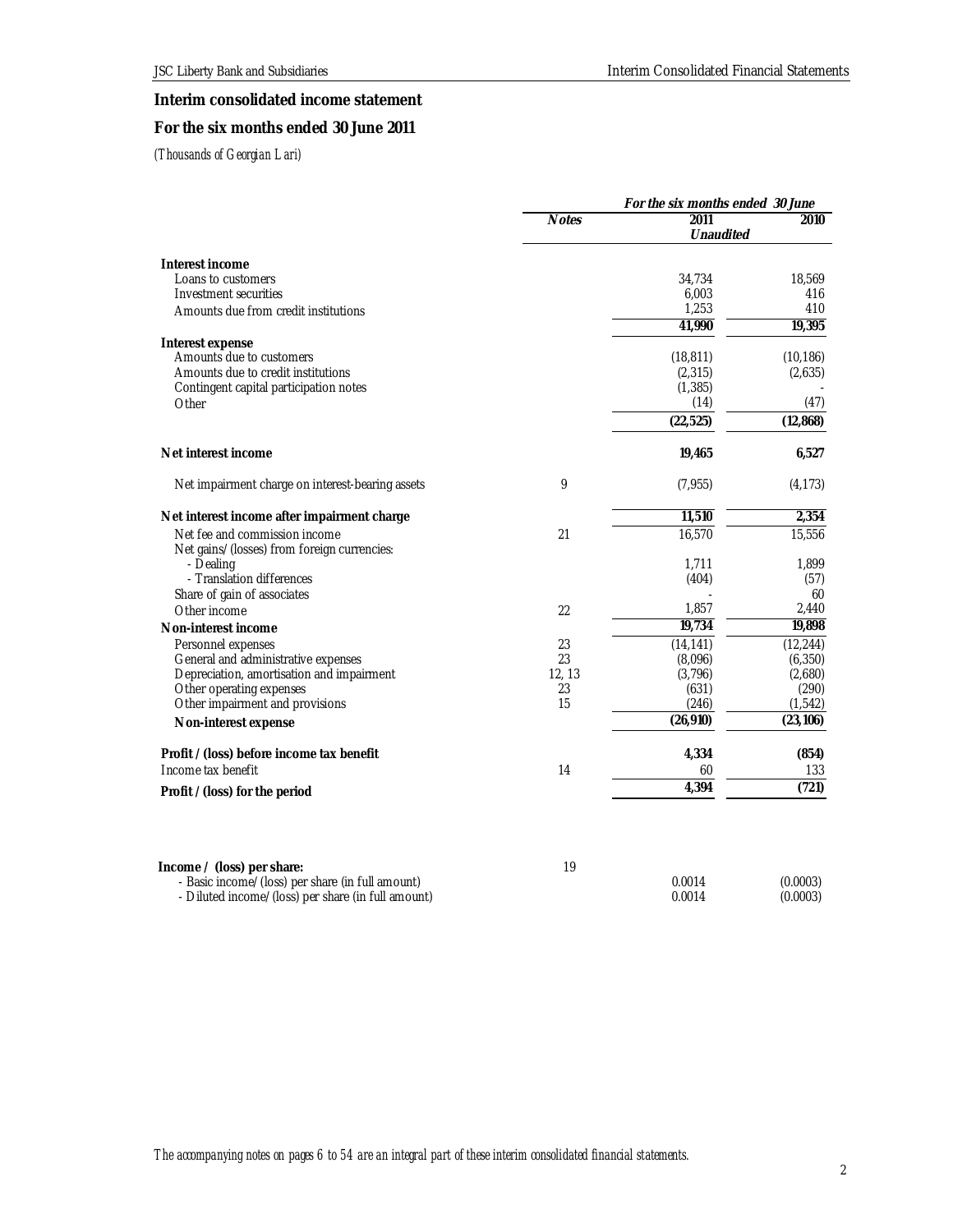# **Interim consolidated statement of comprehensive income**

# **For the six months ended 30 June 2011**

|                                                                                                                                                               | For the six months ended 30 June |           |       |
|---------------------------------------------------------------------------------------------------------------------------------------------------------------|----------------------------------|-----------|-------|
|                                                                                                                                                               | <b>Notes</b>                     | 2011      | 2010  |
|                                                                                                                                                               |                                  | Unaudited |       |
| Profit /(loss) for the period                                                                                                                                 |                                  | 4.394     | (721) |
| Other comprehensive income<br>Unrealised gains on investment securities available-for-sale<br>Income tax relating to components of other comprehensive income | 19<br>14, 19                     | 31<br>(5) |       |
| Other comprehensive (loss)/ income for the period, net of tax                                                                                                 |                                  | 26        |       |
| Total comprehensive income/(loss) for the period                                                                                                              |                                  | 4.420     | (721) |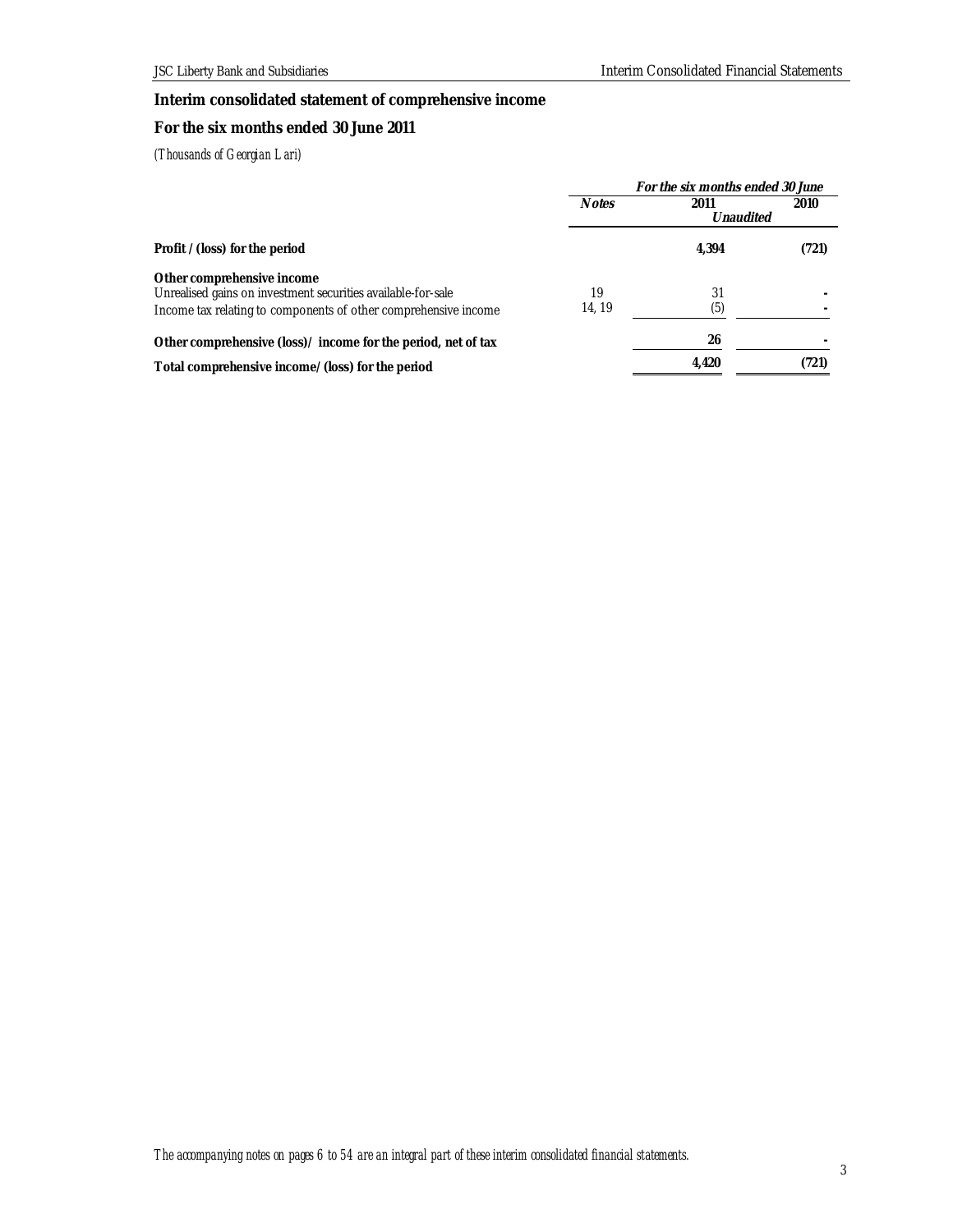# **Interim consolidated statement of changes in equity**

# **For the six months ended 30 June 2011**

|                                               | Attributable to shareholders of the Bank |                               |                    |                       |                   |                 |
|-----------------------------------------------|------------------------------------------|-------------------------------|--------------------|-----------------------|-------------------|-----------------|
|                                               | Share<br>capital                         | Additional<br>paid-in capital | Treasury<br>shares | Accumulated<br>Losses | Other<br>reserves | Total<br>equity |
|                                               |                                          |                               |                    |                       |                   |                 |
| As of 31 December 2009                        | 15,721                                   | 8,529                         | (347)              | (38,036)              | 23,357            | 9,224           |
| Total comprehensive loss for the period       |                                          |                               |                    | (721)                 |                   | (721)           |
| Depreciation of revaluation reserve (Note 19) |                                          |                               |                    | 211                   | (211)             |                 |
| Transfer of revaluation reserve of sold asset |                                          |                               |                    | 130                   | (130)             |                 |
| Issue of share capital (Note 19)              | 13,137                                   | 8,979                         |                    |                       |                   | 22,116          |
| Purchase of treasury shares (Note 19)         |                                          |                               | (3,860)            |                       |                   | (3,860)         |
| Sale of treasury shares (Note 19)             |                                          | 1,116                         | 347                |                       |                   | 1,463           |
| As of 30 June 2010 (unaudited)                | 28,858                                   | 18,624                        | (3,860)            | (38, 416)             | 23,016            | 28,222          |
| As of 31 December 2010                        | 28,858                                   | 19,113                        | (3, 371)           | (32,692)              | 22,702            | 34,610          |
| Total comprehensive income for the period     |                                          |                               |                    | 4,394                 | 26                | 4,420           |
| Depreciation of revaluation reserve (Note 19) |                                          |                               |                    | 209                   | (209)             |                 |
| Issue of share capital (Note 19)              | 3,041                                    | 6,743                         |                    |                       |                   | 9,784           |
| Sale of treasury shares (Note 19)             |                                          | ٠                             | 3,371              |                       | ä,                | 3,371           |
| As of June 30, 2011 (unaudited)               | 31,899                                   | 25,856                        |                    | (28,089)              | 22,519            | 52,185          |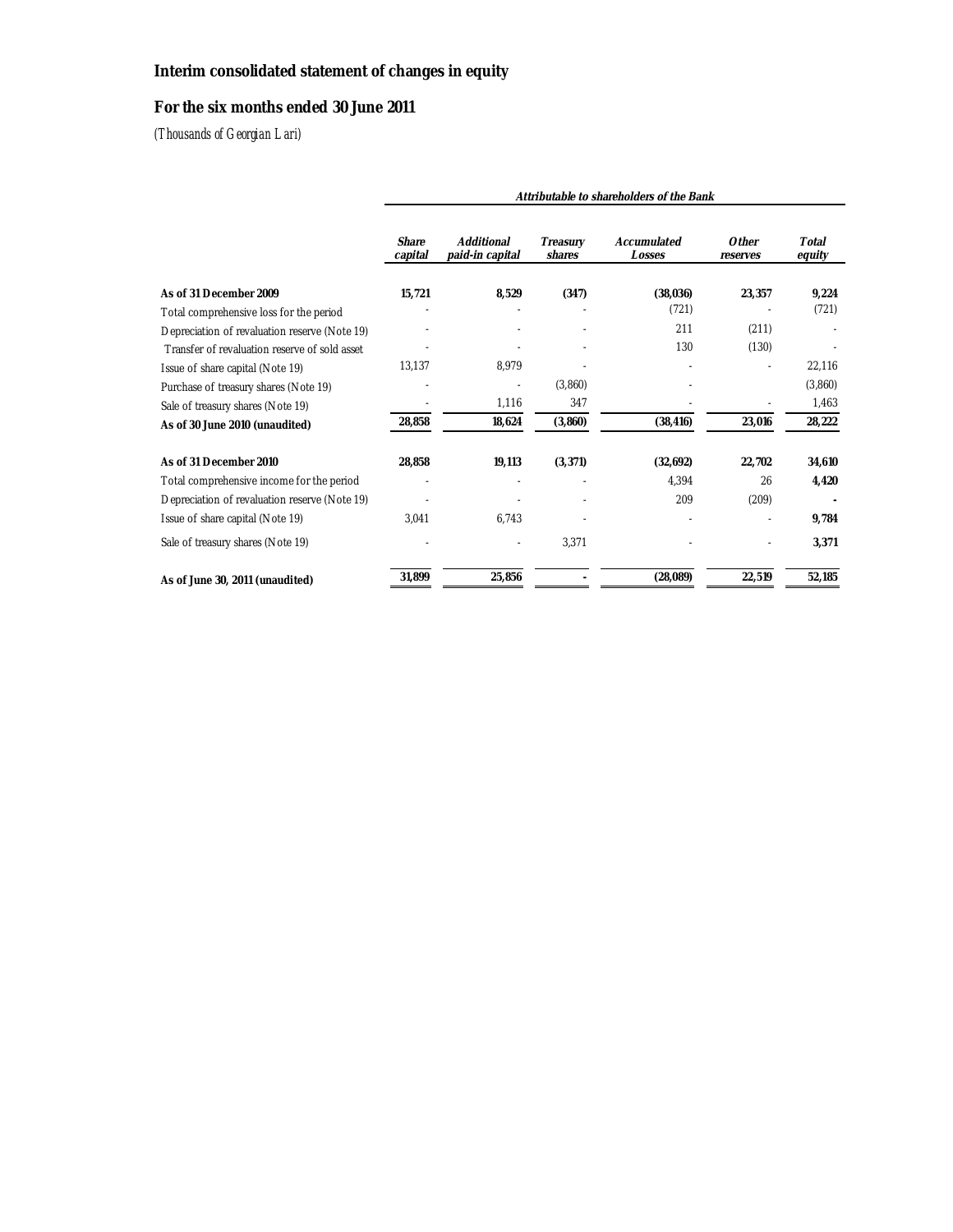# **Interim consolidated statement of cash flows**

# **For the six months ended 30 June 2011**

|                                                                                            | For the six months ended 30 June |           |           |
|--------------------------------------------------------------------------------------------|----------------------------------|-----------|-----------|
|                                                                                            | <b>Notes</b>                     | 2011      | 2010      |
|                                                                                            |                                  | Unaudited |           |
| Cash flows from operating activities                                                       |                                  |           |           |
| Interest received                                                                          |                                  | 36,498    | 19,818    |
| Interest paid                                                                              |                                  | (21,790)  | (12,022)  |
| Fees and commissions received                                                              |                                  | 19,154    | 15,243    |
| Fees and commissions paid                                                                  |                                  | (2,456)   | (1, 155)  |
| Net realised gains from dealing in foreign currencies                                      |                                  | 2,020     | 1,899     |
| Recoveries of assets previously written off                                                | 9, 15                            | 12        | 444       |
| Other income received                                                                      |                                  | 1,857     | 2,440     |
| Personnel expenses paid                                                                    |                                  | (14, 316) | (11, 572) |
| General, administrative and other operating expenses paid                                  |                                  | (8,025)   | (6, 679)  |
| Cash flows from operating activities before changes in operating<br>assets and liabilities |                                  | 12,954    | 8,416     |
| Net (increase)/decrease in operating assets                                                |                                  |           |           |
| Amounts due from credit institutions                                                       |                                  | (11, 374) | (1, 555)  |
| Loans to customers                                                                         |                                  | (91, 874) | (48, 193) |
| Other assets                                                                               |                                  | (12, 416) | (7, 787)  |
| Net increase/(decrease) in operating liabilities                                           |                                  |           |           |
| Amounts due to credit institutions                                                         |                                  | (28, 770) | (38, 216) |
| Amounts due to customers                                                                   |                                  | 114,006   | 113,809   |
| Other liabilities                                                                          |                                  | 2,659     | (1, 304)  |
| Net cash flows (used in)/from operating activities before income tax                       |                                  | (14, 815) | 25,170    |
| Income tax paid                                                                            |                                  | (182)     |           |
| Net cash (used in)/from operating activities                                               |                                  | (14, 997) | 25,170    |
|                                                                                            |                                  |           |           |
| Cash flows from investing activities                                                       |                                  |           |           |
| Proceeds from disposal of subsidiaries and associates                                      |                                  | 18        |           |
| Purchase of investment securities                                                          |                                  | (56,682)  | (34, 922) |
| Proceeds from redemption of investment securities                                          |                                  | 46,930    | 2,000     |
| Purchase of property and equipment                                                         |                                  | (4, 720)  | (6, 159)  |
| Proceeds from sale of property and equipment                                               |                                  | 10        |           |
| Net cash used in investing activities                                                      |                                  | (14, 444) | (39,081)  |
|                                                                                            |                                  |           |           |
| Cash flows from financing activities                                                       | 19                               |           |           |
| Proceeds from issue of share capital                                                       |                                  | 9,781     | 19,372    |
| Proceed from sale of treasury shares                                                       |                                  | 3,371     | 347       |
| Net cash from financing activities                                                         |                                  | 13,152    | 19,719    |
| Effect of exchange rates changes on cash and cash equivalents                              |                                  | (4, 219)  | 3,422     |
| Net (decrease)/increase in cash and cash equivalents                                       |                                  | (20, 508) | 9,230     |
| Cash and cash equivalents, beginning                                                       | 6                                | 139,271   | 108,563   |
| Cash and cash equivalents, ending                                                          | 6                                | 118,763   | 117,793   |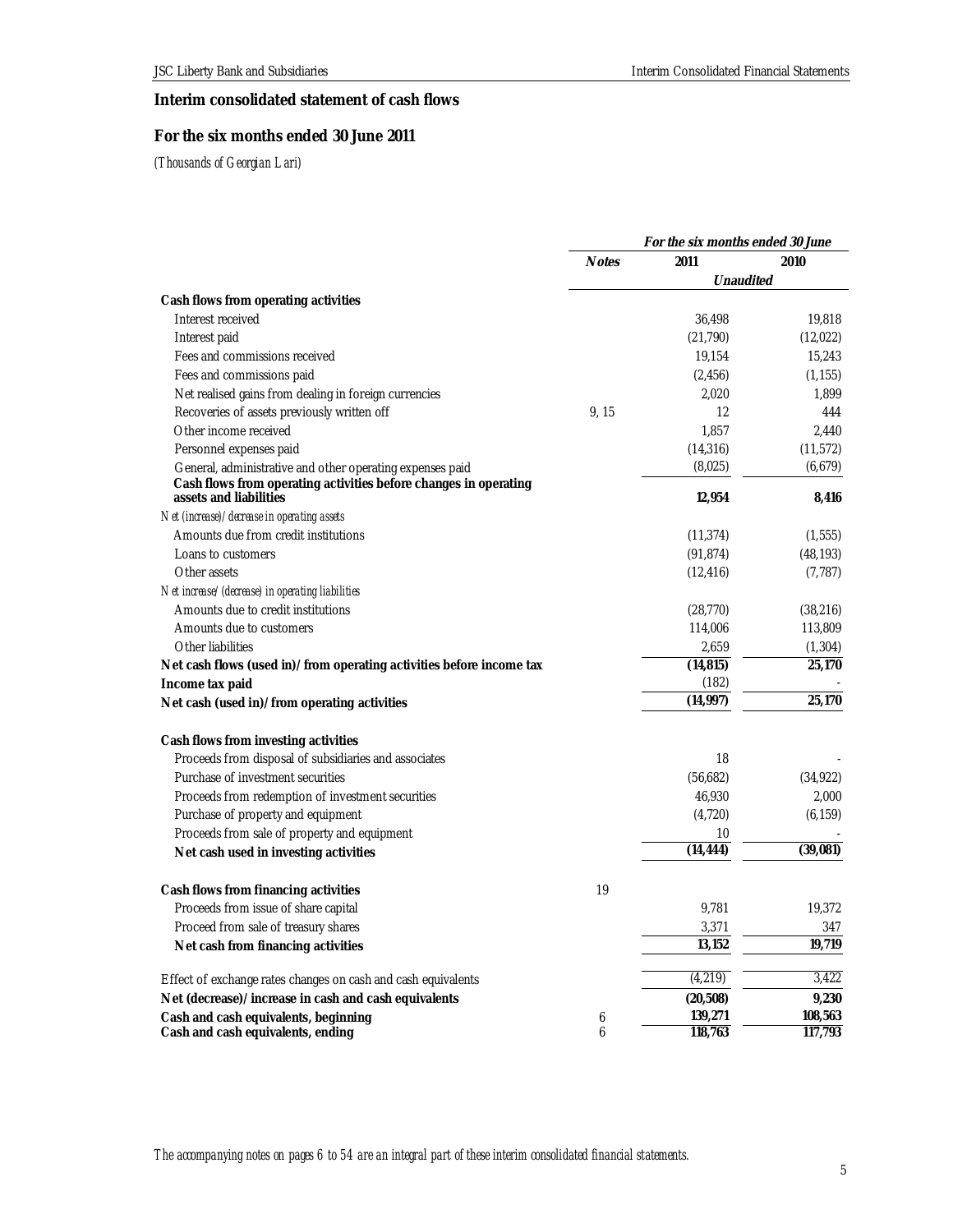# **1. Principal activities**

JSC Liberty Bank (the "Bank") is a joint stock company, formed on the basis of the former State Bank AgromretsvBank. By the Decree number 288 of the Cabinet of Ministers of Georgia, dated 14 April 1993, and the Ordinance of the President of Georgia number 178, dated 29 May 1994, the organisational forms of state owned banks and enterprises were transformed into Joint Stock Companies. The Bank operates under a general banking license issued by the National Bank of Georgia (the "NBG"), the central bank of Georgia, on 10 February 1993, as well as licenses for foreign currency operations.

The Bank accepts deposits from the public and extends credit, transfers payments in Georgia and abroad, exchanges currencies and provides commercial and broker-dealer services to its commercial and retail customers. Its main office is in Tbilisi, Georgia and as of 30 June 2011 it had 253 (30 June 2010: 181) branches, outlets, centers and mobile banking units operating in Georgia. The Bank's registered legal address is Liberty Tower 74 Chavchavadze Avenue, 0162 Tbilisi, Georgia.

The tables below sets out the shareholder structure of the Bank as of 30 June 2011:

|                                                                            | 30 June 2011        | <i>31 December 2010</i> |
|----------------------------------------------------------------------------|---------------------|-------------------------|
|                                                                            | Ownership interest, | Ownership interest,     |
| Shareholder                                                                |                     |                         |
| Liberty Capital LLC                                                        | 69.61%              | 77.34%                  |
| <b>BNY Mellon (Nominees)</b>                                               | 15.46%              | $-$ %                   |
| Stichting Liberty ESOP*                                                    | 5.04%               | 5.61%                   |
| <b>BG Capital (Nominees)</b>                                               | 1.14%               | 1.43%                   |
| Other shareholders (individually holding less than 1% and treasury shares) | 8.75%               | 15.62%                  |
| Total                                                                      | 100.00%             | 100.00%                 |

\**Shares sold on a deferred payment basis to Stichting Liberty ESOP as the trustee for the share based compensation programme (Note 19).* 

The Bank is the parent company of the group (the "Group") which consists of the following entities consolidated in the financial statements:

|                                 |                             |               | The Bank direct and indirect ownership<br>interest |                              |                                       |
|---------------------------------|-----------------------------|---------------|----------------------------------------------------|------------------------------|---------------------------------------|
| Name                            | Country of<br>incorporation | 30 June, 2011 | 31 December, 2010                                  | Date of<br>incorporation     | Activities                            |
| Liberty Securities LLC          | Georgia                     | 100%          | 100%                                               | 2 September 2009             | Securities broker-dealer              |
| Smartex LLC                     | Georgia                     | 100%          | 100%                                               | 5 January 2009               | Postal services                       |
| Bus Stop LLC (a)                | Georgia                     | 100%          | 100%                                               | 27 August 2009               | Outdoor advertising                   |
| Rustavi Central Cash Desk LLC   | Georgia                     | 100%          | 100%                                               |                              | 16 February 2004 Inactive/real estate |
| NewSakkalakmshenproekti LLC (b) | Georgia                     |               | 100%                                               | 4 September 2009 Real estate |                                       |

(a) 73.4% held by the Bank directly and 26.6% indirectly through Liberty Securities LLC

This subsidiary was disposed of by the Bank during the six months ended 30 June 2011.

The majority equity interest of the Group is ultimately beneficially owned and controlled by Dan Costache Patriciu, a Romanian national.

### **2. Basis of preparation**

#### **General**

These interim consolidated financial statements for the six months ended 30 June 2011 have been prepared in accordance with International Accounting Standards (IAS 34) "Interim Financial Reporting".

The Bank and its subsidiaries maintain their accounting records in accordance with International Financial Reporting Standards ("IFRS"). These interim consolidated financial statements have been prepared based on accounting records of the Bank and its subsidiaries.

The interim consolidated financial statements have been prepared under the historical cost convention except as disclosed in the accounting policies below.

These interim consolidated financial statements are presented in thousands of Georgian Lari ("GEL"), except per share amounts and unless otherwise indicated. The functional currency of the Bank and its subsidiaries is GEL.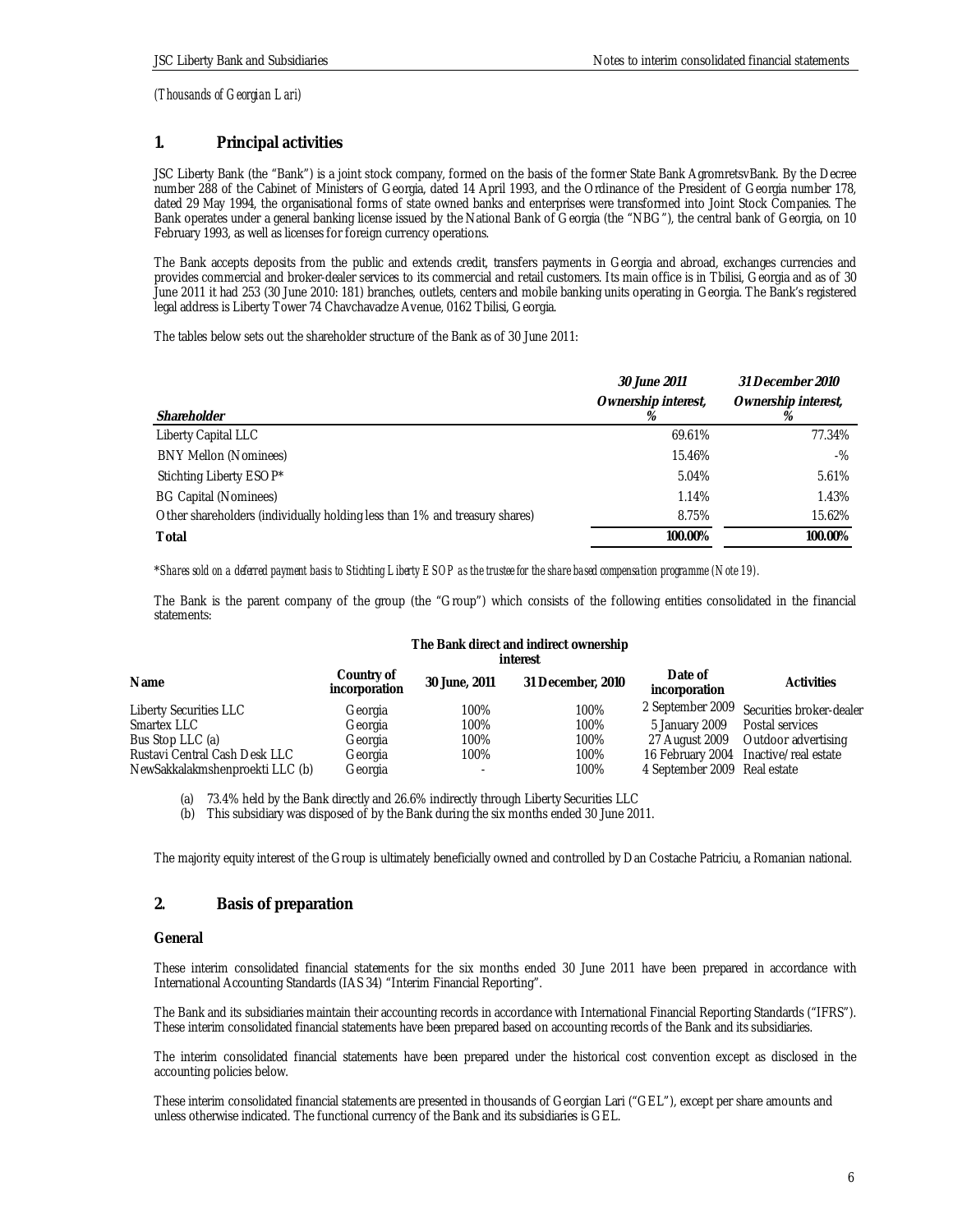# **3. Summary of accounting policies**

#### **Changes in accounting policies**

The Group has adopted the following amended IFRS and new IFRIC Interpretations during the six months ended 30 June 2011. The principal effects of these changes are as follows:

#### *Amendments to IAS 32 "Financial instruments: Presentation": Classification of Rights Issues"*

In October 2009, the IASB issued amendment to IAS 32. Entities shall apply that amendment for annual periods beginning on or after 1 February 2010. The amendment alters the definition of a financial liability in IAS 32 to classify rights issues and certain options or warrants as equity instruments. This is applicable if the rights are given pro rata to all of the existing owners of the same class of an entity's non-derivative equity instruments, in order to acquire a fixed number of the entity's own equity instruments for a fixed amount in any currency. This amendment had no impact on the Group's consolidated financial statements.

#### *IFRIC 14 "Prepayments of a Minimum Funding Requirement (Amended)"*

Effective for annual periods beginning on or after 1 January 2011. IFRIC 14 provides further guidance on assessing the recoverable amount of a net pension asset. The amendment permits an entity to treat the prepayment of a minimum funding requirement as an asset. The amendment is applied retrospectively to the beginning of the earliest period presented in the first financial statements in which the entity applied the original interpretation.

Entities will need to assess whether prepayments made will now need to be re-assessed for their impact on the recoverability of pension assets. Entities applying the corridor approach to recognise actuarial gains and losses will also need to take account of the interaction between the corridor and the recoverability of the plan assets. IFRIC 14 did not have any impact on the Group's consolidated financial statements.

#### *IFRIC 19 "Extinguishing Financial Liabilities with Equity Instruments"*

IFRIC Interpretation 19 was issued in November 2009 and is effective for annual periods beginning on or after 1 July 2010. The interpretation clarifies the accounting when the terms of a financial liability are renegotiated and result in the entity issuing equity instruments to a creditor to extinguish all or part of the financial liability. IFRIC 19 did not have any impact on the Group's consolidated financial statements.

#### *Improvements to IFRSs*

In May 2010 the IASB issued the third omnibus of amendments to its standards, primarily with a view to removing inconsistencies and clarifying wording. Most of the amendments are effective for annual periods beginning on or after 1 January 2011. There are separate transitional provisions for each standard. Amendments included in May 2010 "Improvements to IFRS" had impact on the accounting policies, financial position or performance of the Group, as described below.

- IFRS 3 Business combinations: limits the scope of the measurement choices that only the components of non-controlling interests that are present ownership interests that entitle their holders to a proportionate share of the entity's net assets, in the event of liquidation, shall be measured either at fair value or at the present ownership instruments' proportionate share of the acquiree's identifiable net assets. The amendments to IFRS 3 have no impact on the consolidated financial statements of the Group.
- IFRS 7 Financial instruments: Disclosures; introduces the amendments to quantitative and credit risk disclosures.
- IAS 34 Interim Financial Reporting: adds disclosure requirements about the circumstances affecting fair values and classification of financial instruments, about transfers of financial instruments between levels of the fair value hierarchy, changes in classification of financial assets and changes in contingent liabilities and assets. Disclosure on transfers of financial instruments between levels of the fair value hierarchy is presented in the Note 31, disclosure on contingent liabilities is presented in the Note 22.
- Amendments to IFRS 1, IAS 1, IAS 27 and IFRIC 13 have no impact on the accounting policies, financial position or performance of the Group.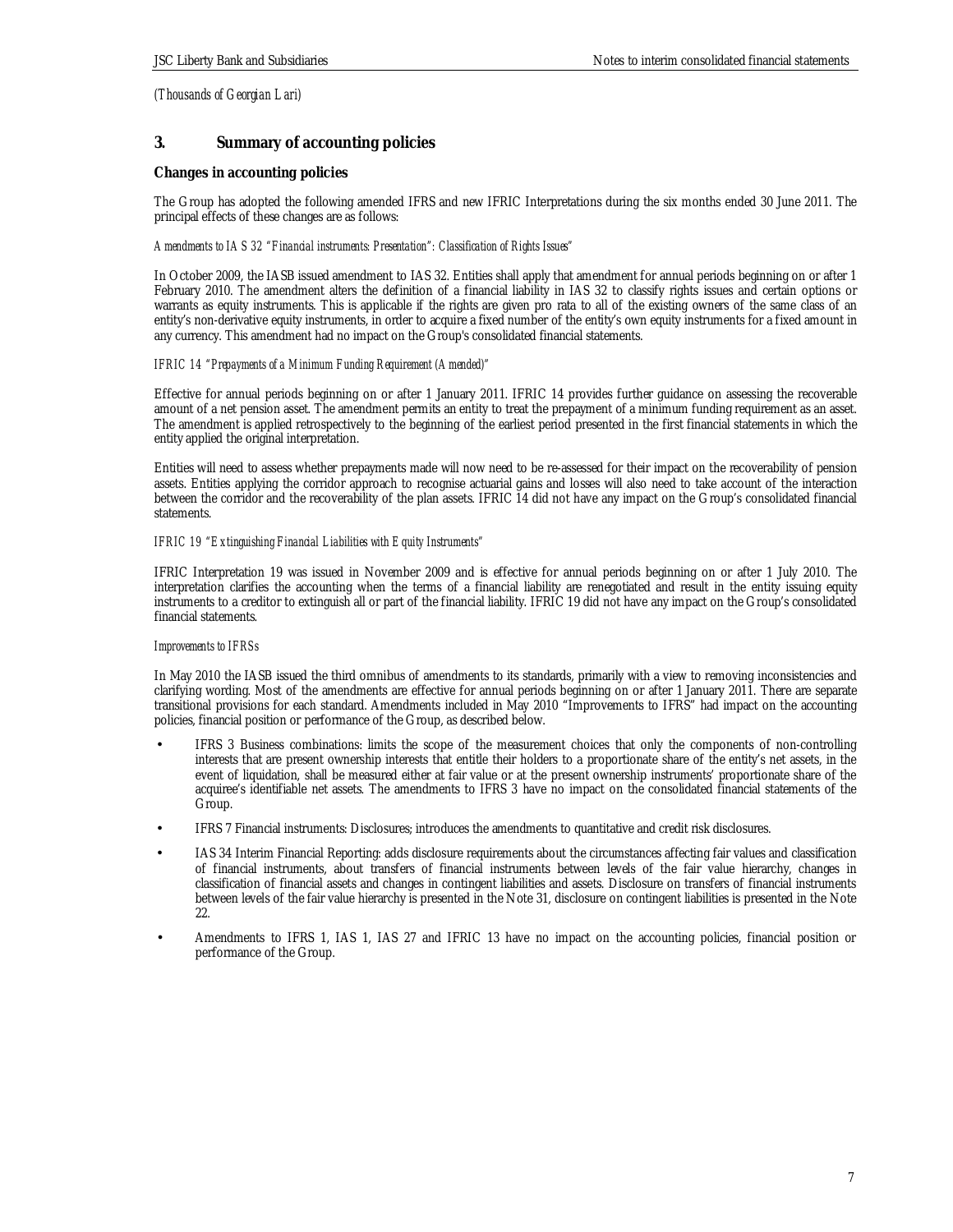# **3. Summary of accounting policies (continued)**

#### **Basis of consolidation**

#### *Basis of consolidation from 1 January 2010*

Subsidiaries, which are those entities in which the Group has an interest of more than one half of the voting rights, or otherwise has power to exercise control over their operations, are consolidated. Subsidiaries are consolidated from the date on which control is transferred to the Group and are no longer consolidated from the date that control ceases. All intra-group transactions, balances and unrealised gains on transactions between group companies are eliminated in full; unrealised losses are also eliminated unless the transaction provides evidence of an impairment of the asset transferred. Where necessary, accounting policies for subsidiaries have been changed to ensure consistency with the policies adopted by the Group.

A change in the ownership interest of a subsidiary, without a change of control, is accounted for as an equity transaction. Losses are attributed to the non-controlling interests even if that results in a deficit balance.

If the Group loses control over a subsidiary, it derecognises the assets (including goodwill) and liabilities of the subsidiary, the carrying amount of any non-controlling interests, the cumulative translation differences, recorded in equity; recognises the fair value of the consideration received, the fair value of any investment retained and any surplus or deficit in profit or loss and reclassifies the parent's share of components previously recognised in other comprehensive income to profit or loss.

#### *Basis of consolidation prior to 1 January 2010*

In comparison to the above mentioned requirements which were applied on a prospective basis, the following differences applied:

- Losses incurred by the Group were attributed to the non-controlling interests until the balance reduces to nil. Any further excess losses were attributable to the parent, unless the non-controlling interests had a binding obligation to cover these.
- Upon loss of control, the Group accounted for the investment retained at its proportionate share of net asset value at the date control was lost.

#### **Business combinations**

#### *Business combinations from 1 January 2010*

Business combinations are accounted for using the acquisition method. The cost of an acquisition is measured as the aggregate of the consideration transferred, measured at acquisition date fair value and the amount of any non-controlling interests in the acquiree. For each business combination, the acquirer measures the non-controlling interests in the acquiree either at fair value or at the proportionate share of the acquiree's identifiable net assets. Acquisition costs incurred are expensed.

When the Group acquires a business, it assesses the financial assets and liabilities assumed for appropriate classification and designation in accordance with the contractual terms, economic circumstances and pertinent conditions as at the acquisition date. This includes the separation of embedded derivatives in host contracts by the acquiree.

If the business combination is achieved in stages, the acquisition date fair value of the acquirer's previously held equity interest in the acquiree is remeasured to fair value as at the acquisition date through profit or loss.

Any contingent consideration to be transferred by the acquirer is recognised at fair value at the acquisition date. Subsequent changes to the fair value of the contingent consideration which is deemed to be an asset or liability, will be recognised in accordance with IAS 39 either in profit or loss or as change to other comprehensive income. If the contingent consideration is classified as equity, it shall not be remeasured until it is finally settled within equity.

Goodwill is initially measured at cost being the excess of the consideration transferred over the Group's net identifiable assets acquired and liabilities assumed. If this consideration is lower than the fair value of the net assets of the subsidiary acquired, the difference is recognised in profit or loss.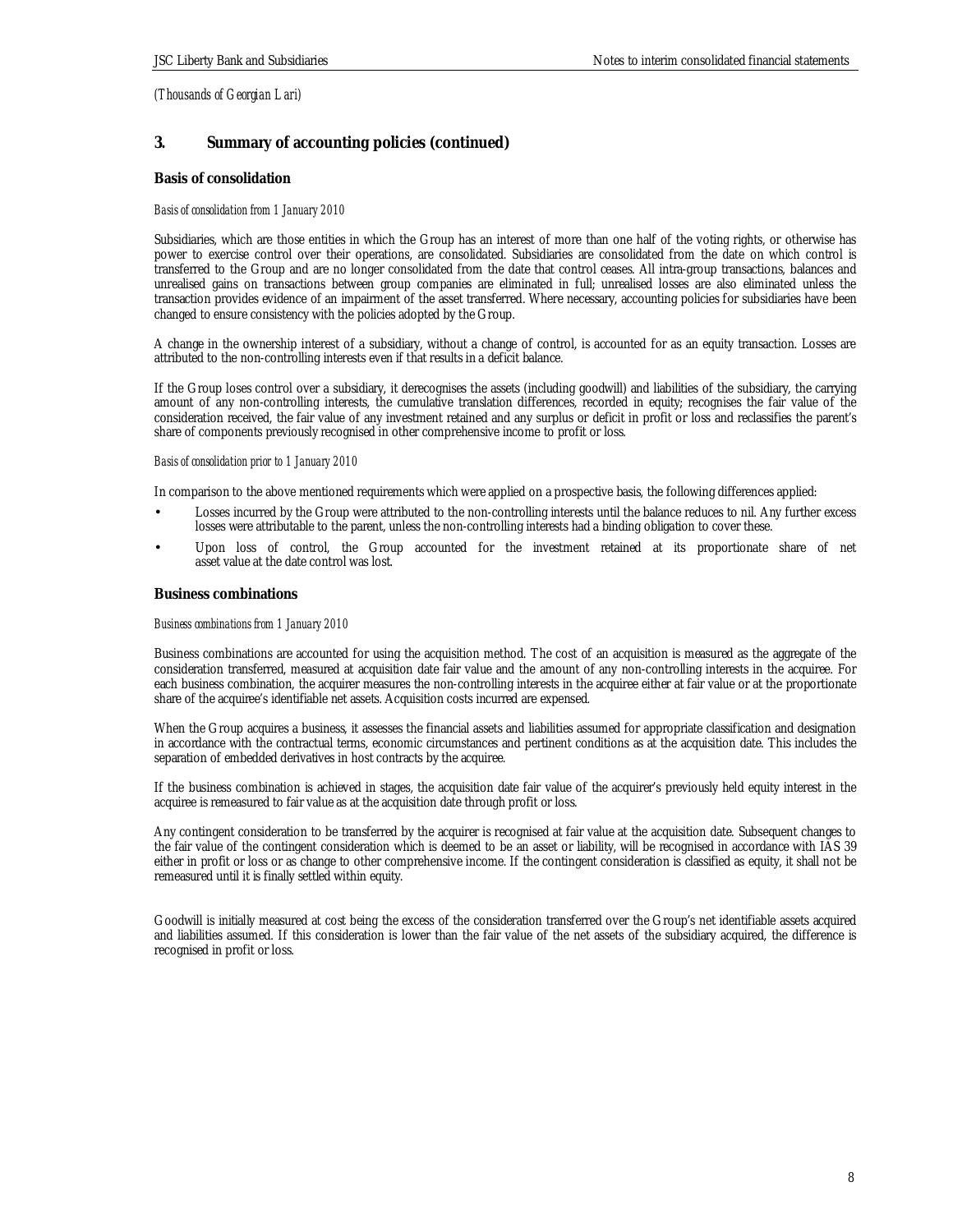# **3. Summary of accounting policies (continued)**

### **Business combinations (continued)**

After initial recognition, goodwill is measured at cost less any accumulated impairment losses. For the purpose of impairment testing, goodwill acquired in a business combination is, from the acquisition date, allocated to each of the Group's cash generating units that are expected to benefit from the combination, irrespective of whether other assets or liabilities of the acquiree are assigned to those units.

Where goodwill forms part of a cash-generating unit and part of the operation within that unit is disposed of, the goodwill associated with the operation disposed of is included in the carrying amount of the operation when determining the gain or loss on disposal of the operation. Goodwill disposed of in this circumstance is measured based on the relative values of the operation disposed of and the portion of the cash-generating unit retained.

#### *Business combinations prior to 1 January 2010*

In comparison to the above mentioned requirements, the following differences applied:

Business combinations were accounted for using the purchase method. Transaction costs directly attributable to the acquisition formed part of the acquisition costs. The non-controlling interests (formerly known as minority interests) were measured at the proportionate share of the acquiree's identifiable net assets.

Business combinations achieved in stages were accounted for as separate steps. Any additional acquired share of interest did not affect previously recognised goodwill.

When the Group acquired a business, embedded derivatives separated from the host contract by the acquiree were not reassessed on acquisition unless the business combination resulted in a change in the terms of the contract that significantly modified the cash flows that otherwise would have been required under the contract.

Contingent consideration was recognised if, and only if, the Group had a present obligation, the economic outflow was more likely than not and a reliable estimate was determinable. Subsequent adjustments to the contingent consideration affected goodwill.

#### **Investments in associates**

Associates are entities in which the Group generally has between 20% and 50% of the voting rights, or is otherwise able to exercise significant influence, but which it does not control or jointly control. Investments in associates are accounted for under the equity method and are initially recognised at cost, including goodwill. Subsequent changes in the carrying value reflect the post-acquisition changes in the Group's share of net assets of the associate. The Group's share of its associates' profits or losses is recognised in the consolidated income statement, and its share of movements in reserves is recognised in other comprehensive income. However, when the Group's share of losses in an associate equals or exceeds its interest in the associate, the Group does not recognise further losses, unless the Group is obliged to make further payments to, or on behalf of, the associate.

Unrealised gains on transactions between the Group and its associates are eliminated to the extent of the Group's interest in the associates; unrealised losses are also eliminated unless the transaction provides evidence of an impairment of the asset transferred.

#### **Financial assets**

#### *Initial recognition*

Financial assets in the scope of IAS 39 are classified as either financial assets at fair value through profit or loss, loans and receivables, held-to-maturity investments, or available-for-sale financial assets, as appropriate. When financial assets are recognised initially, they are measured at fair value, plus, in the case of investments not at fair value through profit or loss, directly attributable transaction costs. The Group determines the classification of its financial assets upon initial recognition, and subsequently can reclassify financial assets in certain cases as described below.

#### *Date of recognition*

All regular way purchases and sales of financial assets are recognised on the trade date i.e. the date that the Group commits to purchase the asset. Regular way purchases or sales are purchases or sales of financial assets that require delivery of assets within the period generally established by regulation or convention in the marketplace.

#### *Held-to-maturity investments*

Non-derivative financial assets with fixed or determinable payments and fixed maturity are classified as held-to-maturity when the Group has the positive intention and ability to hold them to maturity. Investments intended to be held for an undefined period are not included in this classification. Held-to-maturity investments are subsequently measured at amortised cost. Gains and losses are recognised in the consolidated income statement when the investments are impaired, as well as through the amortisation process.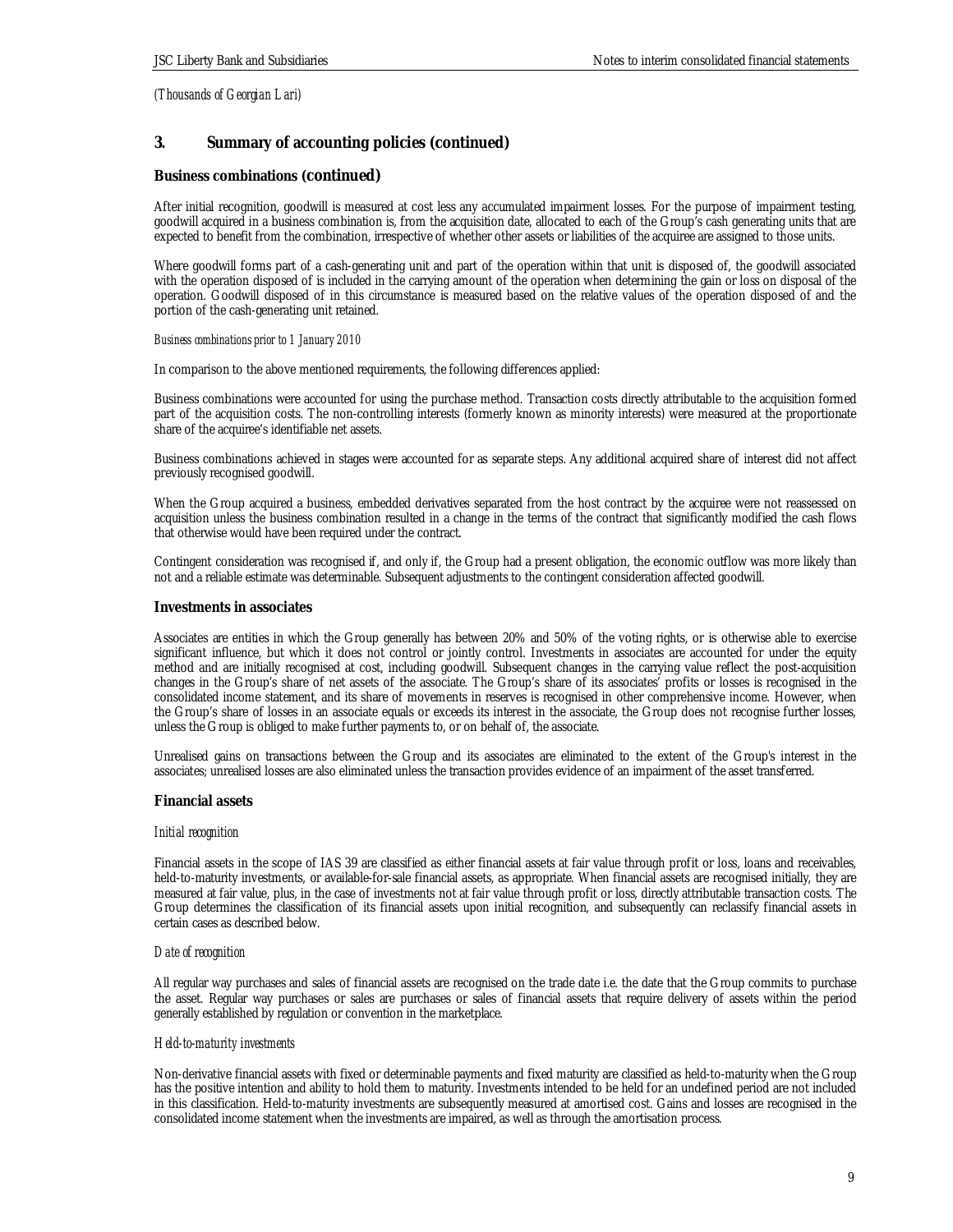# **3. Summary of accounting policies (continued)**

### **Financial assets (continued)**

#### *Loans and receivables*

Loans and receivables are non-derivative financial assets with fixed or determinable payments that are not quoted in an active market. They are not entered into with the intention of immediate or short-term resale and are not classified as trading securities or designated as investment securities available-for-sale. Such assets are carried at amortised cost using the effective interest method. Gains and losses are recognised in the consolidated income statement when the loans and receivables are derecognised or impaired, as well as through the amortisation process.

#### *Available-for-sale financial assets*

Available-for-sale financial assets are those non-derivative financial assets that are designated as available-for-sale or are not classified in any of the three preceding categories. After initial recognition available-for sale financial assets are measured at fair value with gains or losses being recognised in other comprehensive income until the investment is derecognised or until the investment is determined to be impaired at which time the cumulative gain or loss previously reported in other comprehensive income is reclassified to the consolidated income statement. However, interest calculated using the effective interest method is recognised in the consolidated income statement.

#### *Determination of fair value*

The fair value for financial instruments traded in active market at the reporting date is based on their quoted market price or dealer price quotations (bid price for long positions and ask price for short positions), without any deduction for transaction costs.

For all other financial instruments not listed in an active market, the fair value is determined by using appropriate valuation techniques. Valuation techniques include net present value techniques, comparison to similar instruments for which market observable prices exist, options pricing models and other relevant valuation models.

#### *Offsetting*

Financial assets and liabilities are offset and the net amount is reported in the consolidated statement of financial position when there is a legally enforceable right to set off the recognised amounts and there is an intention to settle on a net basis, or to realise the asset and settle the liability simultaneously. This is not generally the case with master netting agreements, and the related assets and liabilities are presented gross in the consolidated statement of financial position.

#### **Cash and cash equivalents**

Cash and cash equivalents consist of cash on hand, amounts due from the NBG, excluding obligatory reserves, and amounts due from credit institutions that mature within ninety days of the date of origination and are free from contractual encumbrances.

#### **Amounts due from credit institutions**

In the normal course of business, the Group maintains advances or deposits for various periods of time with other banks. Due from credit institutions are initially recognised at fair value. Due from credit institutions are subsequently measured at amortised cost using the effective interest method. Amounts due from credit institutions are carried net of any allowance for impairment losses.

#### **Derivative financial instruments**

In the normal course of business, the Group enters into various derivative financial instruments including forwards and swaps in the foreign exchange and capital markets. Such financial instruments are held for trading and are recorded at fair value. The fair values are estimated based on quoted market prices or pricing models that take into account the current market and contractual prices of the underlying instruments and other factors. Derivatives are carried as assets when their fair value is positive and as liabilities when it is negative. Gains and losses resulting from these instruments are included in the consolidated income statement as net gains/(losses) from trading securities or net gains/(losses) from foreign currencies dealing, depending on the nature of the instrument.

Derivatives embedded in other financial instruments are treated as separate derivatives and recorded at fair value if their economic characteristics and risks are not closely related to those of the host contract, and the host contract is not itself held for trading or designated at fair value through profit or loss. The embedded derivatives separated from the host are carried at fair on the trading portfolio with changes in fair value recognised in the consolidated income statement.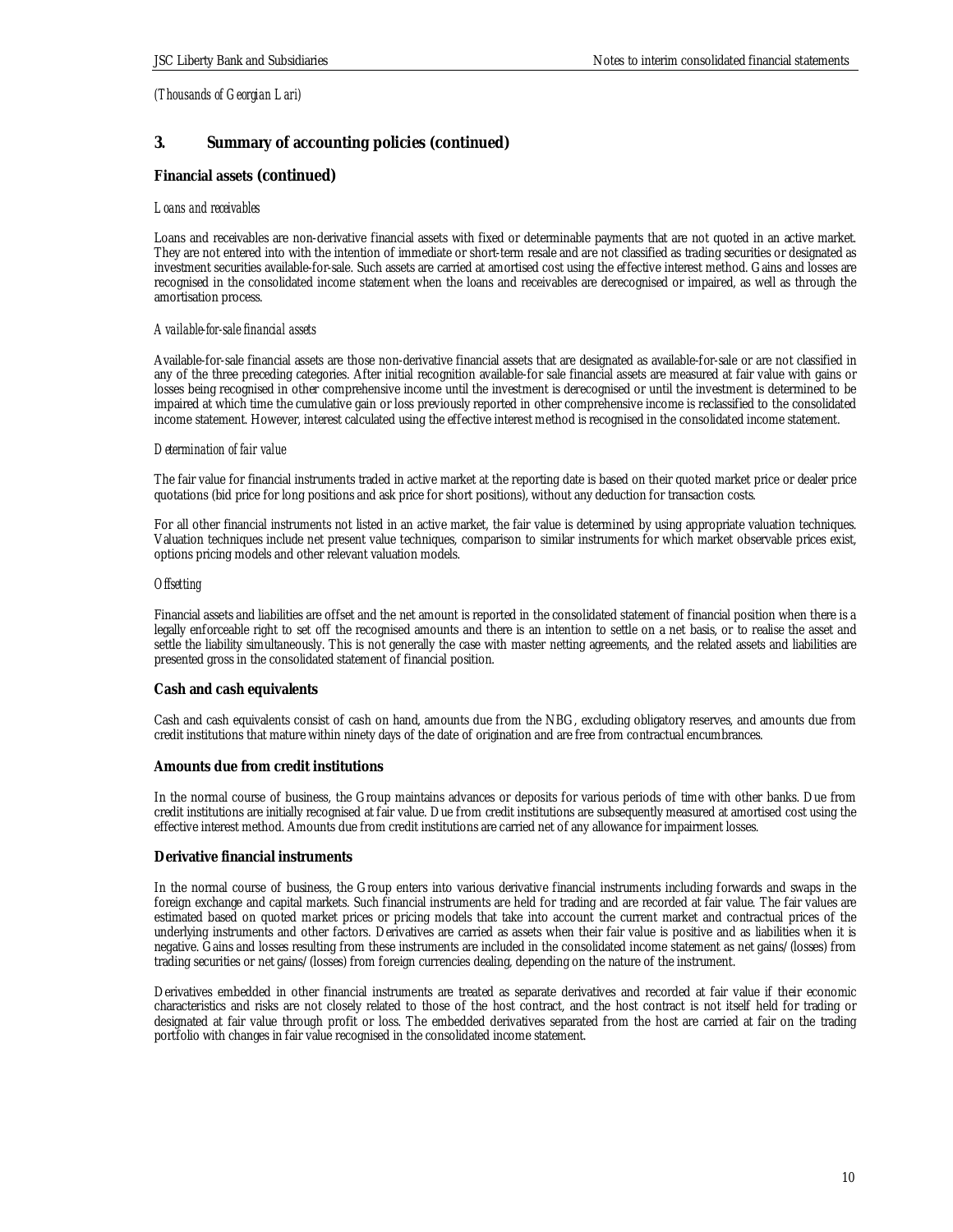# **3. Summary of accounting policies (continued)**

### **Borrowings**

Issued financial instruments or their components are classified as liabilities, where the substance of the contractual arrangement results in the Group having an obligation either to deliver cash or another financial asset to the holder, or to satisfy the obligation other than by the exchange of a fixed amount of cash or another financial asset for a fixed number of own equity instruments. Such instruments include amounts due to credit institutions, amounts due to customers and debt securities issued. After initial recognition, borrowings are subsequently measured at amortised cost using the effective interest method. Gains and losses are recognised in the consolidated income statement when the borrowings are derecognised as well as through the amortisation process.

If the Group purchases its own debt, it is removed from the statement of financial position and the difference between the carrying amount of the liability and the consideration paid is recognised in the consolidated income statement.

#### **Leases**

#### *i.* **Finance - Group as lessee**

The Group recognises finance leases as assets and liabilities in the consolidated statement of financial position at the date of commencement of the lease term at amounts equal to the fair value of the leased property or, if lower, at the present value of the minimum lease payments. In calculating the present value of the minimum lease payments the discount factor used is the interest rate implicit in the lease, when it is practicable to determine; otherwise, the Group's incremental borrowing rate is used. Initial direct costs incurred are included as part of the asset. Lease payments are apportioned between the finance charge and the reduction of the outstanding liability. The finance charge is allocated to periods during the lease term so as to produce a constant periodic rate of interest on the remaining balance of the liability for each period.

The costs identified as directly attributable to activities performed by the lessee for a finance lease, are included as part of the amount recognised as an asset under the lease.

#### *ii.* **Operating - Group as lessee**

Leases of assets under which the risks and rewards of ownership are effectively retained by the lessor are classified as operating leases. Lease payments under an operating lease are recognised as expenses on a straight-line basis over the lease term and included into other operating expenses.

#### *iii.* **Operating - Group as lessor**

The Group presents assets subject to operating leases in the consolidated statement of financial position according to the nature of the asset. Lease income from operating leases is recognised in the consolidated income statement on a straight-line basis over the lease term as other income. The aggregate cost of incentives provided to lessees is recognised as a reduction of rental income over the lease term on a straight-line basis. Initial direct costs incurred specifically to earn revenues from an operating lease are added to the carrying amount of the leased asset.

#### **Impairment of financial assets**

The Group assesses at each reporting date whether there is any objective evidence that a financial asset or a group of financial assets is impaired. A financial asset or a group of financial assets is deemed to be impaired if, and only if, there is objective evidence of impairment as a result of one or more events that has occurred after the initial recognition of the asset (an incurred 'loss event') and that loss event (or events) has an impact on the estimated future cash flows of the financial asset or the group of financial assets that can be reliably estimated. Evidence of impairment may include indications that the borrower or a group of borrowers is experiencing significant financial difficulty, default or delinquency in interest or principal payments, the probability that they will enter bankruptcy or other financial reorganisation and where observable data indicate that there is a measurable decrease in the estimated future cash flows, such as changes in arrears or economic conditions that correlate with defaults.

#### *Amounts due from credit institutions and loans to customers*

For amounts due from credit institutions and loans to customers carried at amortised cost, the Group first assesses individually whether objective evidence of impairment exists individually for financial assets that are individually significant, or collectively for financial assets that are not individually significant. If the Group determines that no objective evidence of impairment exists for an individually assessed financial asset, whether significant or not, it includes the asset in a group of financial assets with similar credit risks characteristics and collectively assesses them for impairment. Assets that are individually assessed for impairment and for which an impairment loss is, or continues to be, recognised are not included in a collective assessment of impairment.

If there is an objective evidence that an impairment loss has been incurred, the amount of the loss is measured as the difference between the assets' carrying amount and the present value of estimated future cash flows (excluding future expected credit losses that have not yet been incurred). The carrying amount of the asset is reduced through the use of an allowance account and the amount of the loss is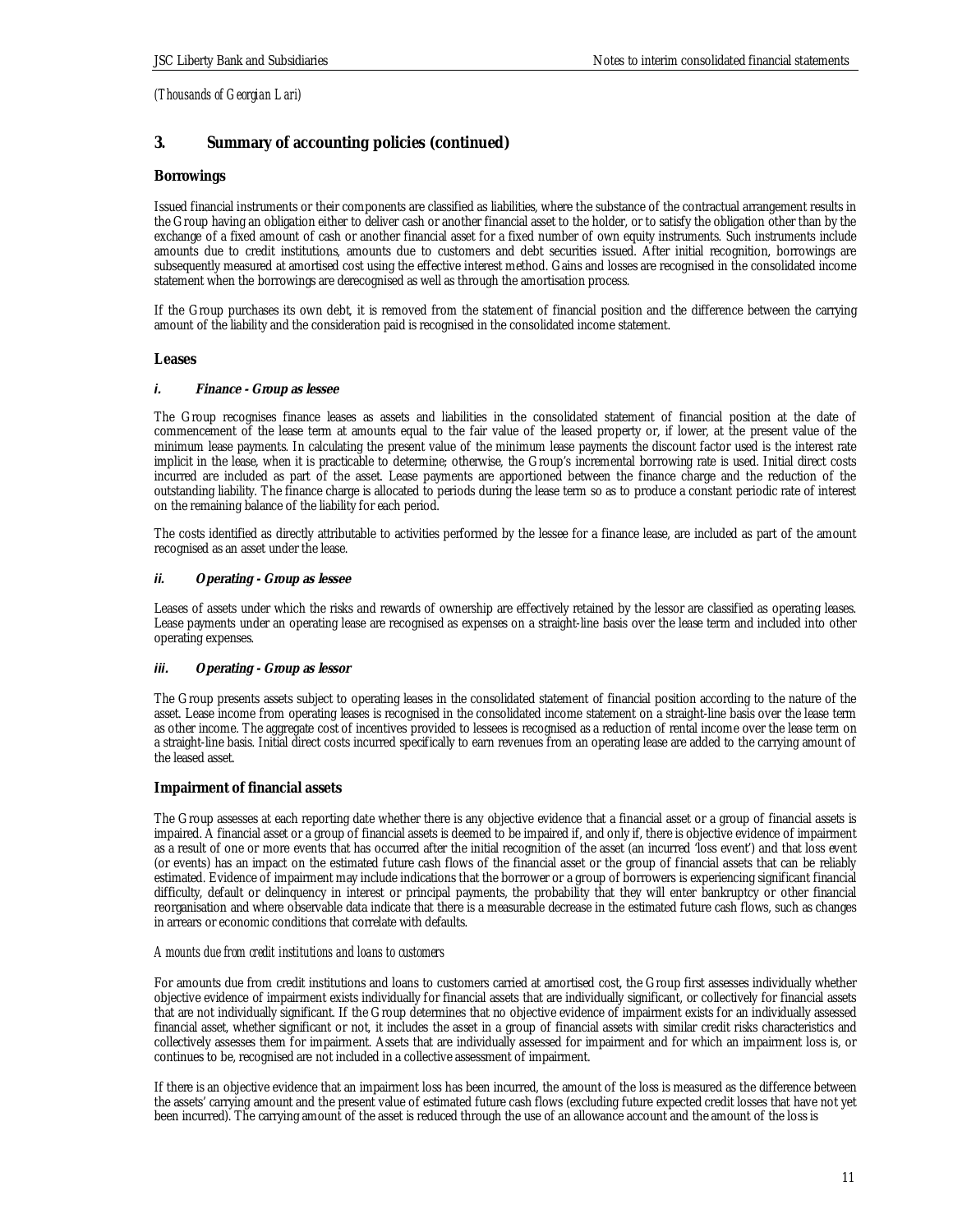# **3. Summary of accounting policies (continued)**

### **Impairment of financial assets (continued)**

recognised in the consolidated income statement. Interest income continues to be accrued on the reduced carrying amount based on the original effective interest rate of the asset. Loans together with the associated allowance are written off when there is no realistic prospect of future recovery and all collateral has been realised or has been transferred to the Group. If, in a subsequent year, the amount of the estimated impairment loss increases or decreases because of an event occurring after the impairment was recognised, the previously recognised impairment loss is increased or reduced by adjusting the allowance account. If a future write-off is later recovered, the recovery is credited to the consolidated income statement.

The present value of the estimated future cash flows is discounted at the financial asset's original effective interest rate. If a loan has a variable interest rate, the discount rate for measuring any impairment loss is the current effective interest rate. The calculation of the present value of the estimated future cash flows of a collateralised financial asset reflects the cash flows that may result from foreclosure less costs for obtaining and selling the collateral, whether or not foreclosure is probable.

For the purpose of a collective evaluation of impairment, financial assets are grouped on the basis of the Group's internal credit grading system that considers credit risk characteristics such as asset type, industry, geographical location, collateral type, past-due status and other relevant factors.

Future cash flows on a group of financial assets that are collectively evaluated for impairment are estimated on the basis of historical loss experience for assets with credit risk characteristics similar to those in the group. Historical loss experience is adjusted on the basis of current observable data to reflect the effects of current conditions that did not affect the years on which the historical loss experience is based and to remove the effects of conditions in the historical period that do not exist currently. Estimates of changes in future cash flows reflect, and are directionally consistent with, changes in related observable data from year to year (such as changes in unemployment rates, property prices, commodity prices, payment status, or other factors that are indicative of incurred losses in the group or their magnitude). The methodology and assumptions used for estimating future cash flows are reviewed regularly to reduce any differences between loss estimates and actual loss experience.

#### *Held-to-maturity financial investments*

For held-to-maturity investments the Group assesses individually whether there is objective evidence of impairment. If there is objective evidence that an impairment loss has been incurred, the amount of the loss is measured as the difference between the asset's carrying amount and the present value of estimated future cash flows. The carrying amount of the asset is reduced and the amount of the loss is recognised in the consolidated income statement.

If, in a subsequent year, the amount of the estimated impairment loss decreases because of an event occurring after the impairment was recognised, any amounts formerly charged are credited to the consolidated income statement.

#### *Available-for-sale financial investments*

For available-for-sale financial investments, the Group assesses at each reporting date whether there is objective evidence that an investment or a group of investments is impaired.

In the case of equity investments classified as available-for-sale, objective evidence would include a significant or prolonged decline in the fair value of the investment below its cost. Where there is evidence of impairment, the cumulative loss – measured as the difference between the acquisition cost and the current fair value, less any impairment loss on that investment previously recognised in the consolidated income statement – is reclassified from other comprehensive income to the consolidated income statement. Impairment losses on equity investments are not reversed through the consolidated income statement; increases in their fair value after impairment are recognised in other comprehensive income.

In the case of debt instruments classified as available-for-sale, impairment is assessed based on the same criteria as financial assets carried at amortised cost. Future interest income is based on the reduced carrying amount and is accrued using the rate of interest used to discount the future cash flows for the purpose of measuring the impairment loss. The interest income is recorded in the consolidated income statement. If, in a subsequent year, the fair value of a debt instrument increases and the increase can be objectively related to an event occurring after the impairment loss was recognised in the consolidated income statement, the impairment loss is reversed through the consolidated income statement.

#### *Renegotiated loans*

Where possible, the Group seeks to restructure loans rather than to take possession of collateral. This may involve extending the payment arrangements and the agreement of new loan conditions. Once the terms have been renegotiated, the loan is no longer considered past due. Management continuously reviews renegotiated loans to ensure that all criteria are met and that future payments are likely to occur. The loans continue to be subject to an individual or collective impairment assessment, calculated using the loan's original effective interest rate.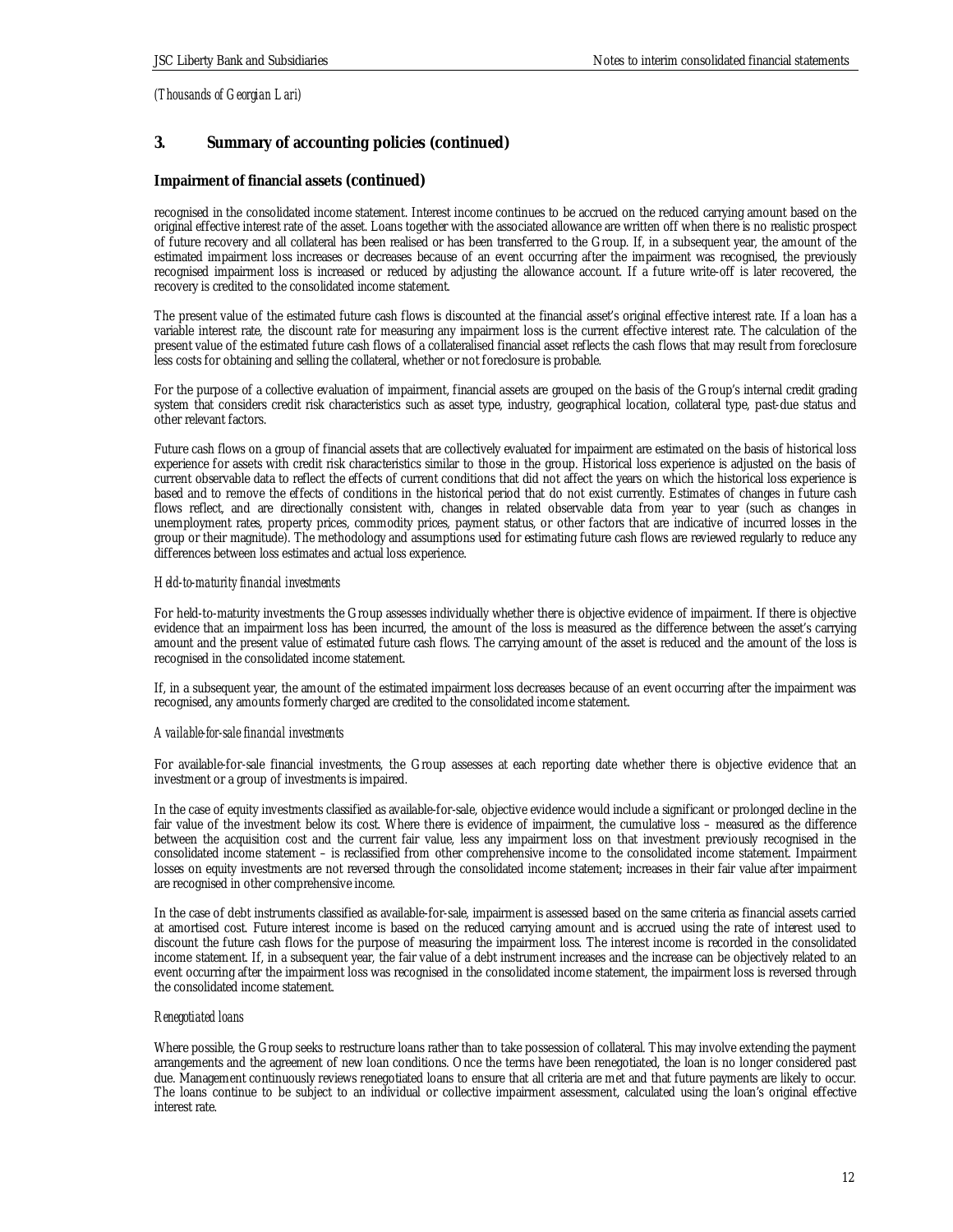# **3. Summary of accounting policies (continued)**

**Derecognition of financial assets and liabilities** 

#### *Financial assets*

A financial asset (or, where applicable a part of a financial asset or part of a group of similar financial assets) is derecognised where:

- the rights to receive cash flows from the asset have expired;
- the Group has transferred its rights to receive cash flows from the asset, or retained the right to receive cash flows from the asset, but has assumed an obligation to pay them in full without material delay to a third party under a 'pass-through' arrangement; and
- the Group either (a) has transferred substantially all the risks and rewards of the asset, or (b) has neither transferred nor retained substantially all the risks and rewards of the asset, but has transferred control of the asset.

Where the Group has transferred its rights to receive cash flows from an asset and has neither transferred nor retained substantially all the risks and rewards of the asset nor transferred control of the asset, the asset is recognised to the extent of the Group's continuing involvement in the asset. Continuing involvement that takes the form of a guarantee over the transferred asset is measured at the lower of the original carrying amount of the asset and the maximum amount of consideration that the Group could be required to repay.

Where continuing involvement takes the form of a written and/or purchased option (including a cash-settled option or similar provision) on the transferred asset, the extent of the Group's continuing involvement is the amount of the transferred asset that the Group may repurchase, except that in the case of a written put option (including a cash-settled option or similar provision) on an asset measured at fair value, the extent of the Group's continuing involvement is limited to the lower of the fair value of the transferred asset and the option exercise price.

#### *Financial liabilities*

A financial liability is derecognised when the obligation under the liability is discharged or cancelled or expires.

Where an existing financial liability is replaced by another from the same lender on substantially different terms, or the terms of an existing liability are substantially modified, such an exchange or modification is treated as a derecognition of the original liability and the recognition of a new liability, and the difference in the respective carrying amounts is recognised in the consolidated income statement.

#### **Financial guarantees**

In the ordinary course of business, the Group gives financial guarantees, consisting of letters of credit, guarantees and acceptances. Financial guarantees are initially recognised in the consolidated financial statements at fair value, in 'Other liabilities', being the premium received. Subsequent to initial recognition, the Group's liability under each guarantee is measured at the higher of the amortised premium and the best estimate of expenditure required to settle any financial obligation arising as a result of the guarantee.

Any increase in the liability relating to financial guarantees is taken to the consolidated income statement. The premium received is recognised in the consolidated income statement on a straight-line basis over the life of the guarantee.

#### **Taxation**

The current income tax expense is calculated in accordance with the regulations of Georgia. It represents the sum of the current and deferred tax expenses.

Deferred tax assets and liabilities are calculated in respect of temporary differences using the liability method. Deferred income taxes are provided for all temporary differences arising between the tax bases of assets and liabilities and their carrying values for financial reporting purposes, except where the deferred income tax arises from the initial recognition of goodwill or of an asset or liability in a transaction that is not a business combination and, at the time of the transaction, affects neither the accounting profit nor taxable profit or loss.

A deferred tax asset is recorded only to the extent that it is probable that taxable profit will be available against which the deductible temporary differences can be utilised. Deferred tax assets and liabilities are measured at tax rates that are expected to apply to the period when the asset is realised or the liability is settled, based on tax rates that have been enacted or substantively enacted at the reporting date.

Deferred income tax is provided on temporary differences arising on investments in subsidiaries, associates and joint ventures, except where the timing of the reversal of the temporary difference can be controlled and it is probable that the temporary difference will not reverse in the foreseeable future.

Georgia also has various operating taxes, which are assessed on the Group's activities. These taxes are included as a component of other operating expenses.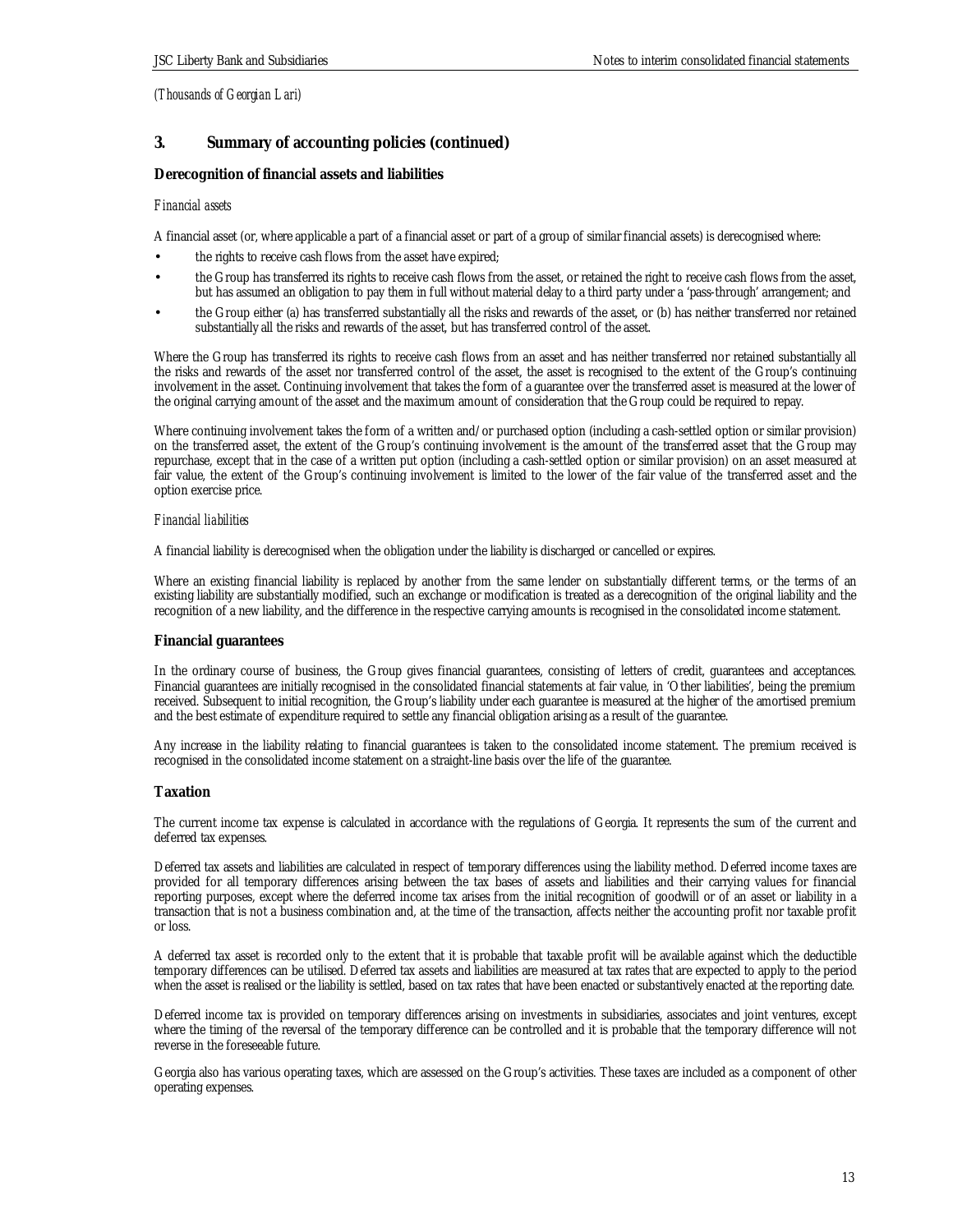# **3. Summary of accounting policies (continued)**

#### **Property and equipment**

Property and equipment is carried at cost, excluding the costs of day-to-day servicing, less accumulated depreciation and any accumulated impairment. Such cost includes the cost of replacing part of equipment when that cost is incurred if the recognition criteria are met. The carrying values of property and equipment are reviewed for impairment when events or changes in circumstances indicate that the carrying value may not be recoverable.

Following initial recognition at cost, buildings are carried at a revalued amount, which is the fair value at the date of the revaluation less any subsequent accumulated depreciation and subsequent accumulated impairment losses. Valuations are performed frequently enough to ensure that the fair value of a revalued asset does not differ materially from its carrying amount.

Accumulated depreciation as at the revaluation date is eliminated against the gross carrying amount of the asset and the net amount is restated to the revalued amount of the asset. Any revaluation surplus is credited to the revaluation reserve for property and equipment included in other comprehensive income, except to the extent that it reverses a revaluation decrease of the same asset previously recognised in the consolidated income statement, in which case the increase is recognised in the consolidated income statement. A revaluation deficit is recognised in the consolidated income statement, except that a deficit directly offsetting a previous surplus on the same asset is directly offset against the surplus in the revaluation reserve for property and equipment.

An annual transfer from the revaluation reserve for property and equipment to retained earnings is made for the difference between depreciation based on the revalued carrying amount of the assets and depreciation based on the assets original cost. Upon disposal, any revaluation reserve relating to the particular asset being sold is transferred to retained earnings.

Depreciation of an asset begins when it is available for use. Depreciation is calculated on a straight-line basis at the following annual prescribed rates:

| Buildings and other real estate | 2%-5%   |
|---------------------------------|---------|
| Furniture and equipment         | 15%-20% |
| Computer equipment              | 20%-25% |
| <b>Vehicles</b>                 | 20%-25% |
| Leasehold improvements          | 15%-25% |
|                                 |         |

The asset's residual values, useful lives and methods are reviewed, and adjusted as appropriate, at each financial year-end.

Costs related to repairs and renewals are charged when incurred and included in other operating expenses, unless they qualify for capitalisation.

Construction-in-progress comprise costs directly related to construction of property and equipment including an appropriate allocation of directly attributable variable and fixed overheads that are incurred in construction. Depreciation of these assets, on the same basis as similar property assets, commences when the assets are put into operation.

#### **Investment properties**

The Group holds certain properties as investments to earn rental income, generate capital appreciation or both. Investment properties are measured initially at cost, including subsequent costs. Subsequent to initial recognition, Investment properties is stated to fair value. Gains or losses arising from changes in fair values of investment properties are included in the consolidated income statement.

#### **Intangible assets**

#### Intangible assets include computer software and licenses.

Intangible assets acquired separately are measured on initial recognition at cost. The cost of intangible assets acquired in a business combination is fair value as at the date of acquisition. Following initial recognition, intangible assets are carried at cost less any accumulated amortisation and any accumulated impairment losses. The useful lives of intangible assets are assessed to be either finite or indefinite. Intangible assets with finite lives are amortised over the useful economic lives of 5 to 10 years and assessed for impairment whenever there is an indication that the intangible asset may be impaired. Amortisation periods and methods for intangible assets with indefinite useful lives are reviewed at least at each financial year-end.

#### **Provisions**

Provisions are recognised when the Group has a present legal or constructive obligation as a result of past events, and it is probable that an outflow of resources embodying economic benefits will be required to settle the obligation and a reliable estimate of the amount of obligation can be made.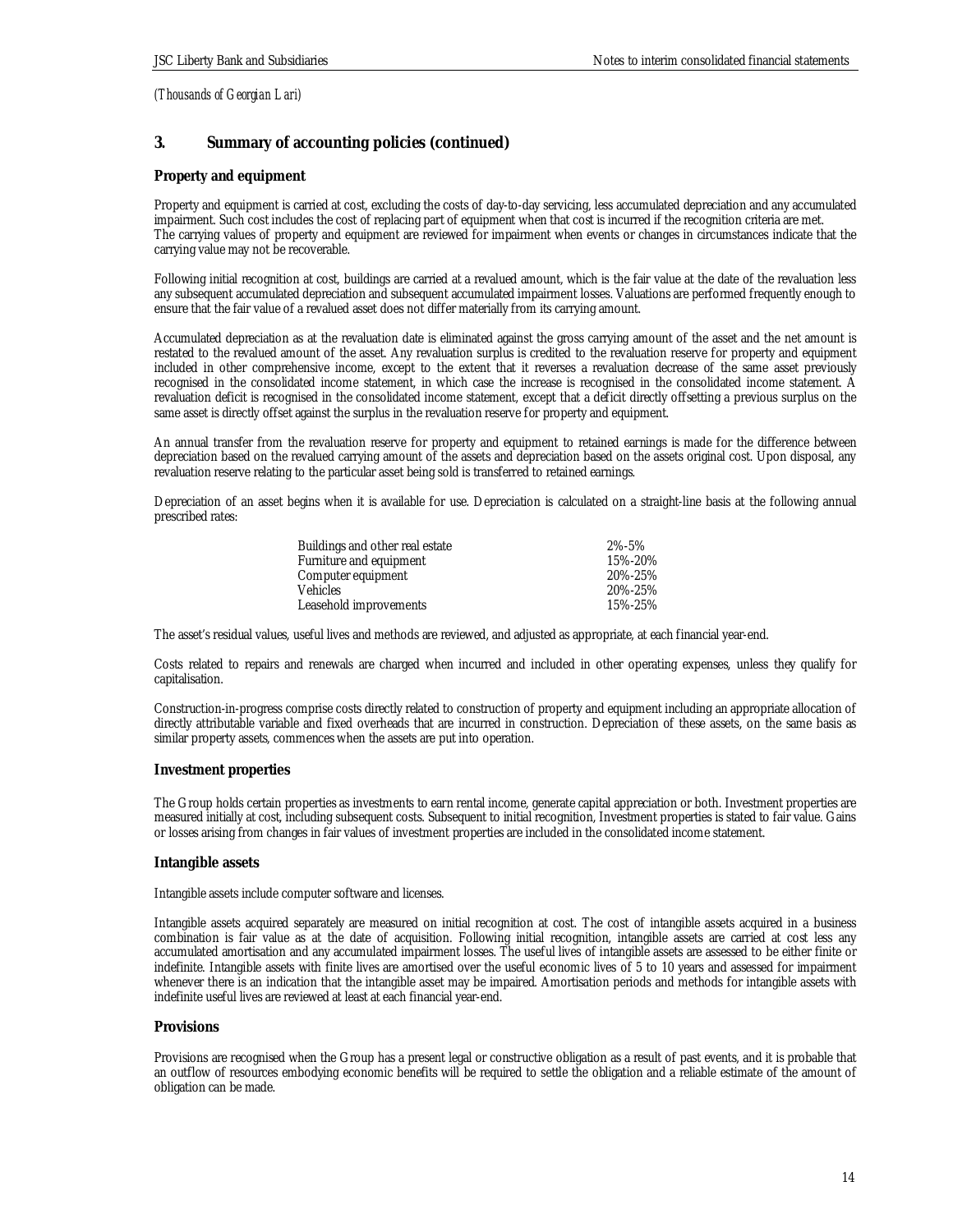# **3. Summary of accounting policies (continued)**

#### **Assets classified as held-for-sale**

The Group classifies a non-current asset as held-for-sale if its carrying amount will be recovered principally through a sale transaction rather than through continuing use. For this to be the case, the non-current asset (or disposal group) must be available for immediate sale in its present condition subject only to terms that are usual and customary for sales of such assets (or disposal groups) and its sale must be highly probable.

The sale qualifies as highly probable if the Bank's management is committed to a plan to sell the non-current asset (or disposal group) and an active program to locate a buyer and complete the plan must have been initiated. Further, the non-current asset (or disposal group) must have been actively marketed for a sale at price that is reasonable in relation to its current fair value and in addition the sale should be expected to qualify for recognition as a completed sale within one year from the date of classification of the non-current asset (or disposal group) as held for sale.

The Group measures an asset (or disposal group) classified as held for sale at the lower of its carrying amount and fair value less costs to sell. The Group recognises an impairment loss for any initial or subsequent write-down of the asset (or disposal group) to fair value less costs to sell if events or changes in circumstance indicate that their carrying amount may be impaired.

#### **Share capital**

#### *Share capital*

Ordinary shares are classified as equity. External costs directly attributable to the issue of new shares, other than on a business combination, are shown as a deduction from the proceeds in equity. Any excess of the fair value of consideration received over the par value of shares issued is recognised as additional paid-in capital.

#### *Treasury shares*

Where the Bank purchase the Bank's shares, the consideration paid, including any attributable transaction costs, net of income taxes, is deducted from total equity as treasury shares until they are cancelled, sold or reissued. Where such shares are subsequently sold or reissued, any consideration received is included in equity. Treasury shares are stated at weighted average cost.

#### *Dividends*

Dividends are recognised as a liability and deducted from equity at the reporting date only if they are declared before or on the reporting date. Dividends are disclosed when they are proposed before the reporting date or proposed or declared after the reporting date but before the financial statements are authorised for issue.

#### **Segment reporting**

The Group's segment reporting is based on the following operating segments: Retail Banking, Corporate and Merchant Banking, Private Banking and Corporate Centre functions.

#### **Contingencies**

Contingent liabilities are not recognised in the consolidated statement of financial position but are disclosed unless the possibility of any outflow in settlement is remote. A contingent asset is not recognised in the consolidated statement of financial position but disclosed when an inflow of economic benefits is probable.

#### **Retirement and other benefit obligations**

 The Group does not have any pension arrangements separate from the state pension system of Georgia. In addition, the Group has no post-retirement benefits or other significant compensated benefits requiring accrual.

#### **Recognition of income and expenses**

Revenue is recognised to the extent that it is probable that the economic benefits will flow to the Group and the revenue can be reliably measured. The following specific recognition criteria must also be met before revenue is recognised:

#### *Interest and similar income and expense*

For all financial instruments measured at amortised cost and interest bearing securities classified as trading or available-for-sale, interest income or expense is recorded at the effective interest rate, which is the rate that exactly discounts estimated future cash payments or receipts through the expected life of the financial instrument or a shorter period, where appropriate, to the net carrying amount of the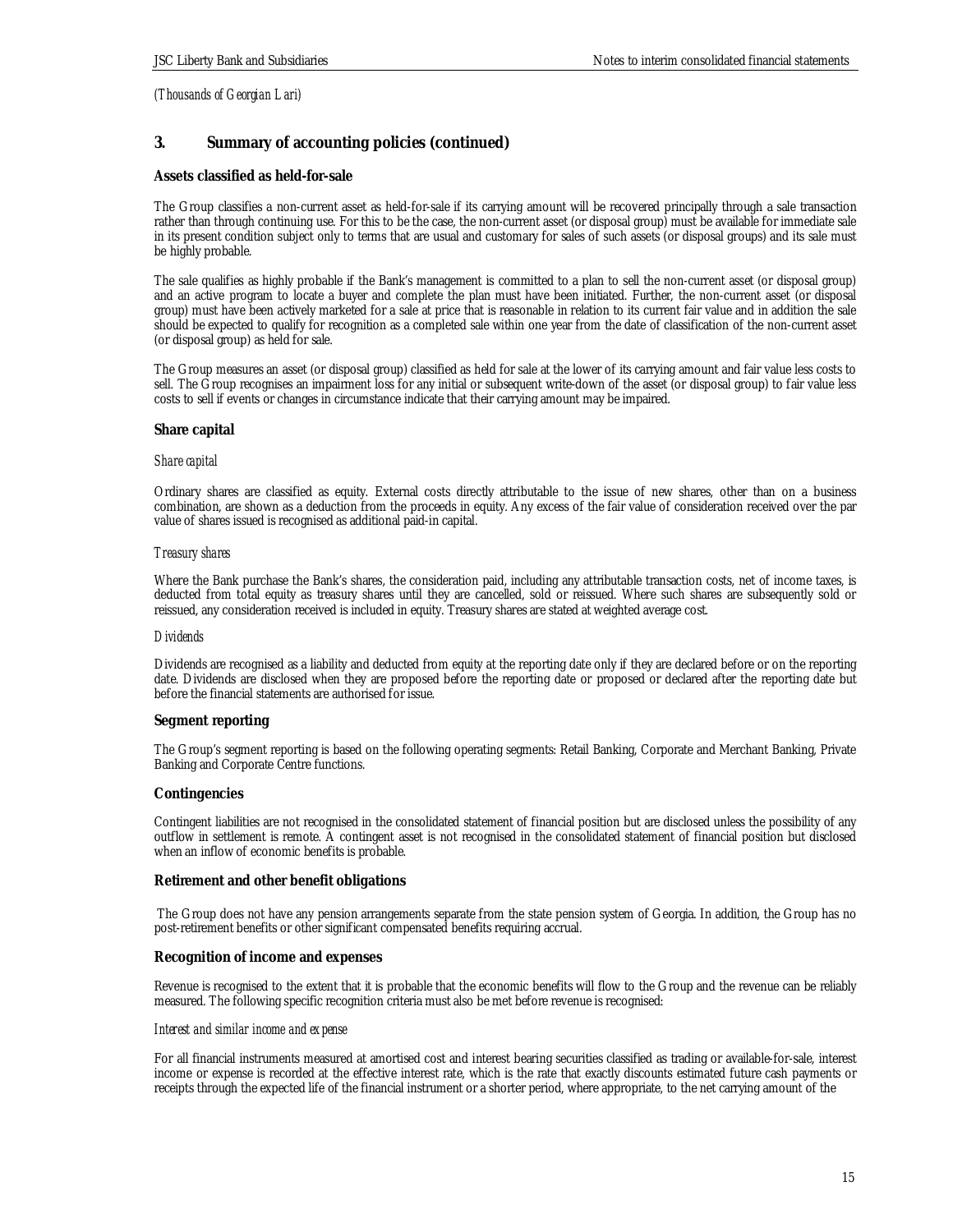# **3. Summary of accounting policies (continued)**

### **Recognition of income and expenses (continued)**

financial asset or financial liability. The calculation takes into account all contractual terms of the financial instrument (for example, prepayment options) and includes any fees or incremental costs that are directly attributable to the instrument and are an integral part of the effective interest rate, but not future credit losses. The carrying amount of the financial asset or financial liability is adjusted if the Group revises its estimates of payments or receipts. The adjusted carrying amount is calculated based on the original effective interest rate and the change in carrying amount is recorded as interest income or expense.

Once the recorded value of a financial asset or a group of similar financial assets has been reduced due to an impairment loss, interest income continues to be recognised using the original effective interest rate applied to the new carrying amount.

#### *Fee and commission income*

The Group earns fee and commission income from a diverse range of services it provides to its customers. Fee income can be divided into the following two categories:

#### • *Fee income earned from services that are provided over a certain period of time*

Fees earned for the provision of services over a period of time are accrued over that period. These fees include commission income and asset management, custody and other management and advisory fees. Loan commitment fees for loans that are likely to be drawn down and other credit related fees are deferred (together with any incremental costs) and recognised as an adjustment to the effective interest rate on the loan.

#### • *Fee income from providing transaction services*

Fees arising from negotiating or participating in the negotiation of a transaction for a third party – such as the arrangement of the acquisition of shares or other securities or the purchase or sale of businesses – are recognised on completion of the underlying transaction. Fees or components of fees that are linked to a certain performance are recognised after fulfilling the corresponding criteria.

#### *Dividend income*

Revenue is recognised when the Groups' right to receive the payment is established.

#### **Foreign currency translation**

The consolidated financial statements are presented in Georgian Lari, which is the Bank's and subsidiaries' functional and presentation currency. Transactions in foreign currencies are initially recorded in the functional currency, converted at the rate of exchange ruling at the date of the transaction. Monetary assets and liabilities denominated in foreign currencies are retranslated at the functional currency rate of exchange ruling at the reporting date. Gains and losses resulting from the translation of foreign currency transactions are recognised in the consolidated income statement as gains less losses from foreign currencies - translation differences. Non-monetary items that are measured in terms of historical cost in a foreign currency are translated using the exchange rates as at the dates of the initial transactions. Non-monetary items measured at fair value in a foreign currency are translated using the exchange rates at the date when the fair value was determined.

Differences between the contractual exchange rate of a transaction in a foreign currency and the NBG exchange rate on the date of the transaction are included in gains less losses from dealing in foreign currencies

The exchange rates used by the Group in the preparation of the consolidated financial statements as at 30 June 2011 and 31 December 2010 are as follows:

|                 | <i>30 June 2011</i> | <i>31 December 2010</i> |
|-----------------|---------------------|-------------------------|
| GEL/1 US Dollar | 1.6665              | 1.7728                  |
| GEL/1 Euro      | 2.4054              | 2.3500                  |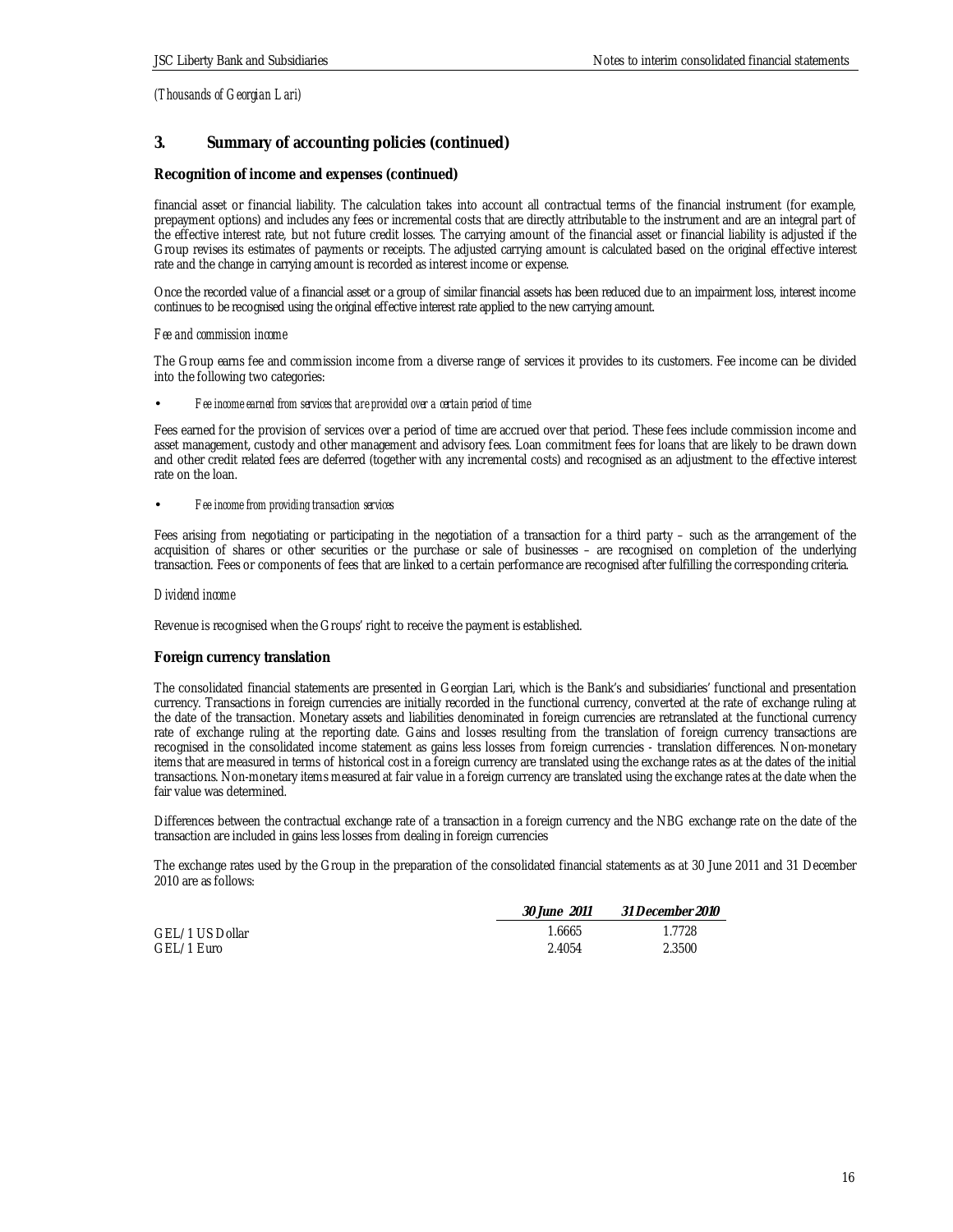# **3. Summary of accounting policies (continued)**

**Future changes in accounting policies** 

#### *Standards and interpretations issued but not yet effective*

Up to the date of approval of the consolidated financial statements, certain new standards, interpretations and amendments to existing standards have been published that are not yet effective for the current reporting period and which the Group has not early adopted, as follows:

#### *IFRS 9 "Financial Instruments"*

In November 2009 the IASB issued the first phase of IFRS 9 Financial instruments. This Standard will eventually replace IAS 39 Financial Instrument: Recognition and Measurement. IFRS 9 becomes effective for financial years beginning on or after 1 January 2013. Entities may adopt the first phase for reporting periods ending on or after 31 December 2009. The first phase of IFRS 9 introduces new requirements on classification and measurement of financial assets. In particular, for subsequent measurement all financial assets are to be classified at amortised cost or at fair value through profit or loss with the irrevocable option for equity instruments not held for trading to be measured at fair value through other comprehensive income. The Group now evaluates the impact of the adoption of new Standard and considers the initial application date.

#### *IFRS 10 "Consolidated Financial Statements"*

IFRS 10 Consolidated Financial Statements provides a single consolidation model that identifies control as the basis for consolidation for all types of entities. The standard sets out requirements for situations when control is difficult to assess, including cases involving potential voting rights, agency relationships, control of specified assets and circumstances in which voting rights are not the dominant factor in determining control. In addition IFRS 10 introduces specific application guidance for agency relationships. The standard also contains accounting requirements and consolidation procedures, which are carried over unchanged from IAS 27. IFRS 10 replaces the consolidation requirements in SIC-12 Consolidation—Special Purpose Entities and IAS 27 Consolidated and Separate Financial Statements and is effective for annual periods beginning on or after 1 January 2013. Earlier application is permitted. Currently the Group evaluates possible effect of the adoption of IFRS 10 on its financial position and performance.

#### *IFRS 11 "Joint Arrangements"*

IFRS 11 Joint Arrangements improves the accounting for joint arrangements by introducing a principle-based approach that requires a party to a joint arrangement to recognise its rights and obligations arising from the arrangement. The classification of a joint arrangement is determined by assessing the rights and obligations of the parties arising from that arrangement. There are only two types of arrangements provided in the standard - joint operation and joint venture. IFRS 11 also eliminates proportionate consolidation as a method to account for joint arrangements. IFRS 11 supersedes IAS 31 Interests in Joint Ventures and SIC-13 Jointly Controlled Entities—Non-monetary Contributions by Venturers and is effective for annual periods beginning on or after 1 January 2013. Earlier application is permitted. IFRS 11 will not have any impact on the Group's consolidated financial statements.

#### *IFRS 12 "Disclosure of Interests in Other Entities"*

IFRS 12 Disclosure of Interests in Other Entities issued in May 2011 is a new and comprehensive standard on disclosure requirements for all forms of interests in other entities, including subsidiaries, joint arrangements, associates and unconsolidated structured entities. IFRS 12 is effective for annual periods beginning on or after 1 January 2013. Earlier application is permitted. Adoption of the standard will require new disclosures to be made in the financial statements of the Group but will have no impact on its financial position or performance.

#### *IFRS 13 "Fair Value Measurement"*

IFRS 13 Fair Value Measurement defines fair value, sets out in a single IFRS a framework for measuring fair value and requires disclosures about fair value measurements. The standard applies when other IFRSs require or permit fair value measurements. It does not introduce any new requirements to measure an asset or a liability at fair value, change what is measured at fair value in IFRSs or address how to present changes in fair value. IFRS 13 is effective for annual periods beginning on or after 1 January 2013. Earlier application is permitted. Currently the Group evaluates possible effect of the adoption of IFRS 13 on its financial position and performance.

#### *Amendment to IAS 19, "Employee benefits"*

These amendments eliminate the corridor approach and calculate finance costs on a net funding basis. Amendment to IAS 19 will not have any impact on the Group's consolidated financial statements.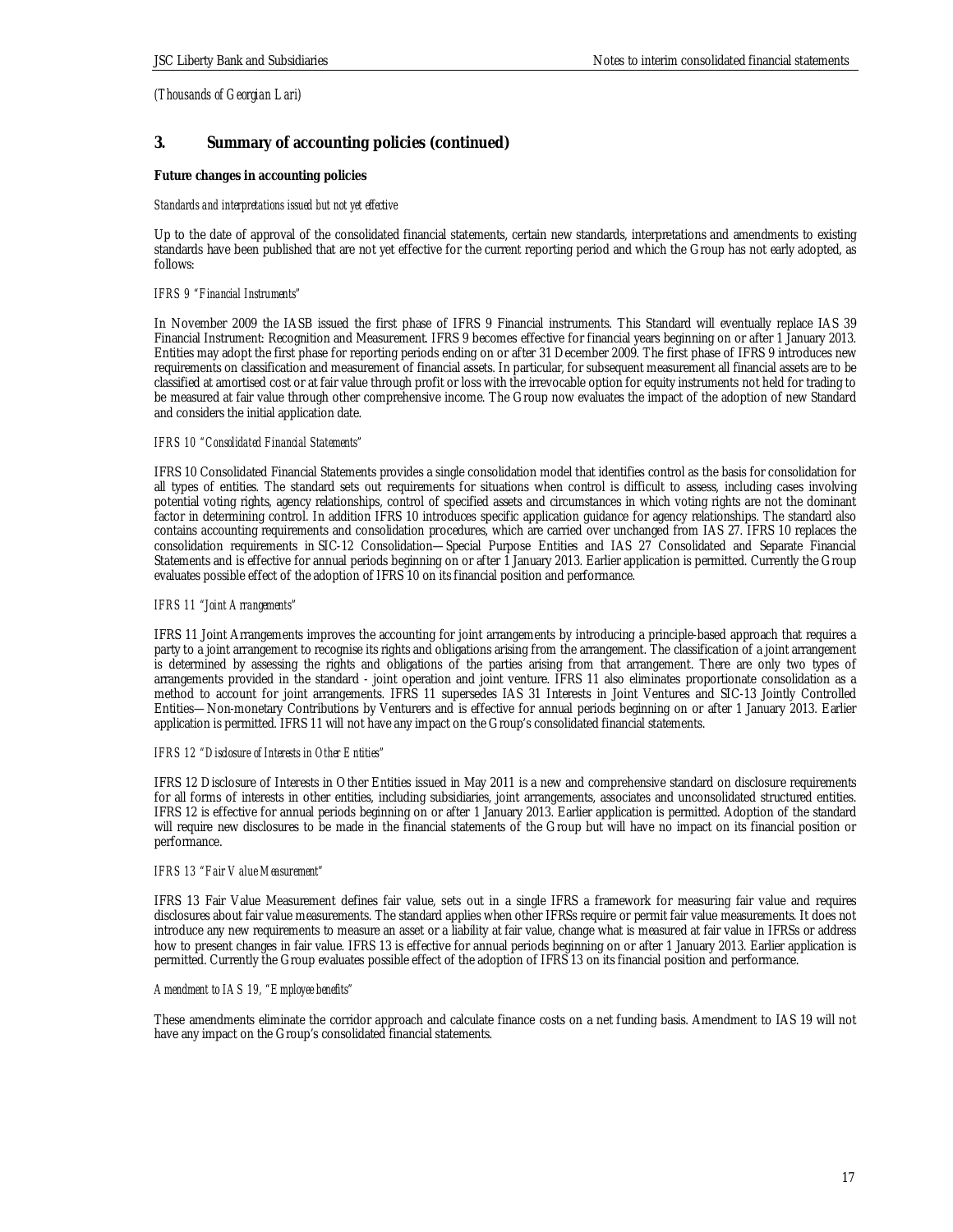# **3. Summary of accounting policies (continued)**

#### **Improvements to IFRSs**

This set of amendments includes changes to six standards and one IFRIC. It is based on the exposure draft issued in August 2009, with an additional change to IFRS 1, "First-time adoption of IFRS", which was exposed as part of the "rate-regulated activities" proposals issued in July 2009. Currently the Group addresses the implications of this set of amendments.

#### *Amendment to IFRS 1, "First time adoption", on fixed dates and hyperinflation*

These amendments include two changes to IFRS 1, "First-time adoption of IFRS". The first replaces references to a fixed date of 1 January 2004 with "the date of transition to IFRSs", thus eliminating the need for entities adopting IFRSs for the first time to restate derecognition transactions that occurred before the date of transition to IFRSs. The second amendment provides guidance on how an entity should resume presenting financial statements in accordance with IFRSs after a period when the entity was unable to comply with IFRSs because its functional currency was subject to severe hyperinflation. The Group expects that amendments to IFRS 1 will have no impact on financial statements of the Group.

#### *Amendments to IFRS 7, "Financial instruments: Disclosures" on derecognition*

These amendments arise from the IASB's review of off-balance-sheet activities. The amendments will promote transparency in the reporting of transfer transactions and improve users' understanding of the risk exposures relating to transfers of financial assets and the effect of those risks on an entity's financial position, particularly those involving securitization of financial assets. The Group expects that amendments to IFRS 7 will have no impact on financial statements of the Group.

### *Amendment to IAS 12, "Income taxes" on deferred tax*

IAS 12, "Income taxes", currently requires an entity to measure the deferred tax relating to an asset depending on whether the entity expects to recover the carrying amount of the asset through use or sale. It can be difficult and subjective to assess whether recovery will be through use or through sale when the asset is measured using the fair value model in IAS 40, "Investment property". This amendment therefore introduces an exception to the existing principle for the measurement of deferred tax assets or liabilities arising on investment property measured at fair value. As a result of the amendments, SIC 21, "Income taxes - recovery of revalued non-depreciable assets", will no longer apply to investment properties carried at fair value. The amendments also incorporate into IAS 12 the remaining guidance previously contained in SIC 21, which is withdrawn. The Group expects that amendments to IAS 12 will have no impact on financial statements of the Group.

#### *Amendment to IAS 1, "Financial statement presentation" regarding other comprehensive income*

The main change resulting from these amendments is a requirement for entities to group items presented in other comprehensive income on the basis of whether they are potentially recycled to profit or loss (reclassification adjustments). The amendments do not address which items are presented in other comprehensive income. The Group expects that amendments to IAS 1 will have no impact on financial statements of the Group.

#### *IAS 27 (revised 2011), "Separate financial statements"*

This standard includes the provisions on separate financial statements that are left after the control provisions of IAS 27 have been included in the new IFRS 10. The Group expects that amendments to IAS 27 will have no impact on financial statements of the Group.

#### *IAS 28 (revised 2011), "Associates and joint ventures"*

This standard includes the requirements for joint ventures, as well as associates, to be equity accounted following the issue of IFRS 11. The Group expects that amendments to IAS 28 will have no impact on financial statements of the Group.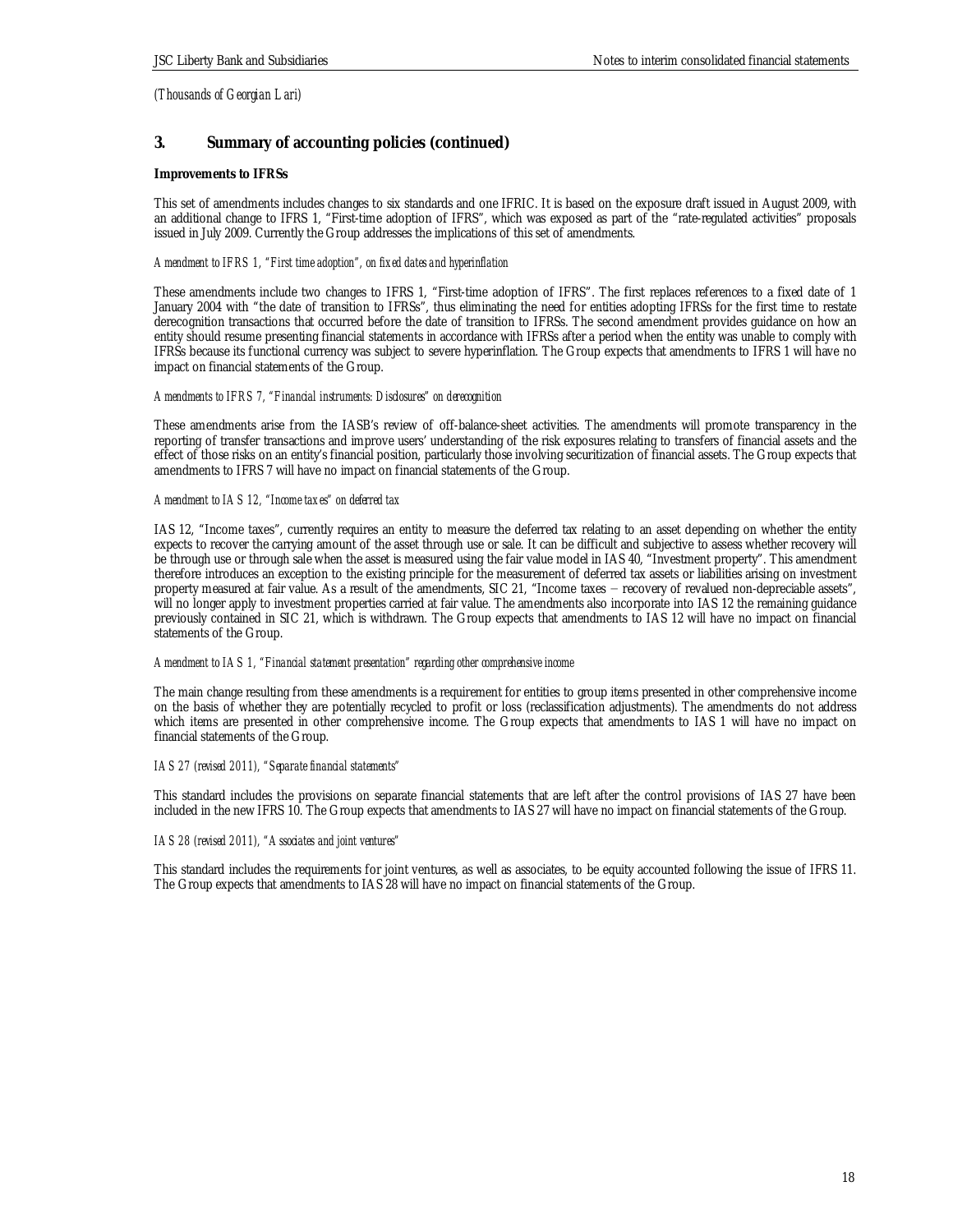# **4. Significant accounting judgments and estimates**

The preparation of the Group's consolidated financial statements requires management to make estimates and judgments that affect the reported amounts of assets and liabilities at the balance sheet date and the reported amount of income and expenses during the year ended. Management evaluates its estimates and judgments on an ongoing basis. Management bases its estimates and judgments on historical experience and on various other factors that are believed to be reasonable under the circumstances. Actual results may differ from these estimates under different assumptions or conditions. The following estimates and judgments are considered important to the Group's financial condition.

### *Allowance for impairment of loans*

The Group regularly reviews its loans to assess for impairment. The Group's loan impairment provisions are established to recognize incurred impairment losses in its portfolio of loans and receivables. The Group considers accounting estimates related to allowance for impairment of loans and receivables a key source of estimation uncertainty because (i) they are highly susceptible to change from period to period as the assumptions about future default rates and valuation of potential losses relating to impaired loans and receivables are based on recent performance experience, and (ii) any significant difference between the Group's estimated losses and actual losses would require the Group to record provisions which could have a material impact on its consolidated financial statements in future periods.

The Group uses management's judgment to estimate the amount of any impairment loss in cases where a borrower has financial difficulties and there are few available sources of historical data relating to similar borrowers. Similarly, the Group estimates changes in future cash flows based on past performance, past customer behavior, observable data indicating an adverse change in the payment status of borrowers in a group, and national or local economic conditions that correlate with defaults on assets in the group. Management uses estimates based on historical loss experience for assets with credit risk characteristics and objective evidence of impairment similar to those in the group of loans. The Group uses management's judgment to adjust observable data for a group of loans to reflect current circumstances not reflected in historical data.

The allowances for impairment of financial assets in the consolidated financial statements have been determined on the basis of existing economic and political conditions. The Group is not in a position to predict what changes in conditions will take place in Georgia and what effect such changes might have on the adequacy of the allowances for impairment of financial assets in future periods.

### *Valuation of financial instruments*

Financial instruments that are classified as available-for-sale are stated at fair value. The fair value of such financial instruments is the estimated amount at which the instrument could be exchanged between willing parties, other than in a forced or liquidation sale. If a quoted market price is available for an instrument, the fair value is calculated based on the market price. When valuation parameters are not observable in the market or cannot be derived from observable market prices, the fair value is derived through analysis of other observable market data appropriate for each product and pricing models which use a mathematical methodology based on accepted financial theories. Pricing models take into account the contract terms of the securities as well as market-based valuation parameters, such as interest rates, volatility, exchange rates and the credit rating of the counterparty. Where market-based valuation parameters are missed, management will make a judgment as to its best estimate of that parameter in order to determine a reasonable reflection of how the market would be expected to price the instrument. In exercising this judgment, a variety of tools are used including proxy observable data, historical data, and extrapolation techniques. The best evidence of fair value of a financial instrument at initial recognition is the transaction price unless the instrument is evidenced by comparison with data from observable markets. Any difference between the transaction price and the value based on a valuation technique is not recognised in the consolidated statement of operations on initial recognition.

Subsequent gains or losses are only recognised to the extent that it arises from a change in a factor that market participants would consider in setting a price.

The Group considers that the accounting estimate related to valuation of financial instruments where quoted markets prices are not available is a key source of estimation uncertainty because: (i) it is highly susceptible to change from period to period because it requires management to make assumptions about interest rates, volatility, exchange rates, the credit rating of the counterparty, valuation adjustments and specific feature of the transactions and (ii) the impact that recognising a change in the valuations would have on the assets reported on its balance sheet as well as its profit/loss could be material. Had management used different assumptions regarding the interest rates, volatility, exchange rates, the credit rating of the counterparty and valuation adjustments, a larger or smaller change in the valuation of financial instruments where quoted market prices are not available would have resulted that could have had a material impact on the Group's reported net income.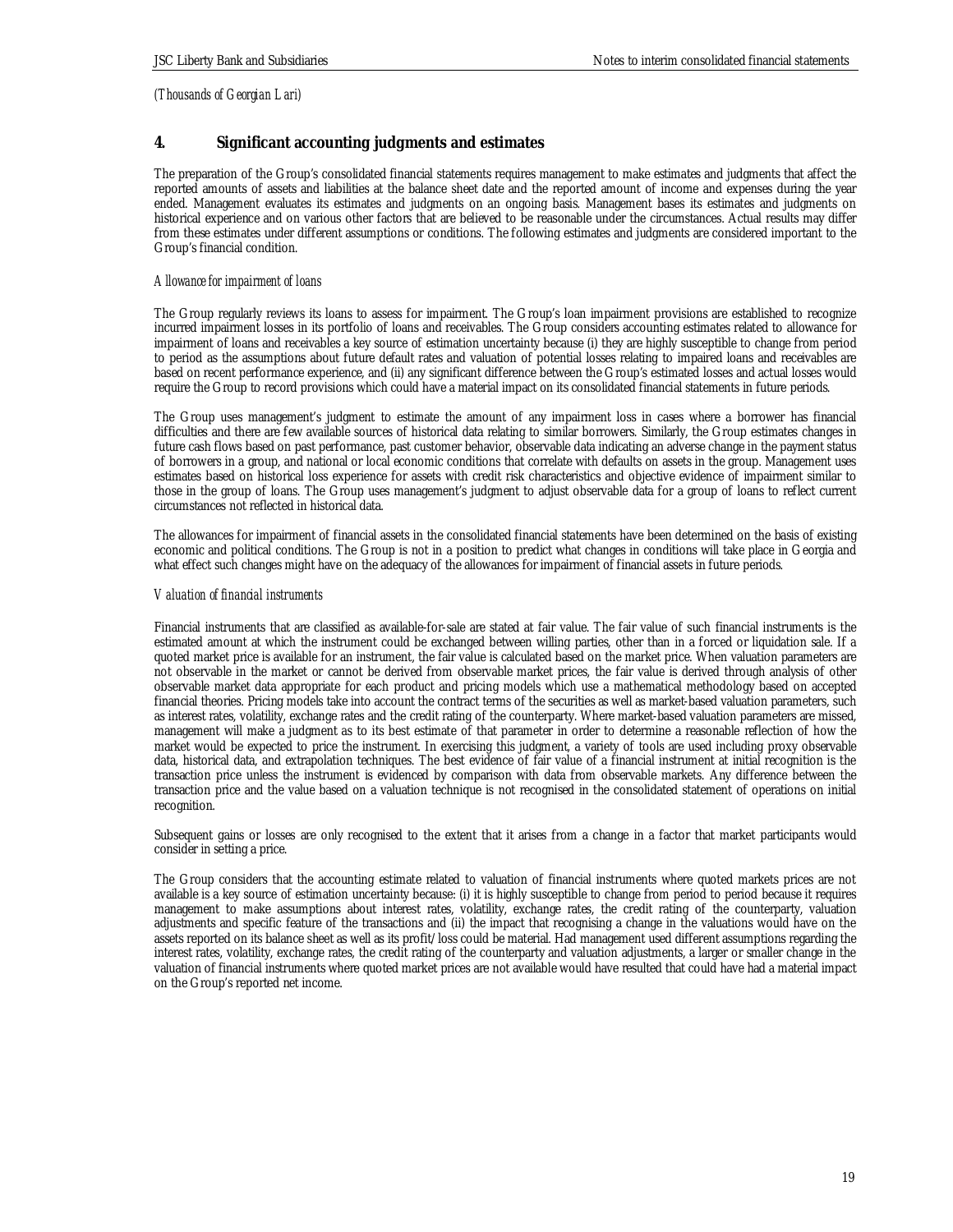# **4. Significant accounting judgments and estimates (continued)**

#### *Property and equipment*

Certain property (land and buildings) is measured at revalued amounts. The date of the latest appraisal was 31 December 2008. The next revaluation is preliminarily determined as at 31 December 2011. No material changes have been observed in the real estate market since the last revaluation date that would require unexpected revaluation of existing property. Other items of property, plant and equipment are stated at cost less accumulated depreciation and less any accumulated impairment losses. The estimation of the useful life of an item of property, plant and equipment is a matter of management judgment based upon experience with similar assets. In determining the useful life of an asset, management considers the expected usage, estimated technical obsolescence, physical wear and tear and the physical environment in which the asset is operated. Changes in any one of these conditions or estimates may result in adjustments to future depreciation rates.

#### *Valuation of investment property*

Fair value of investment properties was determined by independent professionally qualified appraisers. Fair value was determined by applying income approach based on discounted cash flow method, supported by the terms of any existing lease and other contracts and, when available, by external evidence such as current market rents for similar properties in a comparable location and condition, and using discount rates that reflect current market assessments of the uncertainty in the amount and timing of the cash flows. The estimates of future cash flows include projections of cash outflows for rent or purchase of the land. The key assumptions used to determine the fair value of the investment properties, are further explained in Note 11.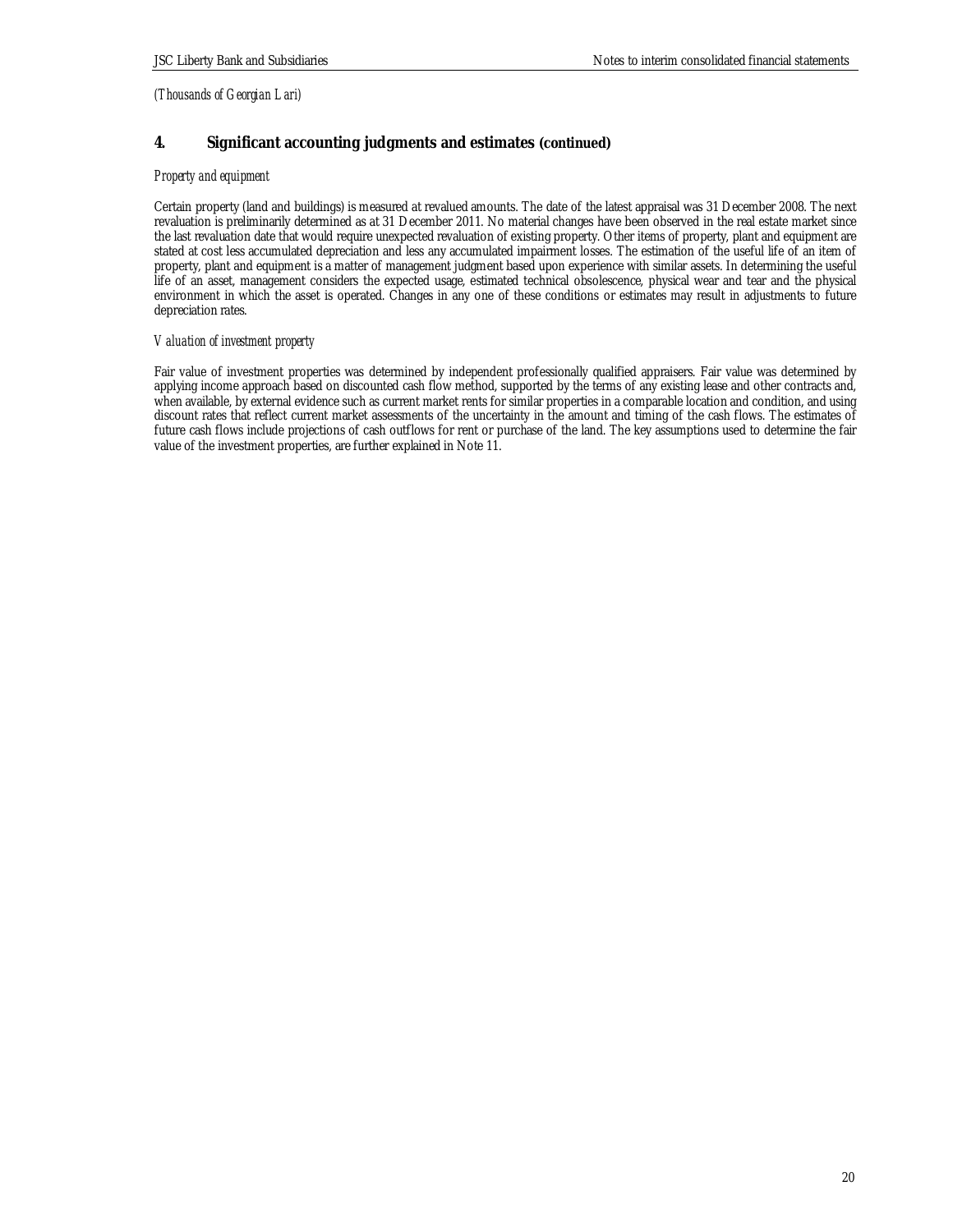# **5. Segment information**

For management purposes, the Group is organised into the following operating segments based on products and service:

| Retail Banking                    | Principally handling individual customers' deposits, and providing consumer loans, overdrafts,<br>credit cards facilities and funds transfer facilities. |
|-----------------------------------|----------------------------------------------------------------------------------------------------------------------------------------------------------|
| Corporate and Merchant<br>Banking | Principally handling loans and other credit facilities and deposit and current accounts for<br>corporate and institutional customers.                    |
| Private Banking                   | Principally providing private banking and wealth management services to high net worth<br>individuals.                                                   |
| Corporate Center                  | Principally providing back office services to all operating segments of the Bank.                                                                        |
| Other                             | Segments not classified above                                                                                                                            |

Management monitors the operating results of its business units separately for the purpose of making decisions about resource allocation and performance assessment. Segment performance, as explained in the table below, is measured differently from profit or loss in the consolidated financial statements. Income taxes are managed on a group basis and are not allocated to operating segments.

The Group operates in one geographical market – Georgia. Since the Group's assets are located in single geographical area, the Group's external income, total assets and capital expenditure are allocated to single location.

Transfer prices between operating segments are on an arm's length basis in a manner similar to transactions with third parties.

For the six months ended at 30 June 2011revenue from transactions with the Social Service Agency amounted to GEL 8,659 (for the six months ended 30 June 2010: GEL 8,550) representing 14% (30 June 2010: 21%) of the Group's total revenue.

| As at and for the six month ended<br>30 June 2011 (unaudited)                  | Retail<br>Banking | Corporate<br>&<br>Merchant<br>Banking | Private<br>Banking | Corporate<br>Centre | Other | Adjustments<br>&<br>Eliminations | Total     |
|--------------------------------------------------------------------------------|-------------------|---------------------------------------|--------------------|---------------------|-------|----------------------------------|-----------|
| Revenue                                                                        |                   |                                       |                    |                     |       |                                  |           |
| Third party                                                                    |                   |                                       |                    |                     |       |                                  |           |
| Interest income                                                                | 24.027            | 6,447                                 | 861                | 10.618              | 50    | (13)                             | 41,990    |
| Net fee and commission income                                                  | 10,121            | 4,022                                 | 25                 | 2,183               | 196   | 23                               | 16,570    |
| Net gains from foreign currencies                                              | 263               | 198                                   | 40                 | 815                 | (9)   |                                  | 1,307     |
| Other income                                                                   | 307               | 922                                   |                    | 307                 | 573   | (252)                            | 1,857     |
| Total revenue                                                                  | 34,718            | 11,589                                | 926                | 13,923              | 810   | (242)                            | 61,724    |
| Interest expense                                                               | (10, 413)         | (7, 468)                              | (546)              | (4,096)             | (15)  | 13                               | (22, 525) |
| Net impairment charge on interest-bearing assets                               | (3,698)           | (616)                                 | (51)               | (3,590)             | ×,    | $\overline{\phantom{a}}$         | (7, 955)  |
| Personnel expenses                                                             | (9, 421)          | (821)                                 | (138)              | (3, 462)            | (299) | $\overline{\phantom{a}}$         | (14, 141) |
| Depreciation, amortisation and impairment                                      | (2, 420)          | (605)                                 |                    | (716)               | (55)  | ٠                                | (3,796)   |
| Other impairment and provisions<br>General, administrative and other operating | (25)              | (127)                                 |                    | (54)                | (40)  |                                  | (246)     |
| expenses                                                                       | (3, 447)          | (1,858)                               | (415)              | (2,871)             | (365) | 229                              | (8, 727)  |
| Segment results                                                                | 5,294             | 94                                    | (224)              | (866)               | 36    |                                  | 4,334     |
| Income tax benefit                                                             |                   |                                       |                    |                     |       |                                  | 60        |
| Profit for the period                                                          |                   |                                       |                    |                     |       |                                  | 4,394     |
| Segment assets (30 June 2011)                                                  | 450,578           | 159,173                               | 18,269             | 3,016               | 2,930 | (2, 436)                         | 631,530   |
| Segment liabilities (30, June 2011)                                            | 181,500           | 352,337                               | 45,399             | 203                 | 476   | (569)                            | 579,346   |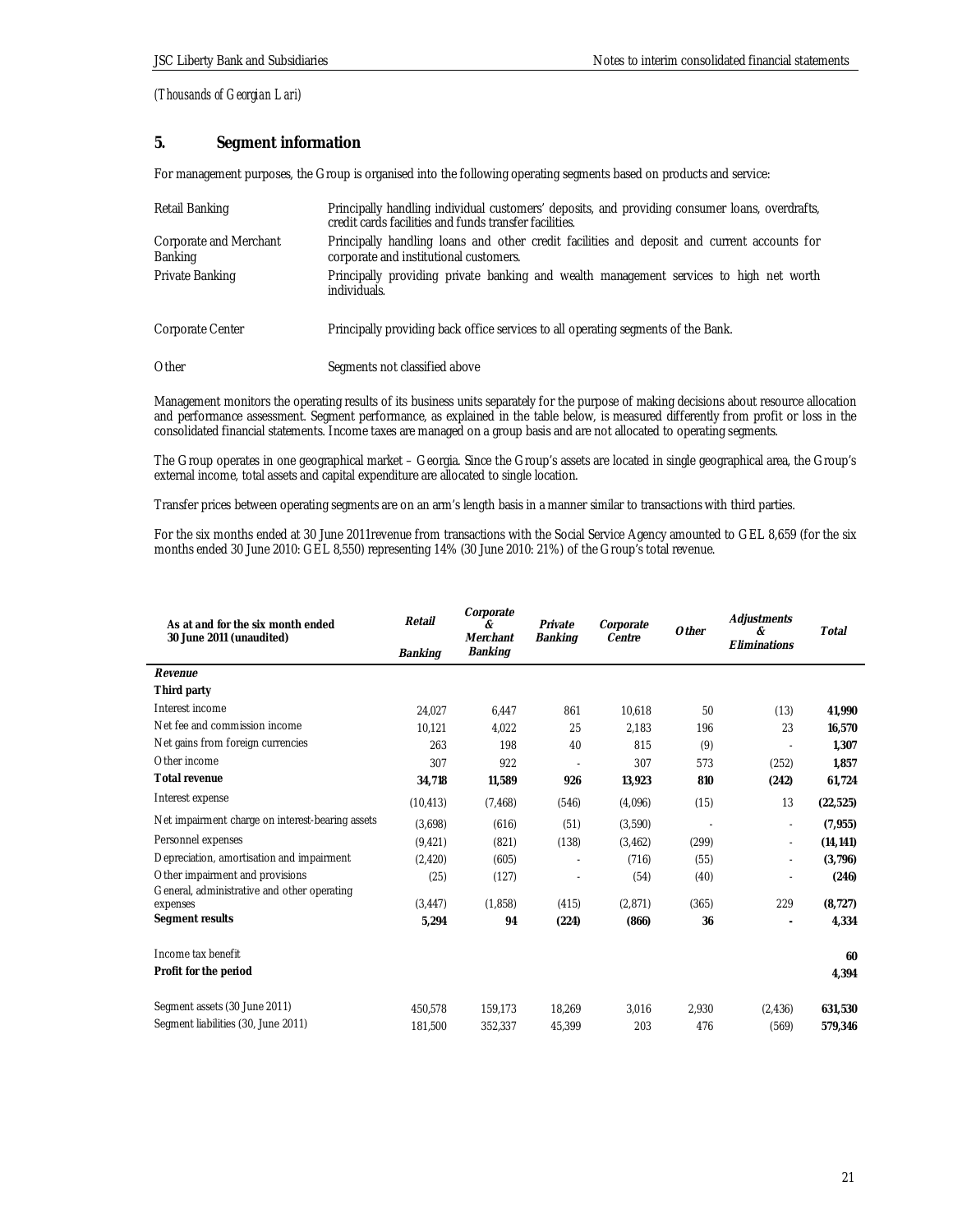# **5. Segment information (continued)**

| As at and for the six month ended<br>30 June 2010 (unaudited)                  | Retail<br><b>Banking</b> | Corporate<br>&<br>Merchant<br>Banking | Private<br>Banking | Corporate<br>Centre | Other    | Adjustments<br>&<br>Eliminations | Total     |
|--------------------------------------------------------------------------------|--------------------------|---------------------------------------|--------------------|---------------------|----------|----------------------------------|-----------|
| Revenue                                                                        |                          |                                       |                    |                     |          |                                  |           |
| Third party                                                                    |                          |                                       |                    |                     |          |                                  |           |
| Interest income                                                                | 12,855                   | 3,449                                 | 461                | 2,651               | 2        | (23)                             | 19,395    |
| Net fees and commission income                                                 | 9,575                    | 3,755                                 | 39                 | 1,931               | 255      | 1                                | 15,556    |
| Net gains from foreign currencies                                              | 368                      | 276                                   | 55                 | 1,140               | 3        |                                  | 1,842     |
| Other income                                                                   | 364                      | 1,091                                 |                    | 363                 | 1,433    | (811)                            | 2,440     |
| Total revenue                                                                  | 23,162                   | 8,571                                 | 555                | 6,085               | 1,693    | (833)                            | 39,233    |
| Interest expense                                                               | (5,614)                  | (4, 490)                              | (293)              | (2, 471)            | (298)    | 298                              | (12, 868) |
| Net impairment charge on interest-bearing assets                               | (1,074)                  | (716)                                 | (29)               | (2, 354)            |          |                                  | (4, 173)  |
| Share of gain of associate                                                     |                          | 60                                    |                    |                     | ٠        |                                  | 60        |
| Salaries and other employee benefits                                           | (7,950)                  | (693)                                 | (117)              | (2,921)             | (628)    | 65                               | (12, 244) |
| Depreciation, amortisation and impairment                                      | (1, 594)                 | (399)                                 |                    | (664)               | (23)     | $\overline{a}$                   | (2,680)   |
| Other impairment and provisions<br>General, administrative and other operating | (154)                    | (63)                                  | (1)                | (1,570)             | (29)     | 275                              | (1, 542)  |
| expenses                                                                       | (2,527)                  | (1, 413)                              | (324)              | (1,939)             | (2,839)  | 2,402                            | (6,640)   |
| Segment results                                                                | 4,249                    | 857                                   | (209)              | (5,834)             | (2, 124) | 2,207                            | (854)     |
| Income tax benefit                                                             |                          |                                       |                    |                     |          |                                  | 133       |
| Loss for the period                                                            |                          |                                       |                    |                     |          |                                  | (721)     |
| Segment assets (30 June 2010)                                                  | 304,734                  | 107,652                               | 12,355             | 2,042               | 8,976    | (12,613)                         | 423,146   |
| Segment liabilities (30 June 2010)                                             | 123,701                  | 240,136                               | 30,942             | 203                 | 4,904    | (4,961)                          | 394,925   |

### **6. Cash and cash equivalents**

Cash and cash equivalents comprise:

|                                                      | <i>30 June 2011</i> | <i>31 December 2010</i> |
|------------------------------------------------------|---------------------|-------------------------|
|                                                      | Unaudited           |                         |
| Cash on hand                                         | 49.827              | 49.709                  |
| Current accounts with the NBG                        | 27.146              | 13.662                  |
| Current accounts with other credit institutions      | 38.052              | 59,354                  |
| Time deposits with credit institutions up to 90 days | 3.738               | 16.546                  |
| Cash and cash equivalents                            | 118.763             | 139.271                 |

As of 30 June 2011 GEL 37,759 (2010: GEL 53,226) was placed on current and time deposit accounts with internationally recognised OECD banks that are the counterparties of the Group in performing international settlements.

# **7. Amounts due from credit institutions**

Amounts due from credit institutions comprise:

|                                                | <i>30 June 2011</i> | <i>31 December 2010</i> |
|------------------------------------------------|---------------------|-------------------------|
|                                                | Unaudited           |                         |
| Obligatory reserve with the NBG                | 18,541              | 5.636                   |
| Time deposits for more than 90 days or overdue | 345                 | 1.872                   |
| Amounts due from credit institutions           | 18.886              | 7.508                   |

Credit institutions are required to maintain an interest earning cash deposit with the NBG, the amount of which depends on the level of funds attracted by the credit institution. The Group's ability to withdraw such deposit is significantly restricted by the statutory legislation.

As of 30 June 2011, GEL 345 (31 December 2010: GEL 1,872) was placed on current accounts and inter-bank deposits with a number of internationally recognised OECD banks, who are the main counterparties of the Group in performing international settlements.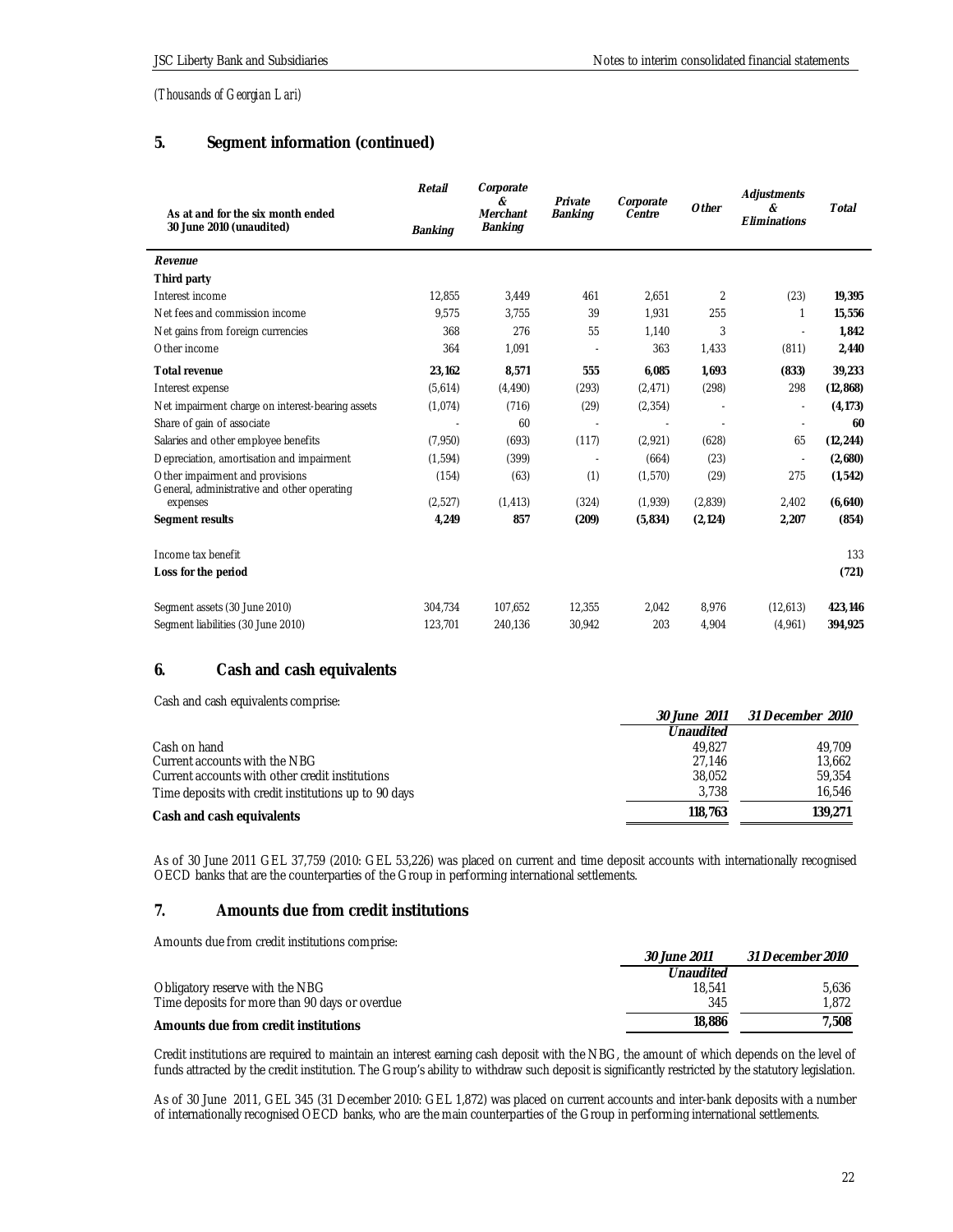# **8. Derivative financial instruments**

The Group enters into derivative financial instruments for trading purposes. The table below shows the fair values of derivative financial instruments, recorded as assets or liabilities, together with their notional amounts. The notional amount, recorded gross, is the amount of a derivative's underlying asset, reference rate or index and is the basis upon which changes in the value of derivatives are measured. The notional amounts indicate the volume of transactions outstanding at the period end and are not indicative of the credit risk.

|                                                                    | 30 June 2011 (unaudited) |                    |           | 31 December 2010 |       |            |
|--------------------------------------------------------------------|--------------------------|--------------------|-----------|------------------|-------|------------|
|                                                                    | Notional                 | <b>Fair values</b> |           | <b>Notional</b>  |       | Fair value |
|                                                                    | amount                   | Asset              | Liability | amount           | Asset | Liability  |
| Foreign exchange contracts<br>Forwards – with foreign counterparty | 6.666                    |                    | 411       | 7.091            |       | 102        |
| Total derivative assets/liabilities                                |                          |                    | 411       |                  |       | 102        |

Foreign and domestic in the table above stand for counterparties where foreign means non-Georgian entities and domestic means Georgian entities.

As of 30 June 2011, the Group has positions in the following type of derivative:

#### **Forwards**

Forward contracts are contractual agreements to buy or sell a specified financial instrument at a specific price and date in the future. Forwards are customised contracts transacted in the over-the-counter market.

# **9. Loans to customers**

Loans to customers comprise:

|                                 | 30 June 2011 | 31 December 2010 |
|---------------------------------|--------------|------------------|
|                                 | Unaudited    |                  |
| Loans to legal entities         | 76.277       | 66,878           |
| Payroll loans                   | 78.117       | 38,056           |
| Pension advances                | 57.730       | 45,355           |
| Consumer Ioans                  | 49.711       | 28.745           |
| Residential mortgage loans      | 10.758       | 4,911            |
| Gross loans to customers        | 272.593      | 183,945          |
| Less – allowance for impairment | (28, 270)    | (24, 779)        |
| Loans to customers              | 244,323      | 159,166          |

#### **Allowance for impairment of loans to customers**

A reconciliation of the allowance for impairment of loans to customers by class is as follows:

|                                                                                                                                         | Loans to<br>legal entities<br>2011 | Consumer<br>Ioans 2011 | Residential<br>mortgage<br><i>loans 2011</i> | Payroll Ioans<br>2011 | Pension<br>advances 2011 | Total<br>2011 |
|-----------------------------------------------------------------------------------------------------------------------------------------|------------------------------------|------------------------|----------------------------------------------|-----------------------|--------------------------|---------------|
| At 31 December 2010                                                                                                                     | 16.294                             | 6.964                  |                                              | 1.235                 | 286                      | 24,779        |
| Charge/(reversal) for the period                                                                                                        | (297)                              | 3,931                  | 272                                          | 1.380                 | 2,669                    | 7.955         |
| Recoveries                                                                                                                              | 3                                  | 5                      |                                              |                       |                          | 8             |
| Amounts written off                                                                                                                     | (2,212)                            | (2,247)                |                                              | (8)                   | (1)                      | (4, 468)      |
| Interest accrued on impaired loans                                                                                                      |                                    | (4)                    |                                              |                       |                          | (4)           |
| At 30 June 2011 (unaudited)                                                                                                             | 13.788                             | 8.649                  | 272                                          | 2.607                 | 2.954                    | 28,270        |
| Individual impairment                                                                                                                   | 13.627                             | 7.029                  | 174                                          | 2.141                 | 2.664                    | 25,635        |
| Collective impairment                                                                                                                   | 161                                | 1,620                  | 98                                           | 466                   | 290                      | 2,635         |
|                                                                                                                                         | 13,788                             | 8.649                  | 272                                          | 2,607                 | 2,954                    | 28,270        |
| Gross amount of loans, individually<br>determined to be impaired, before<br>deducting any individually<br>assessed impairment allowance | 23,342                             | 7,029                  | 174                                          | 2,141                 | 2,664                    | 35,350        |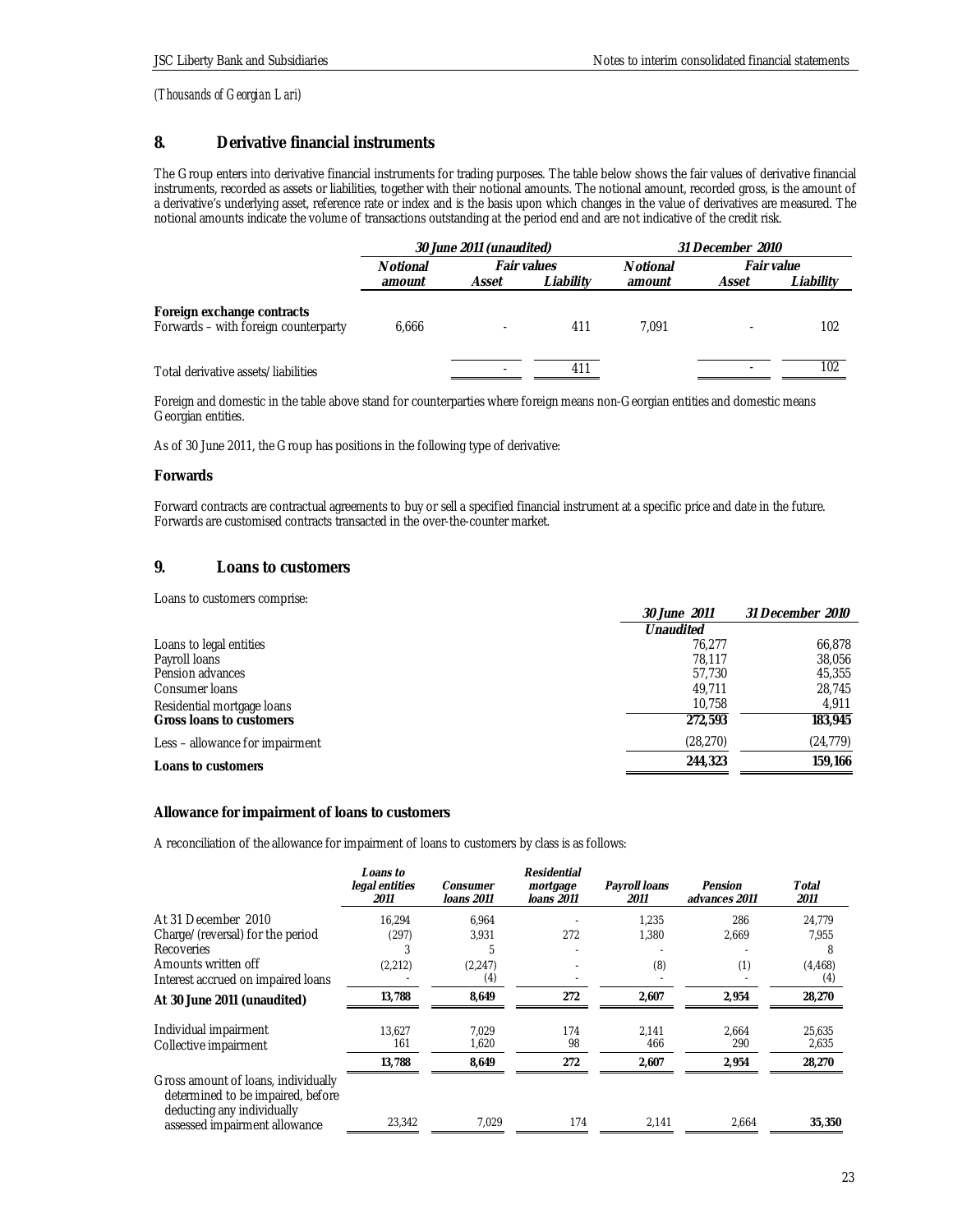# **9. Loans to customers (continued)**

### **Allowance for impairment of loans to customers (continued)**

|                                                                                                                                                      | Loans to<br>legal<br>entities 2010                    | Consumer<br>loans 2010                        | Residential<br>mortgage<br><i>loans</i> 2010 | Payroll<br>loans<br>2010    | Pension<br>advances<br>2010 | Total<br>2010                                         |
|------------------------------------------------------------------------------------------------------------------------------------------------------|-------------------------------------------------------|-----------------------------------------------|----------------------------------------------|-----------------------------|-----------------------------|-------------------------------------------------------|
| At 1 January 2010<br>Charge for the period<br>Recoveries<br>Amounts written off<br>Interest accrued on impaired loans<br>At 30 June 2010 (unaudited) | 16,946<br>2.527<br>378<br>(7, 407)<br>(438)<br>12,006 | 6,854<br>770<br>58<br>(716)<br>(114)<br>6,852 |                                              | 661<br>783<br>(43)<br>1,401 | 329<br>93<br>(277)<br>147   | 24,790<br>4.173<br>438<br>(8, 443)<br>(552)<br>20,406 |
| Individual impairment<br>Collective impairment                                                                                                       | 11,838<br>168<br>12,006                               | 5,671<br>1,181<br>6,852                       |                                              | 1.231<br>170<br>1.401       | 109<br>38<br>147            | 18,849<br>1,557<br>20,406                             |
| Gross amount of loans, individually<br>determined to be impaired, before<br>deducting any individually<br>assessed impairment allowance              | 28.789                                                | 5,671                                         |                                              | 1,231                       | 109                         | 35,800                                                |

#### **Individually impaired loans**

Interest income accrued on loans, for which individual impairment allowances have been recognised as at 30 June 2011 comprised GEL 7,042 (31 December, 2010: GEL 4,911). Related allowance charges were recognised both for the six months ended 30 June 2011 and 30 June 2010 and are recorded in the consolidated income statement under net impairment charge on interest-bearing assets.

#### **Collateral and other credit enhancements**

The amount and type of collateral required depends on an assessment of the credit risk of the counterparty. Guidelines are implemented regarding the acceptability of types of collateral and valuation parameters.

The main types of collateral obtained are as follows:

- For lending to legal entities, charges over real estate properties, inventory and trade receivables,
- For retail lending, mortgages over residential properties.
- Payroll loans and pension advances are mostly uncollateralized.

Management monitors the market value of collateral, requests additional collateral in accordance with the underlying agreement, and monitors the market value of collateral obtained during its review of the adequacy of the allowance for loan impairment.

#### **Concentration of loans to customers**

As of 30 June 2011, the concentration of loans granted by the Group to ten largest third party borrowers comprised GEL 40,392 accounting for 14.8 % of the gross loan portfolio of the Group (31 December2010: GEL 34,720 and 18.9 %, respectively). An allowance of GEL 11,663 (31 December 2010: GEL 11,524) was established against these loans.

Loans have been extended to the following types of customers:

|                                      | <i>30 June 2011</i> | <i>31 December 2010</i> |
|--------------------------------------|---------------------|-------------------------|
|                                      | Unaudited           |                         |
| <b>Individuals</b>                   | 197.759             | 121,304                 |
| Private companies                    | 74.331              | 62.641                  |
| State owned companies                | 503                 |                         |
| Loans to customers, gross            | 272.593             | 183,945                 |
| Less - allowance for loan impairment | (28, 270)           | (24, 779)               |
| Loans to customers, net              | 244,323             | 159,166                 |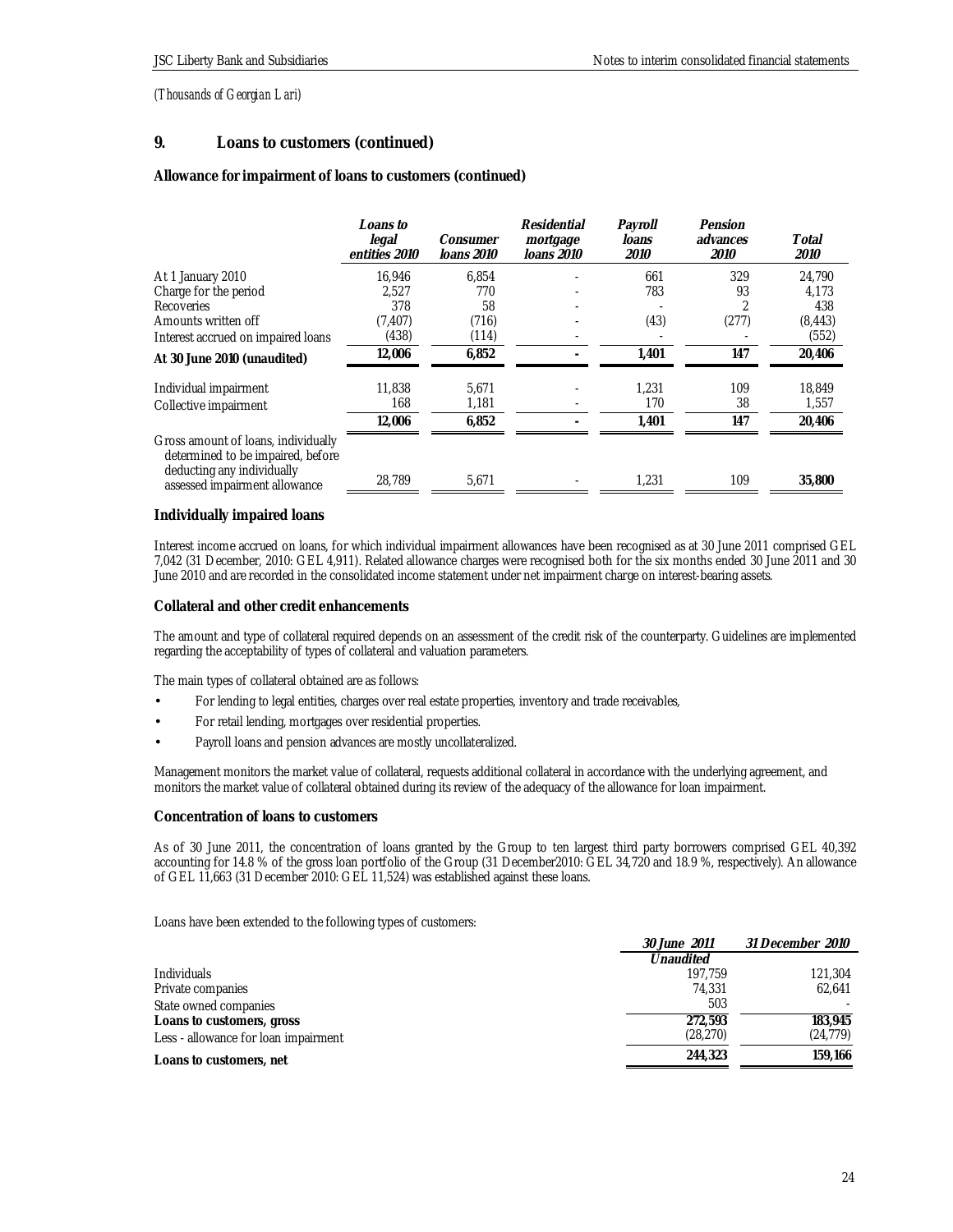# **9. Loans to customers (continued)**

**Concentration of loans to customers (continued)** 

Loans are made principally within Georgia in the following industry sectors:

|                                      | <i>30 June 2011</i> | <i>31 December 2010</i> |
|--------------------------------------|---------------------|-------------------------|
|                                      | Unaudited           |                         |
| <b>Individuals</b>                   | 197.759             | 121,304                 |
| Trade and service                    | 53.774              | 41,569                  |
| Construction                         | 2.549               | 3,610                   |
| Agriculture                          | 363                 | 359                     |
| Energy                               |                     | 57                      |
| Other                                | 18.147              | 17,046                  |
| Loans to customers, gross            | 272,593             | 183,945                 |
| Less - allowance for loan impairment | (28, 270)           | (24, 779)               |
| Loans to customers, net              | 244,323             | 159,166                 |

# **10. Investment securities**

| Available-for-sale securities comprise:   |                     |                         |
|-------------------------------------------|---------------------|-------------------------|
|                                           | <i>30 June 2011</i> | <i>31 December 2010</i> |
|                                           | Unaudited           |                         |
| Corporate shares                          | 5.661               | 5.627                   |
| Less – allowance for impairment (Note 15) | (4.910)             | (4,910)                 |
| Available-for-sale securities             | 751                 |                         |

Corporate shares as of 30 June 2011 are primarily comprised of investments in a Georgian casual dining restaurant chain of GEL 408, net (31 December 2010: GEL 408, net) and global payments technology company VISA Inc. GEL 305 (31 December 2010: GEL 272).

Held-to-maturity securities comprise:

|                                                      | 30 June 2011 | <i>31 December 2010</i> |
|------------------------------------------------------|--------------|-------------------------|
|                                                      | Unaudited    |                         |
| Treasury bills of the Ministry of Finance            | 30.916       | 16.254                  |
| Treasury bonds of the Ministry of Finance            | 59.898       | 51,520                  |
| Certificates of deposit of the NBG                   | 2.468        | 12.793                  |
| Corporate bonds of state owned Georgian Railway LLC* | 2.599        | 2.764                   |
| Promissory notes                                     |              | 529                     |
| Held-to-maturity securities                          | 95,881       | 83,860                  |

\* Bloomberg: GRAIL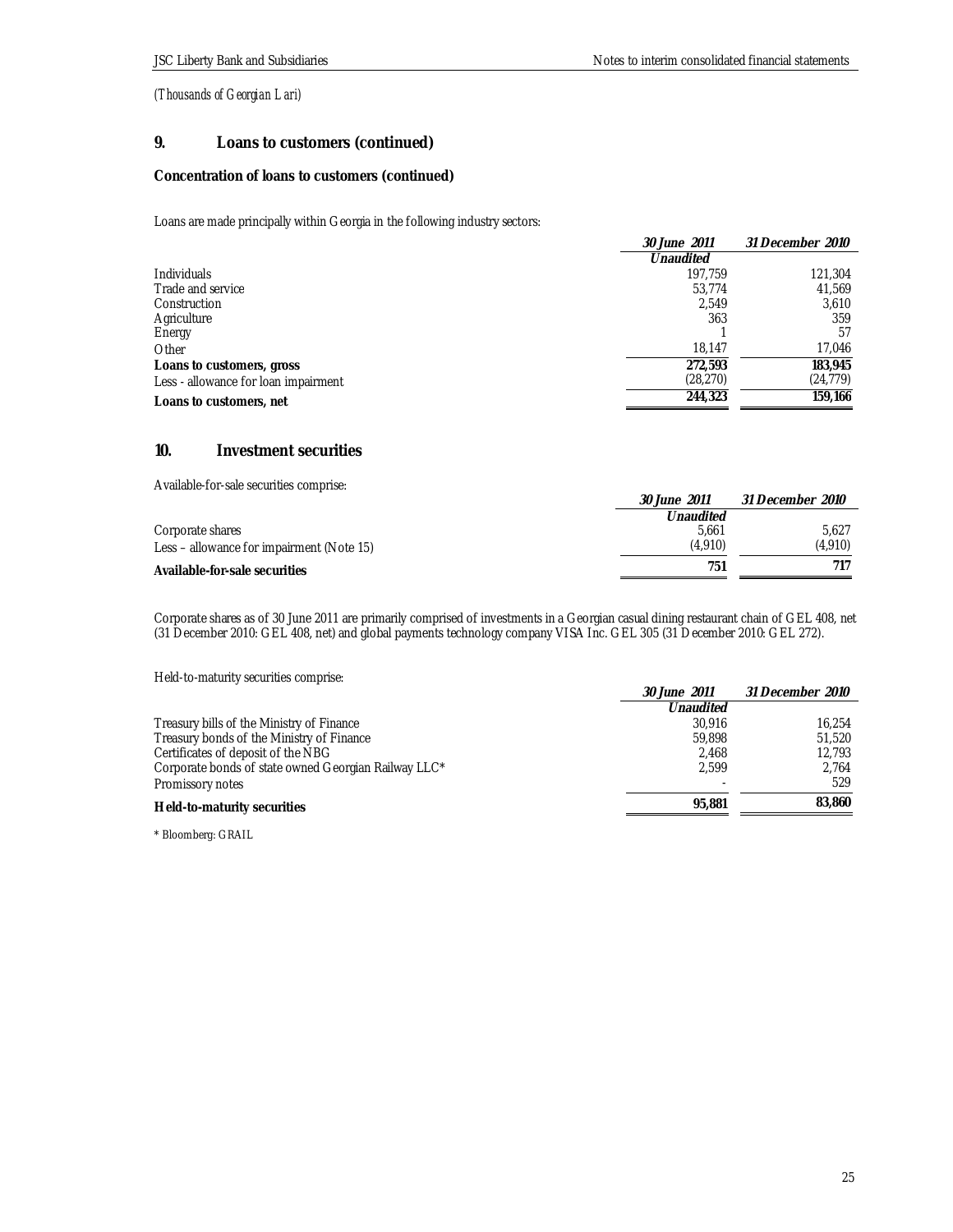# **11. Investment properties**

|                             | <i>30 June 2011</i> | 31 December 2010         |
|-----------------------------|---------------------|--------------------------|
|                             | Unaudited           |                          |
| At 1 January                | 21,115              | 20,184                   |
| Transfers from other assets | 1.135               | $\overline{\phantom{a}}$ |
| Addition                    |                     | 931                      |
| At 30 June                  | 22,250              | 21.115                   |

Investment properties primarily comprise class B office spaces at the Liberty Tower building with separate entrance and lobby area, Liberty Tower is an 19 storey building in a prime residential and commercial downtown area of Tbilisi, which is wholly owned by the Bank and where its headquarters is located. Total rental space comprises 8,497 sqm, of which 2,305 sqm was rented out during six months to 30 June 2011 (31 December 2010: 1,897 sqm). Investment properties are stated at fair value, which has been determined based on valuation performed by GREMIC, an accredited independent appraiser, as at 31 December 2010. GREMIC is an industry specialist in valuing these types of investment property. The fair value represents the amount at which the asset could be exchanged between a knowledgeable, willing buyer and a knowledgeable, willing seller in an arm's length transaction at the date of valuation, in accordance with International Valuation Standards Committee standards. GREMIC used the income approach for the purposes of valuation of the investment properties.

The table below sets out the rental income and the direct operating expenses in respect of the investment properties:

|                           |                     | Unaudited           |
|---------------------------|---------------------|---------------------|
|                           | <i>30 June 2011</i> | <i>30 June 2010</i> |
| Rental income             | 264                 | 250                 |
| Direct operating expenses |                     |                     |

The entire amount of the direct operating expenses was incurred in connection with the generation of rental income during the period.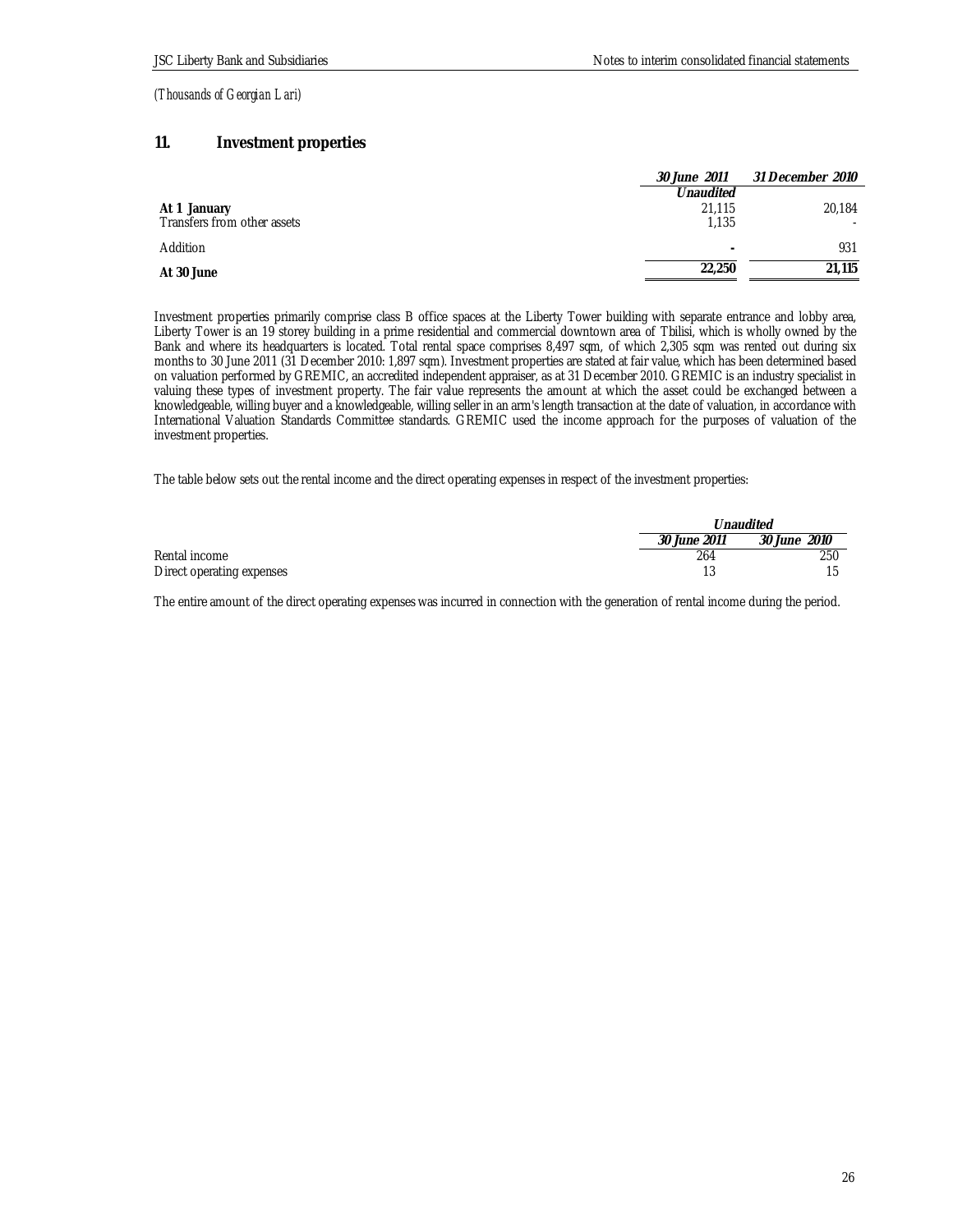# **12. Property and equipment**

The movements in property and equipment were as follows:

|                              | Land and<br>buildings | Furniture<br>and<br>fixtures | Computers<br>and office<br>equipment | Motor<br>vehicles | Leasehold<br><i>improvements</i> | Assets under<br>construction | Total   |
|------------------------------|-----------------------|------------------------------|--------------------------------------|-------------------|----------------------------------|------------------------------|---------|
| Cost or revalued<br>amount   |                       |                              |                                      |                   |                                  |                              |         |
| 31 December 2010             | 59,269                | 27,077                       | 9,623                                | 4,897             | 4,855                            | 3,284                        | 109,005 |
| <b>Additions</b>             | 668                   | 1,488                        | 1,447                                | 2,782             | 97                               | 262                          | 6,744   |
| <b>Disposals</b>             | (310)                 | (2)                          | (23)                                 | (19)              | (33)                             | (13)                         | (400)   |
| <b>Transfers</b>             |                       |                              |                                      |                   | 93                               | (93)                         |         |
| 30 June, 2011<br>(unaudited) | 59,627                | 28,563                       | 11,047                               | 7,660             | 5,012                            | 3,440                        | 115,349 |
| Accumulated<br>depreciation  |                       |                              |                                      |                   |                                  |                              |         |
| 31 December 2010             | 1,799                 | 6,513                        | 6,134                                | 2,024             | 370                              |                              | 16,840  |
| Depreciation charge          | 582                   | 1,371                        | 857                                  | 583               | 40                               | $\overline{\phantom{a}}$     | 3,433   |
| <b>Disposals</b>             | (10)                  |                              |                                      |                   |                                  |                              | (10)    |
| 30 June 2011<br>(unaudited)  | 2,371                 | 7,884                        | 6,991                                | 2,607             | 410                              |                              | 20,263  |
| Net book value:              |                       |                              |                                      |                   |                                  |                              |         |
| 31 December 2010             | 57,470                | 20,564                       | 3,489                                | 2,873             | 4,485                            | 3,284                        | 92,165  |
| 30June 2011<br>(unaudited)   | 57,256                | 20,679                       | 4,056                                | 5,053             | 4,602                            | 3,440                        | 95,086  |

|                                                                                                                      | Land and<br>buildings | Furniture and<br>fixtures | Computers<br>and office<br>equipment | Motor<br>vehicles | Leasehold<br><i>improvements construction</i> | Assets under | Total                  |
|----------------------------------------------------------------------------------------------------------------------|-----------------------|---------------------------|--------------------------------------|-------------------|-----------------------------------------------|--------------|------------------------|
| Cost or revalued amount                                                                                              |                       |                           |                                      |                   |                                               |              |                        |
| 31 December 2009                                                                                                     | 53,556                | 18,108                    | 8,144                                | 3,150             | 4,079                                         | 4,588        | 91,625                 |
| Additions                                                                                                            | 1.446                 | 4.779                     | 472                                  | 493               | 236                                           | 613          | 8,039                  |
| <b>Disposals</b>                                                                                                     | (135)                 |                           |                                      |                   |                                               |              | (135)                  |
| <b>Transfers</b>                                                                                                     |                       |                           |                                      |                   |                                               |              |                        |
| 30 June 2010 (unaudited)                                                                                             | 54,867                | 22,887                    | 8,616                                | 3,643             | 4,315                                         | 5,201        | 99,529                 |
| Accumulated depreciation<br>31 December, 2009<br>Depreciation charge<br><b>Disposals</b><br>30 June 2010 (unaudited) | 778<br>482<br>(5)     | 4.431<br>923              | 4.695<br>646                         | 1,329<br>300      | 247<br>33                                     |              | 11,480<br>2,384<br>(5) |
|                                                                                                                      | 1,255                 | 5,354                     | 5,341                                | 1,629             | 280                                           |              | 13,859                 |
| Net book value:<br>31 December 2009                                                                                  | 52,778                | 13,677                    | 3,449                                | 1,821             | 3,832                                         | 4,588        | 80,145                 |
| 30 June 2010 (unaudited)                                                                                             | 53,612                | 17,533                    | 3,275                                | 2,014             | 4,035                                         | 5,201        | 85,670                 |

If the buildings were measured using the cost model, the carrying amounts would be as follows:

|                                         | 30 June 2011 | <i>31 December 2010</i> |
|-----------------------------------------|--------------|-------------------------|
|                                         | Unaudited    |                         |
| Cost                                    | 33.725       | 33.367                  |
| Accumulated depreciation and impairment | (3,546)      | (2,871)                 |
| Net carrying amount                     | 30.179       | 30.496                  |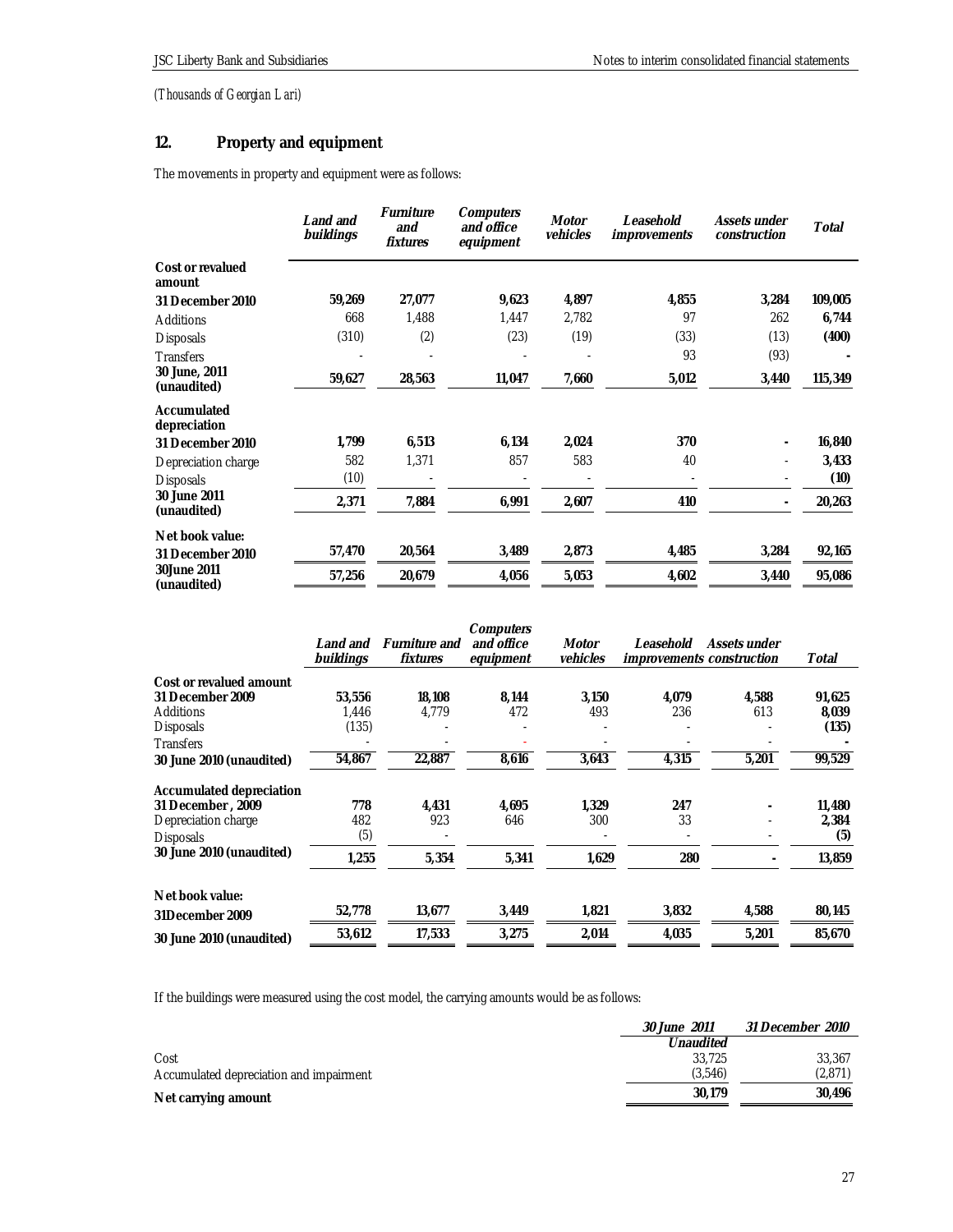# **13. Intangible assets**

# The movements in intangible assets, which comprised computer software, were as follows:

|                          | Computer software<br>and Other<br>Intangibles |
|--------------------------|-----------------------------------------------|
| Cost                     |                                               |
| 31 December 2010         | 9,079                                         |
| Additions                | 495                                           |
| Write offs               | (1, 949)                                      |
| 30 June 2011 (unaudited) | 7,625                                         |
| Accumulated amortisation |                                               |
| 31 December 2010         | 3,722                                         |
| Amortisation charge      | 363                                           |
| Write offs               | (1,949)                                       |
| 30 June 2011 (unaudited) | 2,136                                         |
| Net book value:          |                                               |
| 31 December 2010         | 5,357                                         |
| 30 June 2011 (unaudited) | 5,489                                         |
|                          | Computer software<br>and Other<br>Intangibles |
| Cost                     |                                               |
| 31 December 2009         | 7,663                                         |
| Additions                | 577                                           |
| 30 June 2010 (unaudited) | 8,240                                         |
| Accumulated amortisation |                                               |
| 31 December 2009         | 3,103                                         |
| Amortisation charge      | 296                                           |
| <b>Disposals</b>         | (2)                                           |
| 30 June 2010 (unaudited) | $\overline{3}, 397$                           |
| Net book value:          |                                               |
| 31 December 2009         | 4,560                                         |
| 30 June 2010 (unaudited) | 4,843                                         |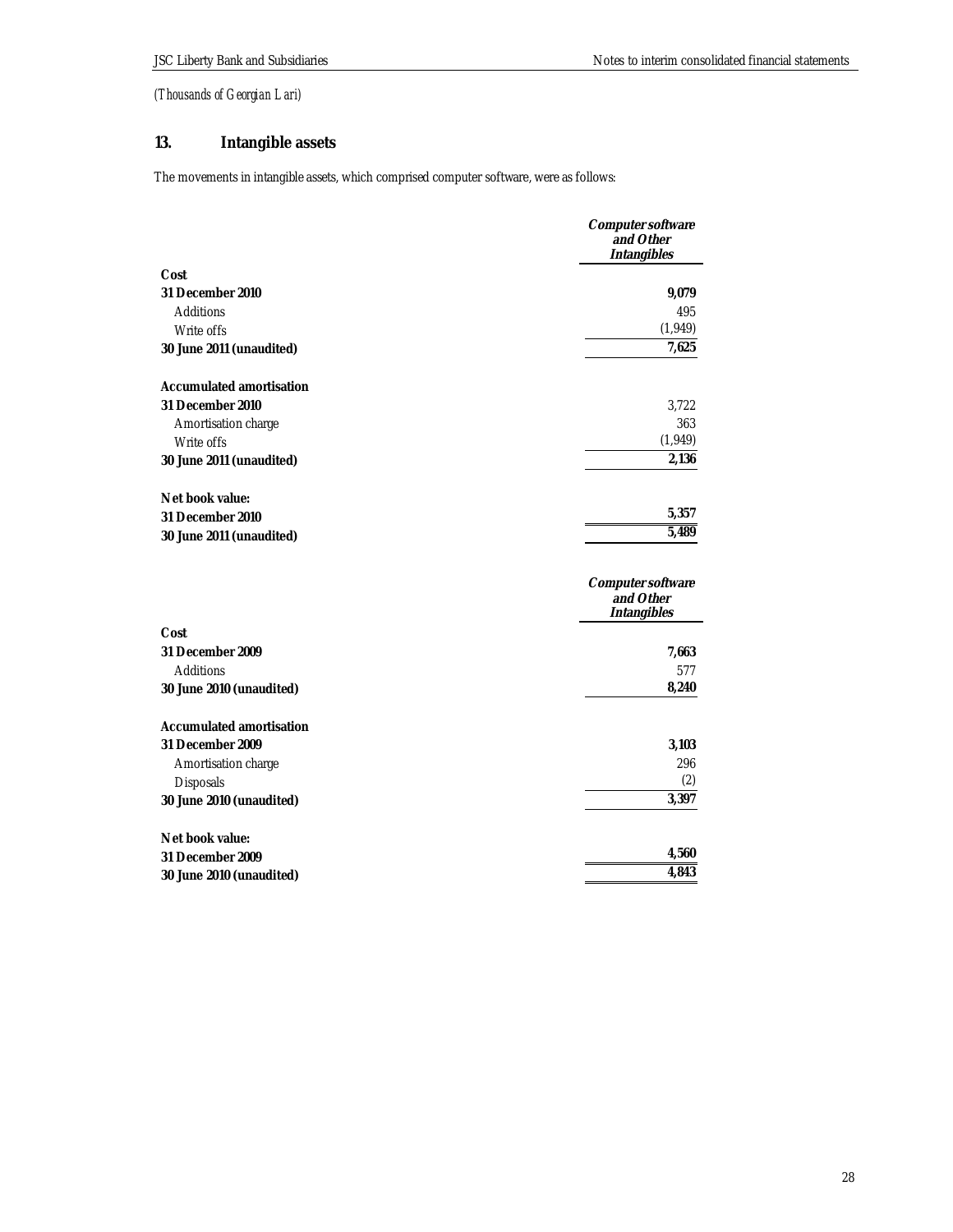# **14. Taxation**

During the six months ended 30 June the corporate tax benefit comprised:

|                                                                         | Unaudited |       |  |
|-------------------------------------------------------------------------|-----------|-------|--|
|                                                                         | 2011      | 2010  |  |
| Current tax charge                                                      | 10        | 55    |  |
| Deferred tax charge – origination and reversal of temporary differences | (79)      | (188) |  |
| Income tax benefit                                                      | (60)      | (133) |  |

Deferred tax related to items charged or credited to other comprehensive income during the six months ended 30 June is as follows:  **Unaudited**

|                                                                             | <i>Unauuncu</i> |      |  |
|-----------------------------------------------------------------------------|-----------------|------|--|
|                                                                             | 2011            | 2010 |  |
| Net gains on investment securities available for sale<br>Statutory tax rate | 15%             | 15%  |  |
|                                                                             | (5)             |      |  |
| Income tax charged on other comprehensive income                            |                 |      |  |

Georgian legal entities must file individual tax declarations. The tax rate for banks for profits other than on state securities was 15% for 2011 and 2010. The tax rate for interest income on state securities is 0%, effective 9 August 2009.

The effective income tax rate differs from the statutory income tax rates. A reconciliation of the income tax expense for the six months ended 30 June based on statutory rates with actual is as follows:  **Unaudited**

|                                                                                                               | unaugited           |                     |  |
|---------------------------------------------------------------------------------------------------------------|---------------------|---------------------|--|
|                                                                                                               | 2011                | 2010                |  |
| Profit/(loss) before income tax benefit<br>Statutory tax rate                                                 | 4,334<br>15%        | (854)<br>15%        |  |
| Theoretical income tax expense/(benefit) at the statutory rate<br>Income from state securities at 0%<br>Other | 650<br>(875)<br>165 | (128)<br>(60)<br>55 |  |
| Income tax benefit                                                                                            | (60)                | (133)               |  |

Tax assets and liabilities consist of the following:

|                                 |                     | 31 December |
|---------------------------------|---------------------|-------------|
|                                 | <i>30 June 2011</i> | <i>2010</i> |
| Current income tax assets       | Unaudited           |             |
|                                 | 634                 | 630         |
| Deferred income tax assets      | 1.684               | 1,610       |
| Income tax assets               | 2.318               | 2.240       |
| Current income tax liabilities  | 19                  | 182         |
| Deferred income tax liabilities |                     |             |
| Income tax liabilities          | 19                  | 182         |
|                                 |                     |             |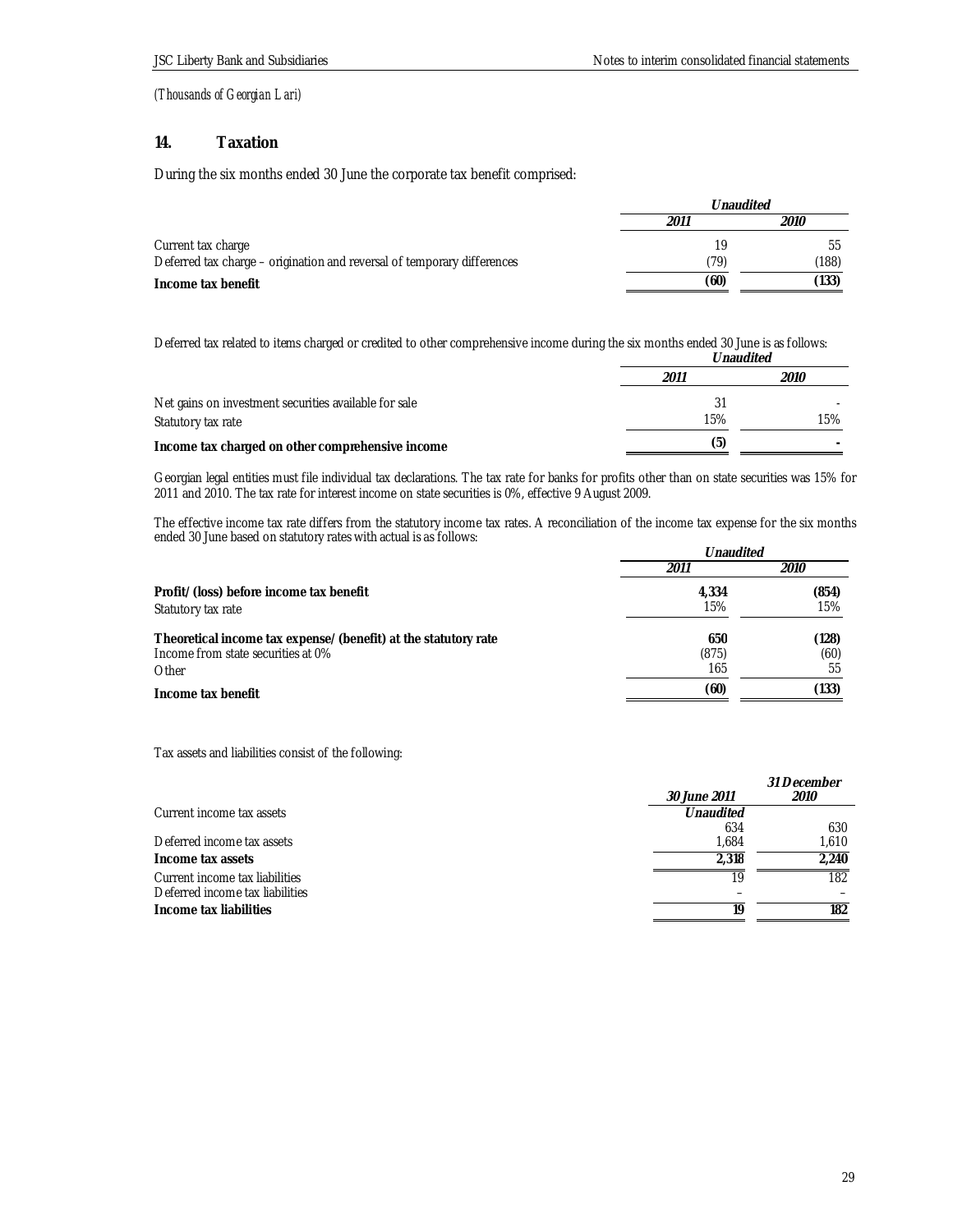# **14. Taxation (continued)**

Deferred tax assets and liabilities as of 31 December and their movements to 30 June for the respective periods comprised:

|                                                                 |                     |                               | Origination and reversal of<br>temporary differences |                     | Origination and reversal of<br>temporary differences |                                      |                              |
|-----------------------------------------------------------------|---------------------|-------------------------------|------------------------------------------------------|---------------------|------------------------------------------------------|--------------------------------------|------------------------------|
|                                                                 | 31 December<br>2009 | In the<br>income<br>statement | In other<br>comprehen<br>sive income                 | 31 December<br>2010 | In the income<br>statement                           | In other<br>comprehens<br>ive income | Unaudited<br>30 June<br>2011 |
| Tax effect of deductible<br>temporary differences:              |                     |                               |                                                      |                     |                                                      |                                      |                              |
| Property and equipment                                          |                     | 269                           |                                                      | 269                 |                                                      |                                      | 269                          |
| Tax loss carry forward                                          | 7,440               | 204                           |                                                      | 7,644               | 491                                                  |                                      | 8,135                        |
| Loans to customers                                              | 580                 | 583                           |                                                      | 1,163               | 88                                                   |                                      | 1,251                        |
| Other assets                                                    | 587                 | (329)                         |                                                      | 258                 | (244)                                                |                                      | 14                           |
| Equity investments                                              | 377                 | 653                           |                                                      | 1,030               |                                                      |                                      | 1,030                        |
| Deferred tax assets<br>Unrecognised deferred tax                | 8,984               | 1,380                         |                                                      | 10,364              | 335                                                  |                                      | 10,699                       |
| asset                                                           |                     | (269)                         |                                                      | (269)               |                                                      |                                      | (269)                        |
| Tax effect of taxable<br>temporary differences:<br>Property and |                     |                               |                                                      |                     |                                                      |                                      |                              |
| equipment/Intangible assets                                     | (7, 555)            | (687)                         |                                                      | (8,242)             | (734)                                                |                                      | (8,976)                      |
| Other liabilities                                               |                     | (134)                         |                                                      | (134)               | 478                                                  |                                      | 344                          |
| Securities owned                                                | (116)               |                               | 7                                                    | (109)               |                                                      | (5)                                  | (114)                        |
| Deferred tax liabilities                                        | (7,671)             | (821)                         | 7                                                    | (8, 485)            | (256)                                                | (5)                                  | (8, 746)                     |
| Deferred tax assets<br>(liabilities)                            | 1,313               | 290                           | 7                                                    | 1,610               | 79                                                   | (5)                                  | 1,684                        |

|                                                    |                     |                               | Origination and reversal of<br>temporary differences |          |                     | Origination and reversal<br>of temporary differences |                                      |                              |  |
|----------------------------------------------------|---------------------|-------------------------------|------------------------------------------------------|----------|---------------------|------------------------------------------------------|--------------------------------------|------------------------------|--|
|                                                    | 31 December<br>2008 | In the<br>income<br>statement | In other<br>comprehen<br>sive income                 | Disposal | 31 December<br>2009 | In the<br>income<br>statement                        | In other<br>comprehen<br>sive income | Unaudited<br>30 June<br>2010 |  |
| Tax effect of deductible<br>temporary differences: |                     |                               |                                                      |          |                     |                                                      |                                      |                              |  |
| Impairment of goodwill                             | 163                 | (163)                         |                                                      |          |                     |                                                      |                                      |                              |  |
| Property and equipment                             | 1,016               | (1,016)                       |                                                      |          |                     |                                                      |                                      |                              |  |
| Tax loss carry forward                             | 7,741               | (301)                         |                                                      |          | 7,440               | (676)                                                |                                      | 6,764                        |  |
| Loans to customers                                 |                     | 580                           |                                                      |          | 580                 | 980                                                  |                                      | 1,560                        |  |
| Other liabilities                                  |                     |                               |                                                      |          |                     | 166                                                  |                                      | 166                          |  |
| Other assets                                       |                     | 587                           |                                                      |          | 587                 | (439)                                                |                                      | 148                          |  |
| Equity investments                                 |                     | 377                           |                                                      |          | 377                 | 604                                                  |                                      | 981                          |  |
| Deferred tax assets                                | 8,920               | 64                            |                                                      |          | 8,984               | 635                                                  |                                      | 9,619                        |  |
| Tax effect of taxable<br>temporary differences:    |                     |                               |                                                      |          |                     |                                                      |                                      |                              |  |
| Property and<br>equipment/Intangible assets        | (7,659)             | 983                           | ٠                                                    | (879)    | (7, 555)            | (447)                                                |                                      | (8,002)                      |  |
| Securities owned                                   | (21)                | (122)                         | 27                                                   |          | (116)               |                                                      |                                      | (116)                        |  |
| Deferred tax liabilities                           | (7,680)             | 861                           | 27                                                   | (879)    | (7,671)             | (447)                                                |                                      | (8, 118)                     |  |
| Deferred tax assets<br>(liabilities)               | 1,240               | 925                           | 27                                                   | (879)    | 1,313               | 188                                                  |                                      | 1,501                        |  |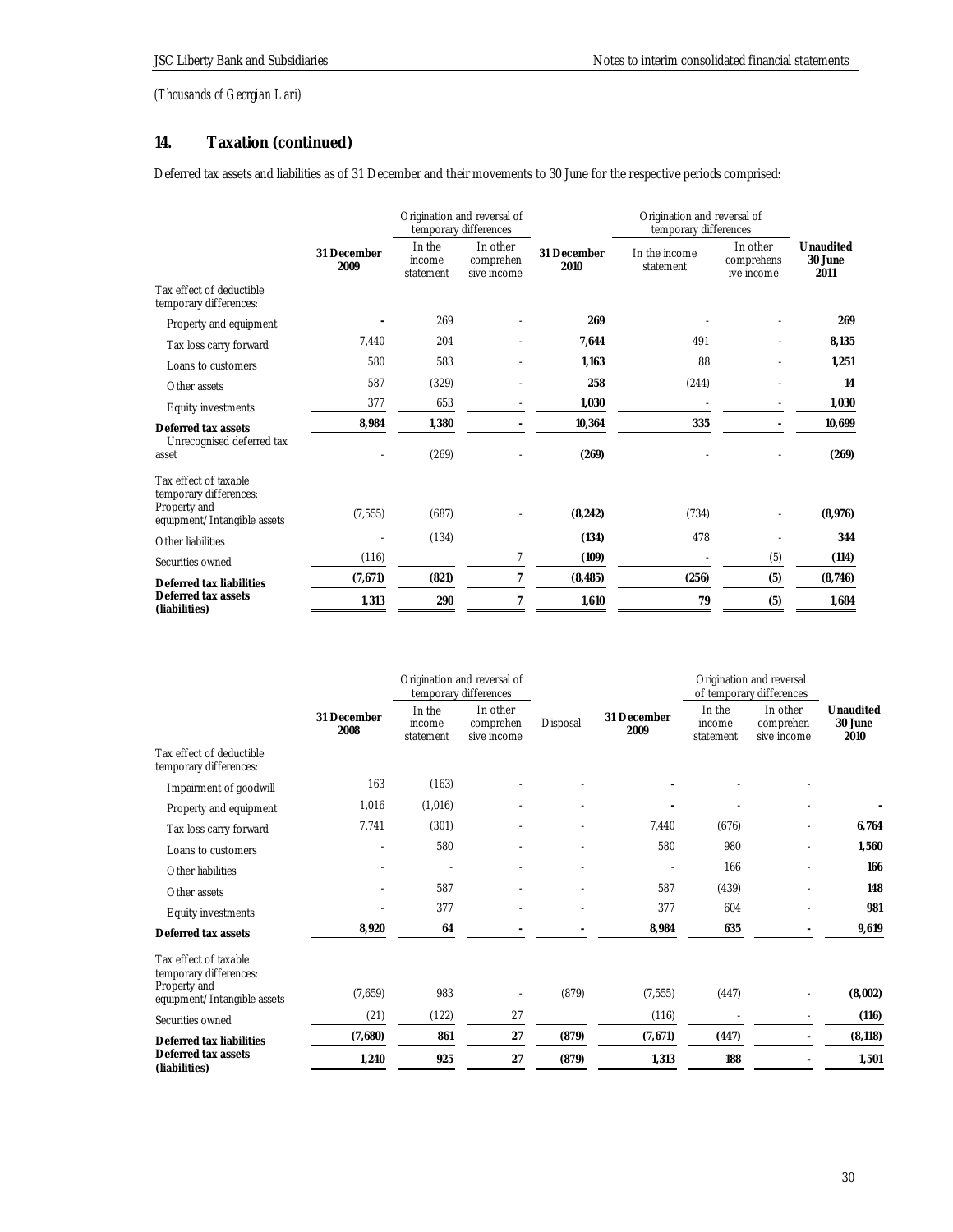# **14. Taxation (continued)**

As of 30 June 2011 the Group has available GEL 54,239 (30 June 2010: GEL 45,093) of tax losses carried forward which begin to expire in 2012, if not utilised. The Group has recognised a tax loss carry forward related deferred tax asset of GEL 8,135 and GEL 6,764 as of 30 June 2011 and 2010, respectively.

# **15. Other assets and liabilities**

Other assets comprise:

|                                                 | 30 June 2011 | 31 December 2010 |
|-------------------------------------------------|--------------|------------------|
|                                                 | Unaudited    |                  |
| Receivable from the Social Service Agency       | 11,000       | 6,607            |
| Receivables from remittances systems operators  | 3.043        | 2,062            |
| Assets held-for-sale                            | 1.135        | 1,889            |
| Guarantee deposits placed                       | 1.372        | 1,457            |
| Receivable from quarantees paid                 | 1,351        | 801              |
| Prepaid taxes other than income tax             | 1.058        | 552              |
| Receivable from documentary operations          | 163          | 202              |
| Other                                           | 1,927        | 1,716            |
|                                                 | 21,049       | 15,286           |
| Less – allowance for impairment of other assets | (1,601)      | (1,514)          |
| Other assets                                    | 19,448       | 13.772           |

Receivable from the Social Service Agency in the amount of GEL 11,000 (31 December 2010:GEL 6,607) represents disbursements made to the pensioners at 30 June 2011 that were subsequently repaid by the Social Service Agency within 30 days of the disbursement date in accordance with the service contract.

Guarantee deposits placed at 30 June 2011 primarily represent pledged funds at VISA Inc. and MasterCard Inc. in the amount of GEL 558 and GEL 761, respectively (31 December 2010: Visa Inc GEL 594, Master Card Inc GEL 810).

Assets held-for-sale represents assets repossessed from the borrowers of the Bank. These assets are not used for their intended purposes and are being held for short-term purposes with intent of sale.

Other liabilities comprise:

|                                                | <i>30 June 2011</i> | <i>31 December 2010</i> |
|------------------------------------------------|---------------------|-------------------------|
|                                                | Unaudited           |                         |
| Funds pending settlements                      | 8,882               | 6,341                   |
| Unclaimed funds                                | 2,258               | 3,141                   |
| Sundry creditors                               | 1.905               | 1,163                   |
| Share based payment accrual                    | 1,157               | 927                     |
| Bonus accrual                                  | 701                 | 1,069                   |
| Operating taxes payable                        | 115                 | 253                     |
| Net liabilities under finance lease agreements | 26                  | 94                      |
| Other                                          | 1.483               | 921                     |
| Other liabilities                              | 16.527              | 13,909                  |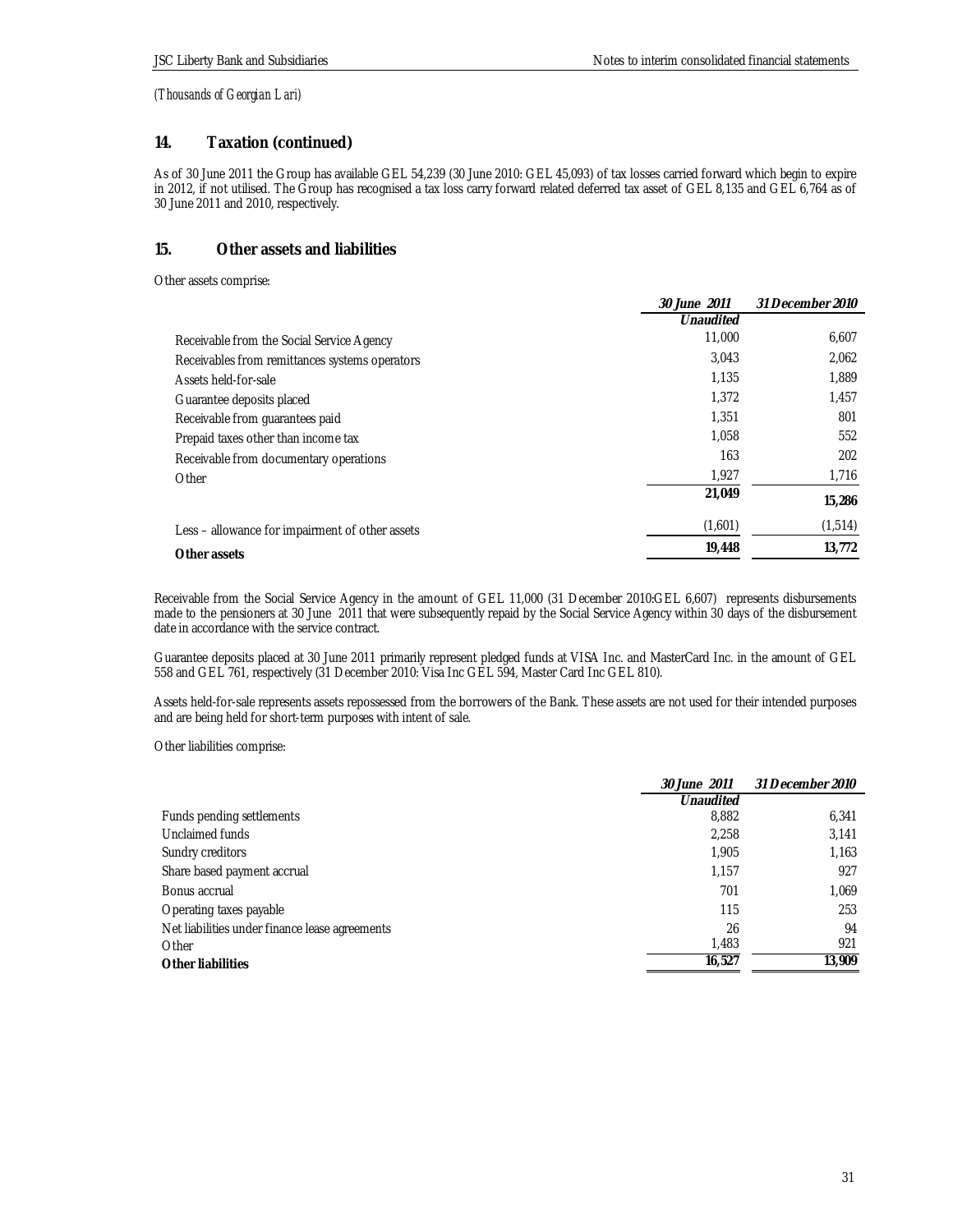# **15. Other assets and liabilities (continued)**

Liabilities under finance lease agreements as at 30 June are analysed as follows:

|                                                |           | 30 June 2011 31 December 2010 |
|------------------------------------------------|-----------|-------------------------------|
| Minimum lease payments:                        | Unaudited |                               |
| Not later than 1 year                          | 26        | 111                           |
| Later than 1 year and not later than 5 years   |           |                               |
| Later than 5 years                             |           |                               |
|                                                | 26        | 111                           |
| Less - future finance costs                    |           |                               |
| Net liabilities under finance lease agreements | 26        | 94                            |

The movements in other impairment allowances and provisions were as follows:

|                          | Investment securities<br>Available-for-sale | Other<br>assets | Guarantees and<br>commitments | Total |
|--------------------------|---------------------------------------------|-----------------|-------------------------------|-------|
| 31 December 2010         | 4.910                                       | 1.514           | 69                            | 6.493 |
| Charge                   | 42                                          | 83              | 121                           | 246   |
| Write-offs               | (42)                                        |                 |                               | (42)  |
| Recoveries               |                                             |                 | -                             |       |
| 30 June 2011 (unaudited) | 4.910                                       | 1.601           | 190                           | 6.701 |

|                          | Investment securities | Other  | Guarantees and |       |
|--------------------------|-----------------------|--------|----------------|-------|
|                          | Available-for-sale    | assets | commitments    | Total |
| 31 December 2009         | 3.410                 | 601    | 80             | 4.091 |
| Charge (reversal)        | 1.500                 | 15     |                | 1.542 |
| Recoveries               |                       |        |                |       |
| 30 June 2010 (unaudited) | 4.916                 | 616    | 107            | 5.639 |

Allowance for impairment of assets is deducted from the carrying amounts of the related assets. Provisions for claims, guarantees and commitments are recorded in liabilities.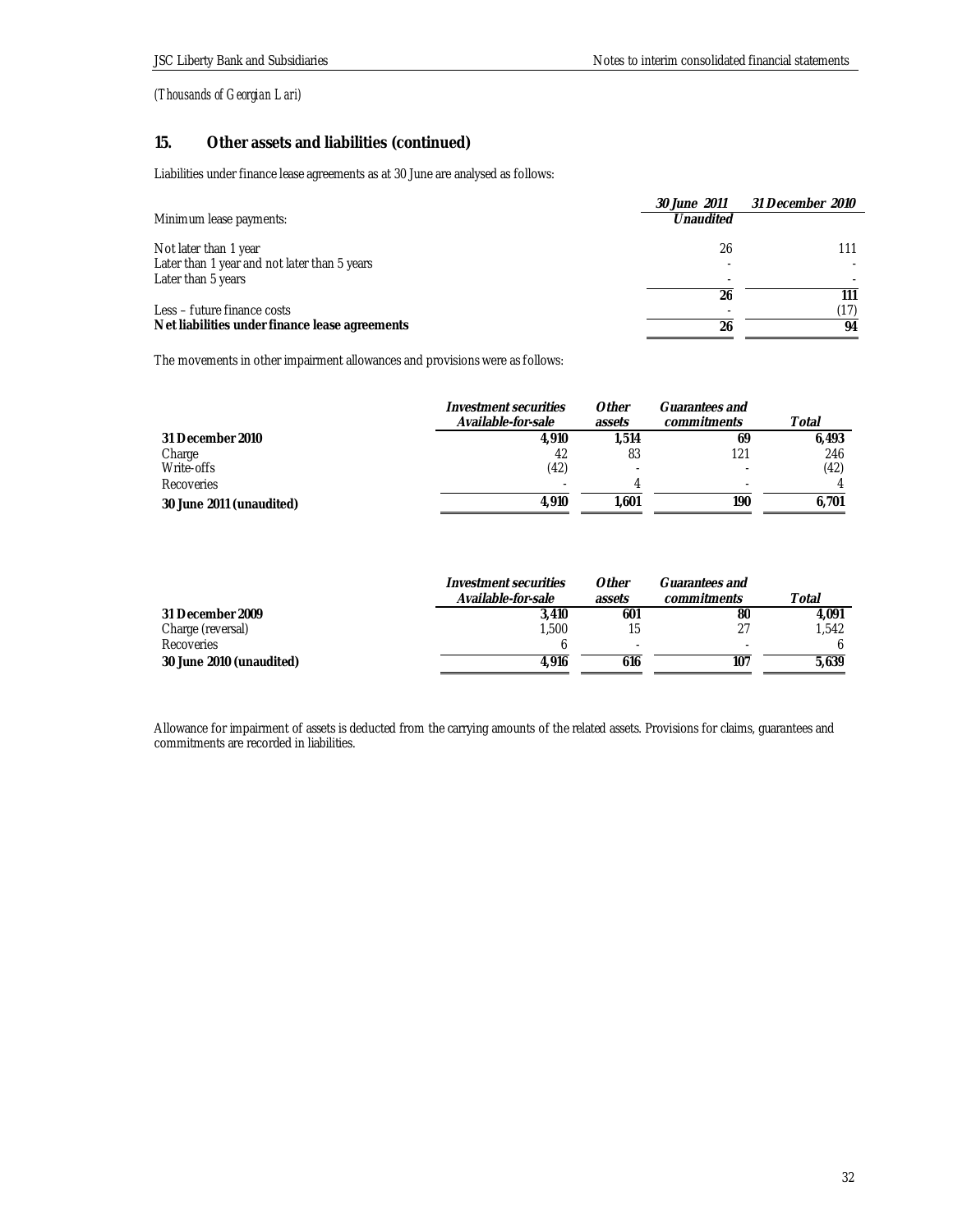j.

j.

# **16. Amounts due to credit institutions**

Amounts due to credit institutions comprise:

|                                    | <i>30 June 2011</i> | <i>31 December 2010</i> |
|------------------------------------|---------------------|-------------------------|
|                                    | Unaudited           |                         |
| Current accounts                   | 89                  | 160                     |
| Time deposits and loans            | 47.969              | 77.158                  |
| Amounts due to credit institutions | 48.058              | 77.318                  |

During the six months ended 30 June 2011, the Group placed with and received short-term funds from Georgian and OECD banks in different currencies. As of 30 June 2011 the Group had an equivalent of GEL 174 (31 December 2010: GEL 16,549) received as deposits from Georgian banks.

| As of 30 June 2011                | Grant date | Contractual<br>maturity | Currency   | Interest rate per<br>annum | Facility<br>amount in<br>original<br>currency | Balance as of<br>30 June 2011<br>in GEL<br>(unaudited) |
|-----------------------------------|------------|-------------------------|------------|----------------------------|-----------------------------------------------|--------------------------------------------------------|
| The NBG                           | 30-Jun-11  | $07 -$ Jul-11           | <b>GEL</b> | 8.30%                      | 47,500                                        | 47,500                                                 |
| Landes Bank Berlin A.G.           | 22-Aug-07  | 14-Aug-12               | <b>USD</b> | LIBOR+1.75%                | 176                                           | 295                                                    |
| <b>KOR Standard Bank</b><br>Total | 24-Nov-10  | 24-Nov-13               | <b>USD</b> | 0.50%                      | 100                                           | 174<br>47,969                                          |
| As of 31 December 2010            | Grant date | Contractual<br>maturity | Currency   | Interest rate per<br>annum | Facility<br>amount in<br>original<br>currency | Balance as of<br>31 December<br>2010 in GEL            |
| The NBG                           | 30-Dec-10  | $6$ -Jan-11             | <b>GEL</b> | 7.63%                      | 60,000                                        | 60,013                                                 |
| <b>BTA Bank Georgia</b>           | 31-Dec-10  | $6$ -Jan-11             | <b>GEL</b> | 7.75%                      | 2,000                                         | 2,000                                                  |
| <b>BTA Bank Georgia</b>           | 31-Dec-10  | $3$ -Jan-11             | <b>GEL</b> | 7.60%                      | 1,000                                         | 1,000                                                  |
| <b>KOR Standard Bank</b>          | 31-Dec-10  | $6$ -Jan-11             | <b>GEL</b> | 9.00%                      | 3,550                                         | 3,550                                                  |
| <b>KOR Standard Bank</b>          | 24-Nov-10  | 24-Nov-13               | <b>USD</b> | 0.50%                      | 100                                           | 177                                                    |
| Bank of Georgia                   | 31-Dec-10  | $6$ -Jan-11             | <b>USD</b> | 1.50%                      | 5,640                                         | 9.999                                                  |
| Landes Bank Berlin A.G.           | 22-Aug-07  | 14-Aug-12               | <b>USD</b> | $LIBOR+1.75%$              | 234                                           | 419                                                    |
| Total                             |            |                         |            |                            |                                               | 77,158                                                 |

# **17. Amounts due to customers**

The amounts due to customers include the following:

|                                            | <i>30 June 2011</i> | <i>31 December 2010</i> |
|--------------------------------------------|---------------------|-------------------------|
|                                            | Unaudited           |                         |
| Current accounts                           | 369.654             | 268.256                 |
| Time deposits                              | 125.343             | 117.189                 |
| Amounts due to customers                   | 494.997             | 385,445                 |
| Held as security against guarantees issued | 402                 | 849                     |

At 30 June 2011, amounts due to customers of GEL 217,817 (44 %) were due to the ten largest customers (31 December 31 2010: GEL 139,445 (36 %)).

Amounts due to customers include accounts with the following types of customers:

|                                   | 30 June 2011 | <i>31 December 2010</i> |
|-----------------------------------|--------------|-------------------------|
|                                   | Unaudited    |                         |
| State and budgetary organisations | 265.847      | 162.290                 |
| Private enterprises               | 57.233       | 64.044                  |
| <b>Individuals</b>                | 171.917      | 159.111                 |
| Amounts due to customers          | 494.997      | 385,445                 |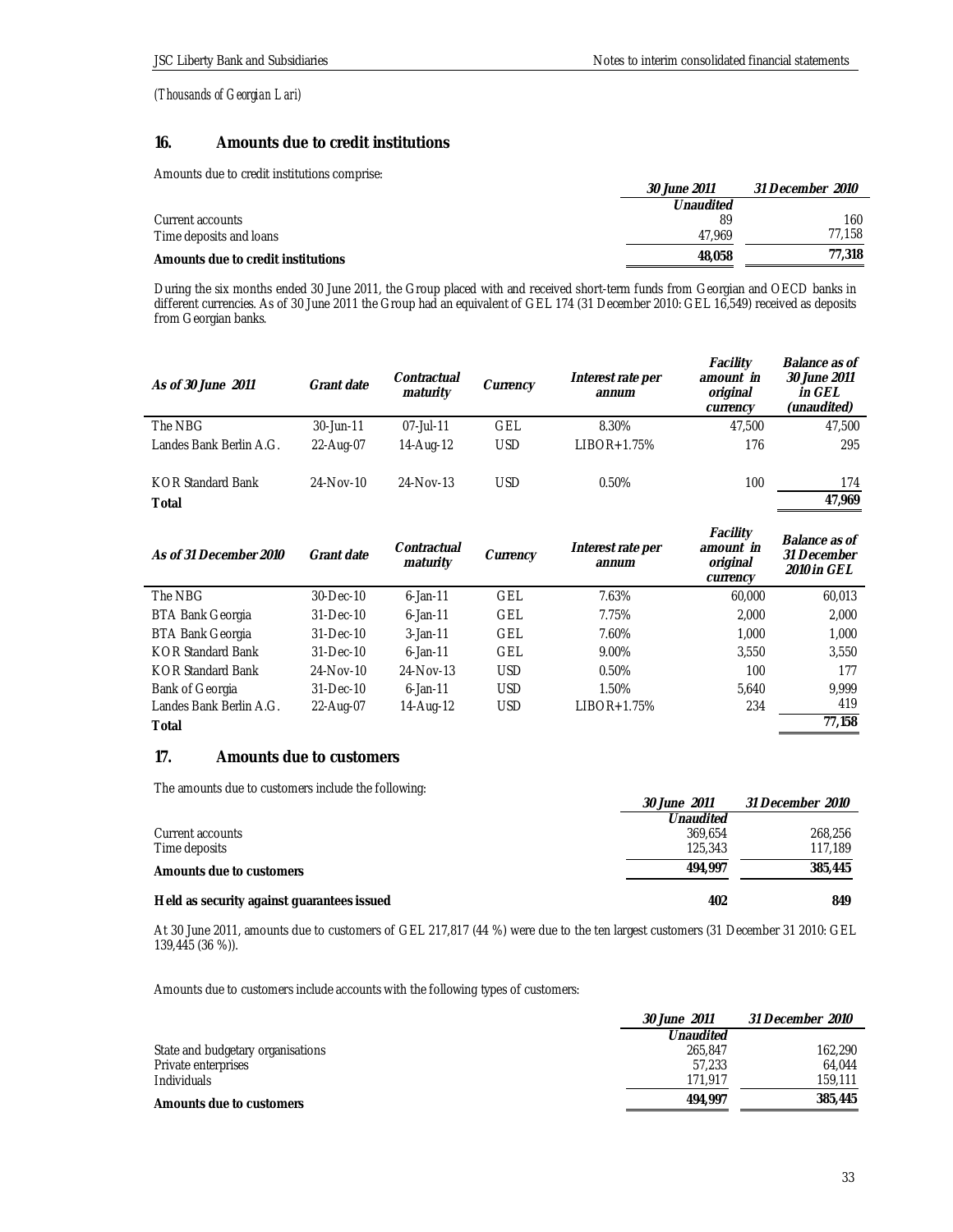# **17. Amounts due to customers (continued)**

An analysis of customer accounts by economic sector follows:

|                                   | <i>30 June 2011</i> | <i>31 December 2010</i> |
|-----------------------------------|---------------------|-------------------------|
|                                   | Unaudited           |                         |
| State and budgetary organisations | 265.847             | 162.290                 |
| <b>Individuals</b>                | 171.917             | 159,111                 |
| Trade                             | 5,606               | 7,257                   |
| Real estate construction          | 2,142               | 5,380                   |
| Transport and communication       | 1.306               | 1.951                   |
| Energy                            | 2.176               | 1,348                   |
| Agriculture                       | 1.130               | 456                     |
| Mining                            | 391                 | 972                     |
| Other                             | 44,482              | 46,680                  |
| Amounts due to customers          | 494.997             | 385,445                 |

# **18. Contingent Capital Participation Notes**

|                                        | <i>30 June 2011</i> | <i>31 December 2010</i> |
|----------------------------------------|---------------------|-------------------------|
|                                        | Unaudited           |                         |
| Principal amount outstanding           | 18.615              | 18.615                  |
| Accrued interest                       | 528                 | 535                     |
| Contingent Capital Participation Notes | 19.143              | 19.150                  |

The Bank is regulated by the NBG. As such, the Bank submits to the NBG monthly reports of its financial position and operation (the "Monthly Supervision Report"), which, *inter alia*, contains the Bank's Tier I and Total Capital Adequacy Ratios, calculated in accordance with the methodology required by the NBG. The capital adequacy calculation methodology adopted by the NBG differs in certain material respects from the BIS (Basel I) framework, but has historically been more stringent, due, *inter alia*, to the higher market-risk weighing of the assets.

Minimum Tier I and Total Capital Adequacy Ratios required by the NBG are 8% and 12%, respectively, of the risk weighted assets.

The Bank's Tier I and Total Capital Adequacy Ratios are below the minimum requirements as of 30 June 2011 and 31 December 2010 (Note 28). However, the Bank operates under the waiver (the "Waiver") granted by the NBG in September 2009 and expiring in September 2012, whereby the prudential requirements (including, without limitation, the capital adequacy ratios) are calculated as though the Bank's actual Tier I Capital were increased by GEL 108,000. (Note 28)

The Bank issued two-year GEL-denominated contingent capital participation notes (the "Notes") on 22 October 2010 with initial maturity of 23 October 2012 (the "Initial Maturity Date"). The annual interest rate of the Notes (the "Initial Interest Rate") is 15 per cent. per annum. Redemption of the Notes depends on the following conditions:

**Condition A (Tier I Capital Shortage as of 30 September 2012)** 

In the event that the Bank's Tier I Capital, as reported in the Monthly Supervision Report in respect of September 2012 and calculated in accordance with the NBG's methodology then in effect, is less than eight per cent. (8%) of the Bank's Risk Weighted Assets ("**RWA**") as of 30 September 2012 (as reported in such Monthly Supervision Report), the Notes shall be automatically converted, on the Initial Maturity Date, into newly issued ordinary shares of the Bank at a specified price. Any fraction of such newly issued ordinary shares shall be rounded down. The newly issued ordinary shares received by the Note holders in the event of such automatic conversion shall rank *pari passu* to all other ordinary shares then outstanding, and other rights in accordance with the Bank's Charter then in effect.

#### **Condition B (Total Capital Shortage as of 30 September 2012)**

In the event that the Bank's Tier I Capital, as reported in the Monthly Supervision Report in respect of September 2012 and calculated in accordance with the NBG's methodology then in effect, is equal to or higher than eight per cent. (8%) of the Bank's RWA as of 30 September 2012 (as reported in such Monthly Supervision Report), but the Bank's Total Capital, as reported in the Monthly Supervision Report in respect of September 2012 and calculated in accordance with the NBG's methodology then in effect, is less than 12 per cent. (12%) of the Bank's RWA as of 30 September 2012 (as reported in such Monthly Supervision Report), the Notes shall become subordinated to other unsubordinated indebtedness and monetary obligations of the Bank, the maturity of the Notes shall be automatically extended for five years from the Initial Maturity Date, ending on 22 October 2017 and the interest rate shall be reset and equal the Initial Interest Rate plus 200 basis points.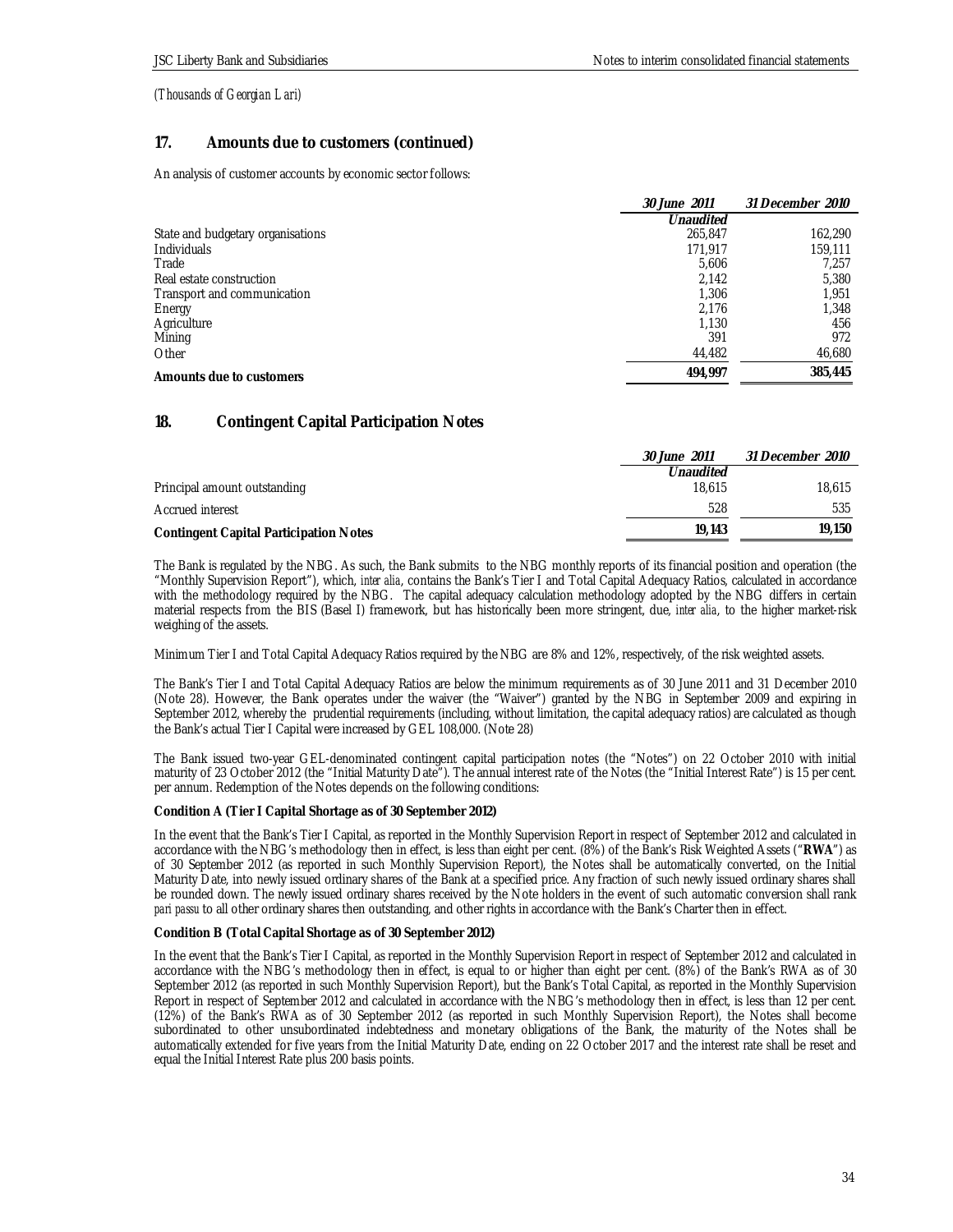# **18. Contingent Capital Participation Notes (continued)**

#### **Change of Control/Condition C**

In the event that, at any time prior to the Initial Maturity Date, a change of control of the Bank occurs, whereby a person or a group of persons acting in concert acquires more than 50% of the ordinary shares of the Bank then outstanding, then:

- i) The Bank shall have an option to call, within 60 calendar days from the date of such change of control, all (but not less than all) Notes at the price equal to 100% of their face value, plus any accrued but unpaid interest and the amount of interest that would have accrued until the Initial Maturity Date if the Notes had not been called by the Bank; and
- ii) Each Note holder shall have an option to put to the Bank, within 60 calendar days from the date of such change of control, the Notes to the Bank at the price equal to 100% of their face value, plus any accrued but unpaid interest.

In all other cases the Notes shall be redeemed at their face value.

Liberty Capital subscribed to and held on 30 June 2011, 95.7% (31 December 2010: 95.7%) of the Notes, with the remainder held by certain minority shareholders.

# **19. Equity**

#### *Share capital*

As of 30 June 2011, authorised share capital comprised 6,000,000,000 ordinary shares of which 3,461,015,088 were issued and 3,189,847,200 shares were fully paid (31 December 31 2010: 3,114,913,609 common shares, of which 2,663,902,689 were issued and fully paid). Each share has nominal value of GEL 0.01 in full amount.

Shares issued and outstanding, net of treasury shares and movements are described below:

|                                                                   | Number of shares<br>(thousand shares) | Nominal amount |
|-------------------------------------------------------------------|---------------------------------------|----------------|
|                                                                   | Ordinary                              | Ordinary       |
| 31 December 2009                                                  | 1,537,394                             | 15,374         |
| Increase in share capital through issuance of newly issued shares | 1.039.366                             | 10.394         |
| Sale of treasury shares                                           | 34,666                                | 347            |
| 30 June 2010 (unaudited)                                          | 2.611.426                             | 26,115         |
| 31 December 2010                                                  | 2,663,953                             | 26,640         |
| Increase in share capital through issuance of newly issued shares | 303.788                               | 3.038          |
| Sale of treasury shares                                           | 221.815                               | 2.218          |
| <b>ESOP</b> exercise                                              | 291                                   |                |
| 30 June 2011 (unaudited)                                          | 3,189,847                             | 31.899         |

The share capital of the Bank was contributed by the shareholders in Georgian Lari and they are entitled to dividends and any capital distribution in GEL.

During the six months ended 30 June 2011, the Bank's capital was increased by contributions made by third party investors. In April and May 2011, the Bank sold 525,603,327 ordinary shares resulting in an increase of GEL 13,149 in the Bank's total shareholders' equity (including an increase of the nominal capital by GEL 5,256 and additional paid-in capital by GEL 7,894). For the six months ended 30 June 2010, the principal contribution to the Bank's shareholders' equity was made by Liberty Capital. In February 2010 Liberty Capital purchased 975,000,000 ordinary shares resulting in an increase of GEL 17,160 in the Bank's shareholders' equity (including an increase of the nominal capital by GEL 9,750 and additional paid-in capital by GEL 7,410). Other increase of capital during the six months ended 30 June 2010 was contributed by the third party investors.

#### *Basic/diluted income per share*

Net income for the six months ended 30 June 2011 attributable to ordinary shareholders of the Group comprise GEL 4,394 (30 June 2010: net loss of GEL 721). At 30 June 2011 weighted average number of ordinary shares outstanding during the period was 3,058,833,097 (for the six months ended 30 June 2010: 2,602,498,620), resulting in income per share of GEL 0.0014 (full amount) for the six months ended 30 June 2011 (for the six months ended 30 June 2010: loss per share of GEL 0.0003). Net income for the six months ended 30 June 2011 attributable to ordinary shareholders (after adjusting for interest on CCPN) of the Group comprise GEL 5,571 (30 June 2010: net loss of GEL 721). At 30 June 2011 diluted number of shares was 4,083,953,208 (30 June 2010: 2,602,498,620), resulting in diluted income per share of GEL 0.0014 (full amount) for the six months ended 30 June 2011 (for the six months ended 30 June 2010: loss per share of GEL 0.0003). The diluted number of shares in respect of the six months ended 30 June 2011includes the effect of the issuance of 1,057,655,284 ordinary shares as a result of the possible conversion of the CCPN (Note 18) into ordinary shares at GEL 0.0176 per share pursuant to the CCPN terms and conditions.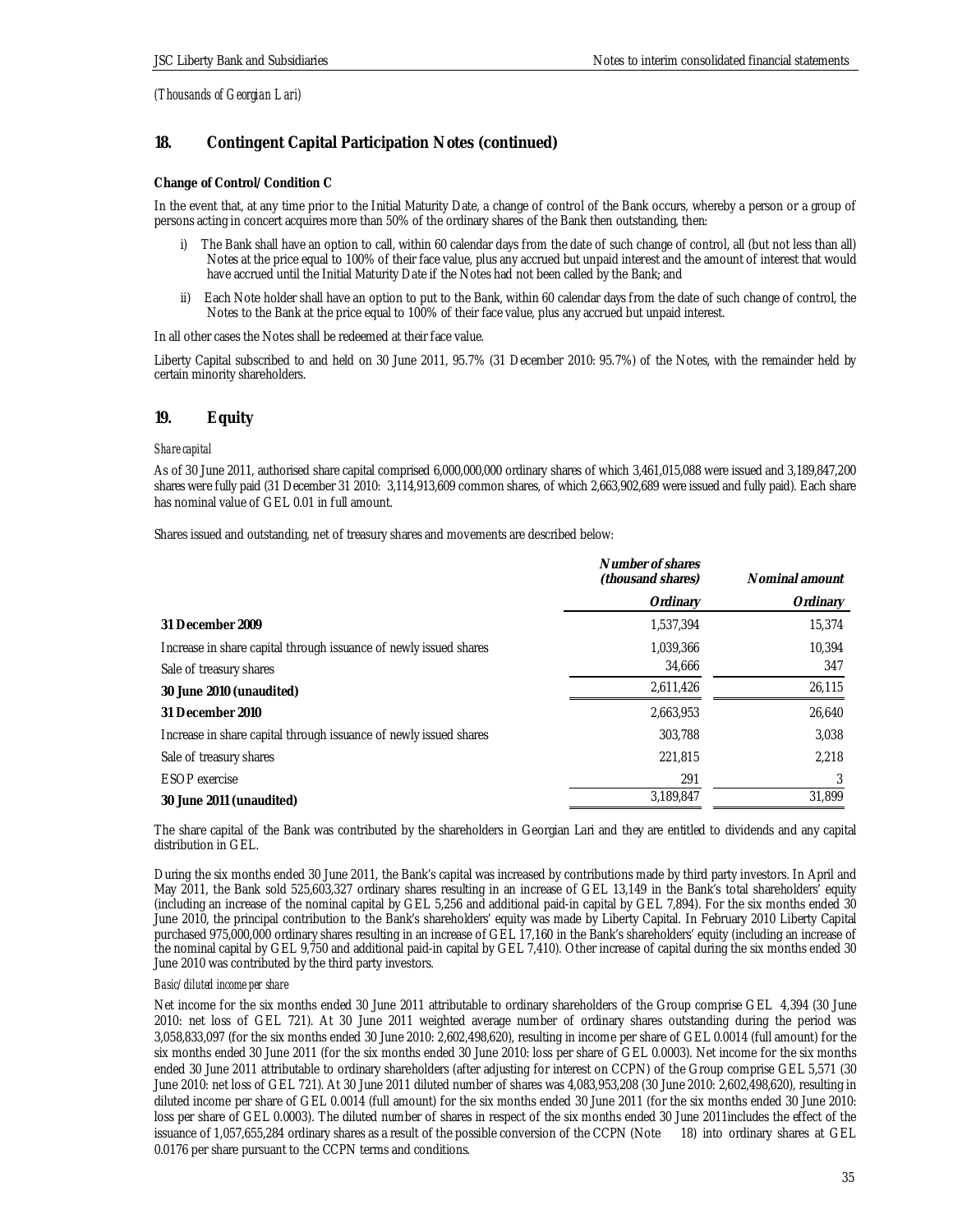# .**19. Equity (continued)**

### *ESOP Programme*

The Bank has established a share based management compensation package (the "ESOP") entitling beneficiaries to purchase allocated ordinary shares of the Bank at the nominal value of GEL 0.01 per share subject to vesting conditions. The effective date of such award is 1 January 2010 with a vesting period of three years, with one third of the respective share allocations vesting on each of 1 January 2011, 2012 and 2013, subject to the recipient being employed by the Bank on such vesting dates. The shares designated for the ESOP programme (174,678,856 newly issued shares) have been sold in 2010, on a deferred payment basis, to Stichting Liberty ESOP, a foundation incorporated under the laws of the Netherlands. Of those shares, 168,128,732 shares were granted to 48 eligible employees of the Bank as of 30 June 2011(31 December 2010: 158,948,953). During the six months ended 30 June 2011 6,113,759 (31 December 2010: 8,821,282) shares have been forfeited. As of 30 June 2011 52,982,984 (31 December 2010: 0) shares have vested and 291,131 (31 December 2010: 0) shares have been exercised.

In connection with the ESOP programme, the Bank has recognised expense in the amount of GEL 231 for the six months ended 30 June 2011 (for the six months ended 30 June 2010: GEL 427). This expense is based on the weighted average price of GEL 0.0197 per share, determined on the basis of the quoted market prices at the respective actual dates such awards have been granted during the period.

#### *Treasury shares*

No treasury shares remained as of 30 June 2011 (30 June 2010: GEL 34,666 thousand) All the treasury shares of the Bank have been sold to third party investors by the Bank during the six month ended 30 June 2011.

#### *Dividends*

No dividends were declared and paid in respect of the six months ended 30 June 2011 and six months ended 30 June 2010.

#### *Other reserves*

Movements in other reserves were as follows:

| reserve for<br>property and<br>equipment | gains/(losses) on<br><i>investment securities</i><br>available-for-sale | Total      |
|------------------------------------------|-------------------------------------------------------------------------|------------|
| 22,471                                   | 231                                                                     | 22.702     |
| (209)                                    |                                                                         | (209)      |
|                                          | 31                                                                      |            |
|                                          | (5)                                                                     | (5)        |
| 22.262                                   | 257                                                                     | 22.519     |
|                                          | Revaluation                                                             | Unrealised |

|                                               | Revaluation<br>reserve for<br>property and<br>equipment | Unrealised<br>gains/(losses) on<br><i>investment securities</i><br>available-for-sale | Total  |
|-----------------------------------------------|---------------------------------------------------------|---------------------------------------------------------------------------------------|--------|
| At 31 December 2009                           | 23,086                                                  | 271                                                                                   | 23,357 |
| Depreciation of revaluation reserve           | (211)                                                   |                                                                                       | (211)  |
| Reversal of revaluation reserve of sold asset | (130)                                                   |                                                                                       | (130)  |
| At 30 June 2010 (Unaudited)                   | 22.745                                                  | 271                                                                                   | 23.016 |

#### **Nature and purpose of other reserves**

#### *Revaluation reserve for property and equipment*

The revaluation reserve for property and equipment is used to record increases in the fair value of the buildings and decreases to the extent that such decrease relates to an increase on the same asset previously recognised in equity.

*Unrealised gains/(losses) on investment securities available-for-sale* 

This reserve records fair value changes on available-for-sale investments.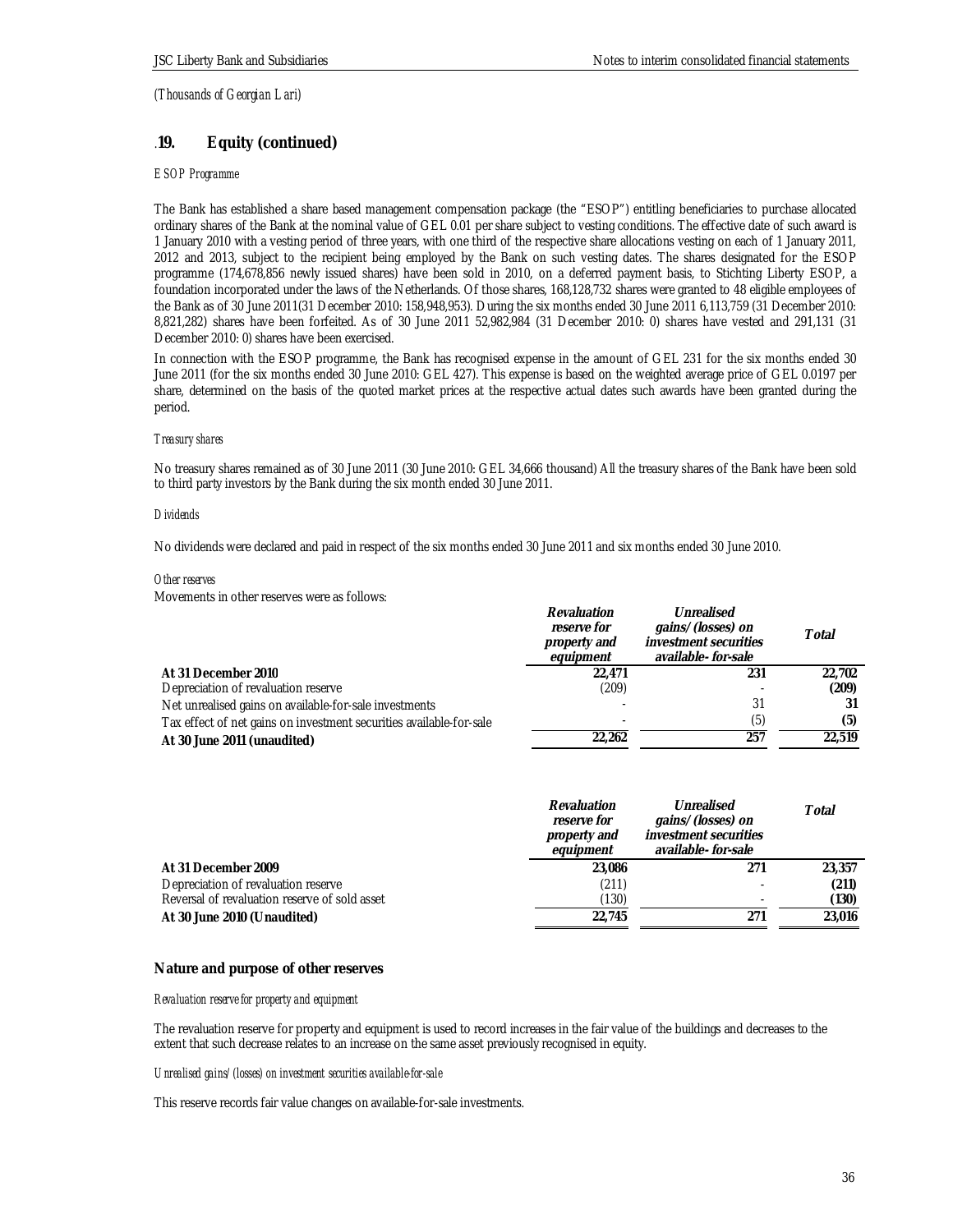# **20. Commitments and contingencies**

#### **Operating environment**

Georgia continues economic reforms and development of its legal, tax and regulatory frameworks, with its transformation into an open market economy largely accomplished. The future stability of the Georgian economy is largely dependent upon these reforms and developments and the effectiveness of economic, financial and monetary measures undertaken by the Georgian Government and the NBG.

The Georgian economy is vulnerable to market downturns and economic slowdowns elsewhere in the world. The global financial crisis has resulted in a decline in the gross domestic product, capital markets instability, significant deterioration of liquidity in the banking sector, and tighter credit conditions within Georgia. While the Georgian Government has introduced a range of stabilisation measures aimed at providing liquidity to Georgian banks and companies, there continues to be uncertainty regarding the access to capital and cost of capital for the Group and its subsidiaries, which could affect the Group's financial position, results of operations and business prospects.

While the Group's management believes it is taking appropriate measures to support the sustainability of the Group's business in the current circumstances, unexpected further deterioration in the areas described above could negatively affect the Group's results and financial position in a manner not currently determinable.

As at 30 June 2011 the Group has accumulated losses of GEL 28,089 (as at 31 December 2010: GEL 32,692), net income of GEL 4,394 for the six months ended 30 June 2011 (for the six months ended 30 June 2010: net loss of GEL 721) and has negative liquidity gap through one year of GEL 171,404 (31 December 2010: GEL 151,508) in total as disclosed in Note 26. The Group has the standby facility from the NBG in the amount of GEL 45,000. Additionally new capital was injected into the Group during 2010 and six month ended 30 June 2011 (Note 28). For six months ended 30 June 2011 Fitch Ratings assigned the Bank a Long-Term Foreign Currency Issuer Default Rating (IDR) of 'B', Short-term IDR of 'B', Individual Rating of 'D/E', Support Rating of '4' and Support Rating Floor of 'B'. According to Fitch Ratings, the Bank's Outlook for the Long-term IDR is Stable. The Group's management believes that these factors indicate that there is no existence of material uncertainty which may cast significant doubt about the Group's ability to continue as a going concern. Based on its assessment, the Group's management believes that it has adequate resources, is able to improve liquidity, and is taking appropriate measures to continue as a going concern, and that the preparation of the consolidated financial statements on a going concern basis is appropriate.

#### **Legal**

In the ordinary course of business, the Group is subject to legal actions and complaints. Management believes that the ultimate liability, if any, arising from such actions or complaints will not have a material adverse effect on the financial condition or the results of future operations of the Group.

#### **Commitments and contingencies**

As of 31 December the Group's commitments and contingencies comprised the following:

|                                                                                        | 30 June 2011 | 31 December 2010 |
|----------------------------------------------------------------------------------------|--------------|------------------|
|                                                                                        | Unaudited    |                  |
| Credit related commitments                                                             |              |                  |
| Guarantees                                                                             | 18,063       | 18,704           |
| Letters of credit                                                                      | 315          | 1,123            |
| Undrawn Ioan commitments                                                               | 30,784       |                  |
|                                                                                        | 49,162       | 19,827           |
| Operating lease commitments                                                            |              |                  |
| Not later than 1 year                                                                  | 2.579        | 1,895            |
| Later than 1 year but not later than 5 years                                           | 6,855        | 5,700            |
| Later than 5 years                                                                     | 3,600        | 2,750            |
|                                                                                        | 13,034       | 10,345           |
| Capital expenditure commitments                                                        | 1,446        | 4,632            |
| Less – provisions (Note 15)                                                            | (190)        | (69)             |
| Commitments and contingencies (before deducting collateral)                            | 63,452       | 34,735           |
| Less - cash held as security against guarantees and letters of credit issued (Note 17) | (399)        | (849)            |
| Commitments and contingencies                                                          | 63,053       | 33,886           |

#### **Insurance**

As of 30 June 2011 and 31 December 2010, Bank had Bankers Blanket Bond insurance, Directors and Officers liability insurance and Property insurance coverage.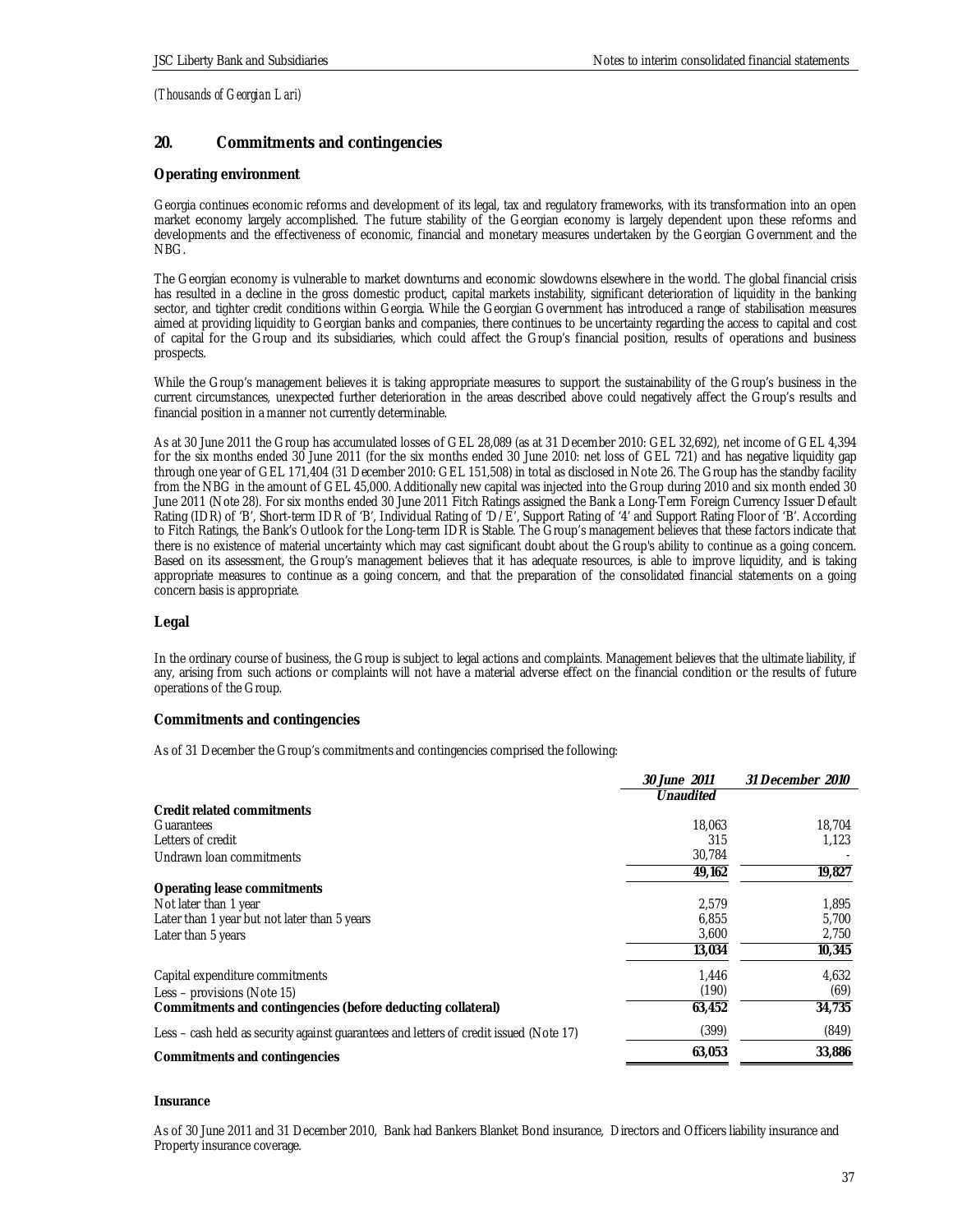**Unaudited**

### *(Thousands of Georgian Lari)*

# **21. Net fee and commission income**

During the six months ended 30 June net fees and commission income comprises:

|                                                                             | <u>onaudit</u> u |          |
|-----------------------------------------------------------------------------|------------------|----------|
|                                                                             | 2011             | 2010     |
| Fee income received from the Social Service Agency and other State entities | 8,639            | 8,550    |
| Plastic card operations                                                     | 3,345            | 1,454    |
| Remittances                                                                 | 3.262            | 3,223    |
| Settlements operations                                                      | 2,371            | 1,613    |
| Fee income received from utility payments                                   | 662              | 799      |
| Cash operations                                                             | 530              | 771      |
| Guarantees and letters of credit                                            | 291              | 231      |
| Other                                                                       | 61               | 104      |
| Fee and commission income                                                   | 19,161           | 16.745   |
| Plastic card operations                                                     | (1, 742)         | (746)    |
| Settlements operations                                                      | (757)            | (389)    |
| Guarantees and letters of credit                                            | (92)             | (52)     |
| Cash operations                                                             |                  | (2)      |
| Direct fee and commission expense                                           | (2,591)          | (1, 189) |
| Net fee and commission income                                               | 16,570           | 15,556   |

On 7 July 2009 the Bank renewed an exclusive agreement for pension distribution service with the Social Service Agency for 41 months (expiring on 31 December 2012) with a total flat commission fee of GEL 49,000 payable in equal monthly installments over the contract period. During the six months ended 30 June 2011 fee income from pension distribution comprised GEL 7,147 (six months ended 30 June 2010: GEL 7,002). The remaining income to be received up to 31 December 2012 is GEL 20,852.

On 10 March 2010 the Bank renewed an exclusive agreement for social welfare payment distribution service with the Social Service Agency for 34 months (expiring on 31 December 2012) with a total flat commission fee of GEL 8,496 payable in equal monthly installments over the contract period. During the six months ended 30 June 2011 fee income comprised GEL 1,500 (six months ended 30 June 2010: GEL 1,525). The remaining income to be received up to 31 December 2012 is GEL 4,497.

# **22. Other income**

During the six months ended 30 June other income comprises:

|                                                                   | Unaudited |             |
|-------------------------------------------------------------------|-----------|-------------|
|                                                                   | 2011      | <i>2010</i> |
| Income from penalty on late payments on customer loans & advances | 642       | 1.031       |
| Income from rent                                                  | 271       | 583         |
| Income from postal and courier services                           | 114       | 141         |
| Income from brokerage operations                                  | 23        | 262         |
| Gain from sale of assets                                          |           |             |
| Income from architectural works                                   |           | 254         |
| Other                                                             | 796       | 169         |
| Total other income                                                | 1.857     | 2.440       |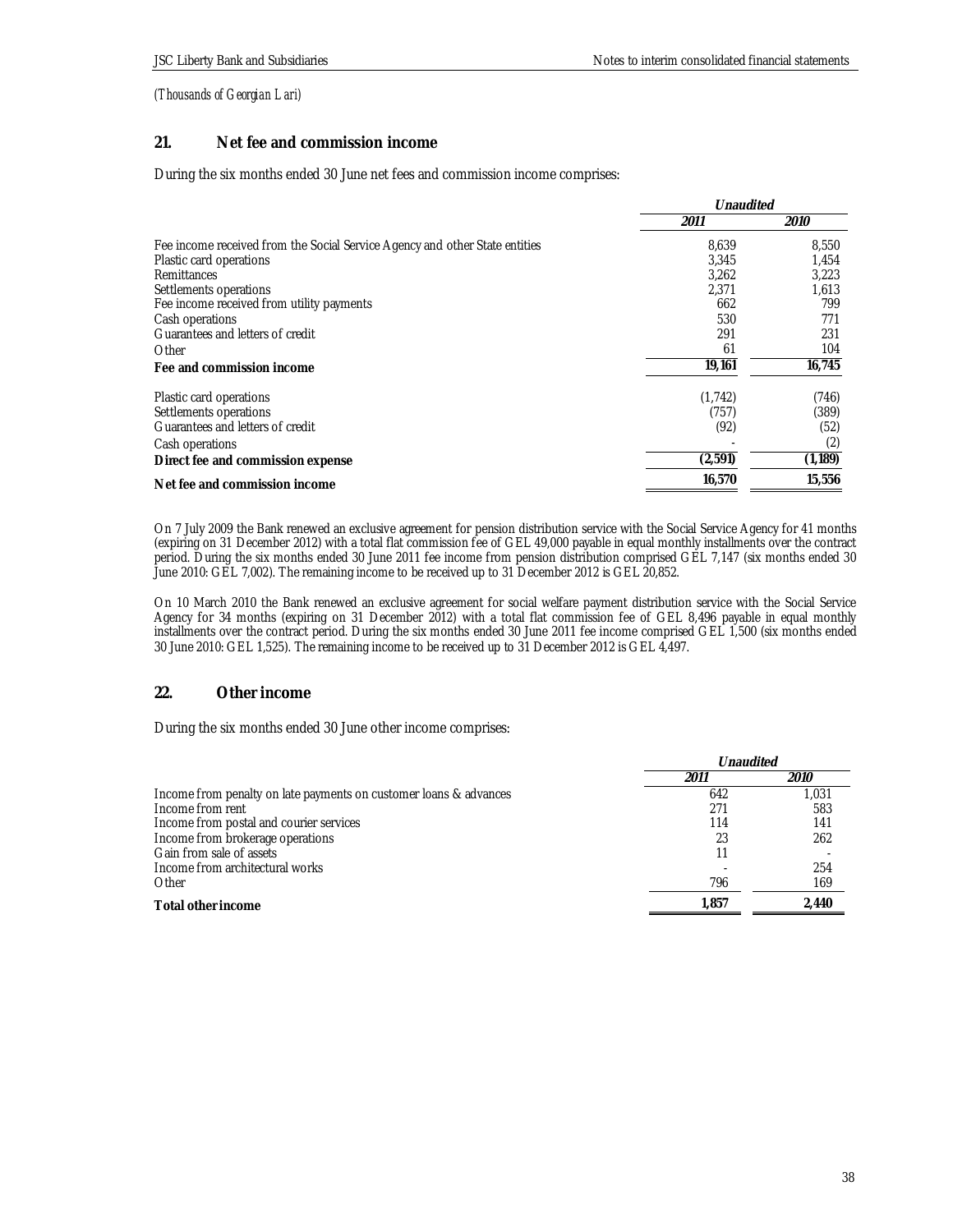# **23. Personnel and other operating expenses**

During the six months ended 30 June personnel and other operating expenses comprise:

|                                         | Unaudited |        |
|-----------------------------------------|-----------|--------|
|                                         | 2011      | 2010   |
| <b>Salaries</b>                         | 12,563    | 10,978 |
| Variable bonuses                        | 906       | 514    |
| Performance based discretionary bonus   | 441       | 325    |
| Share based payment compensation        | 231       | 427    |
| Personnel expenses                      | 14,141    | 12,244 |
| Occupancy and rent                      | 1,854     | 1,833  |
| Marketing and advertising               | 854       | 349    |
| Utility expense                         | 818       | 583    |
| Operating taxes other than income tax   | 634       | 582    |
| Security                                | 672       | 429    |
| Office supplies                         | 618       | 485    |
| Legal and other professional services   | 535       | 354    |
| Communication                           | 323       | 400    |
| Travel expenses                         | 318       | 184    |
| Corporate hospitality and entertainment | 246       | 269    |
| Banking services                        | 189       | 100    |
| Insurance                               | 181       | 164    |
| Repair and maintenance                  | 94        | 59     |
| Personnel training and recruitment      | 47        | 21     |
| Cash packing                            | 21        | 20     |
| Subscription expense                    | 2         | 11     |
| Other                                   | 690       | 507    |
| General and administrative expenses     | 8,096     | 6,350  |
|                                         |           |        |

During the six months ended 30 June other operating expenses comprise:

|                          | Unaudited |             |  |
|--------------------------|-----------|-------------|--|
|                          | 2011      | <i>2010</i> |  |
| Penalties and fines      | 15        | 68          |  |
| Other expenses           | 616       | 222         |  |
| Other operating expenses | 631       | 290         |  |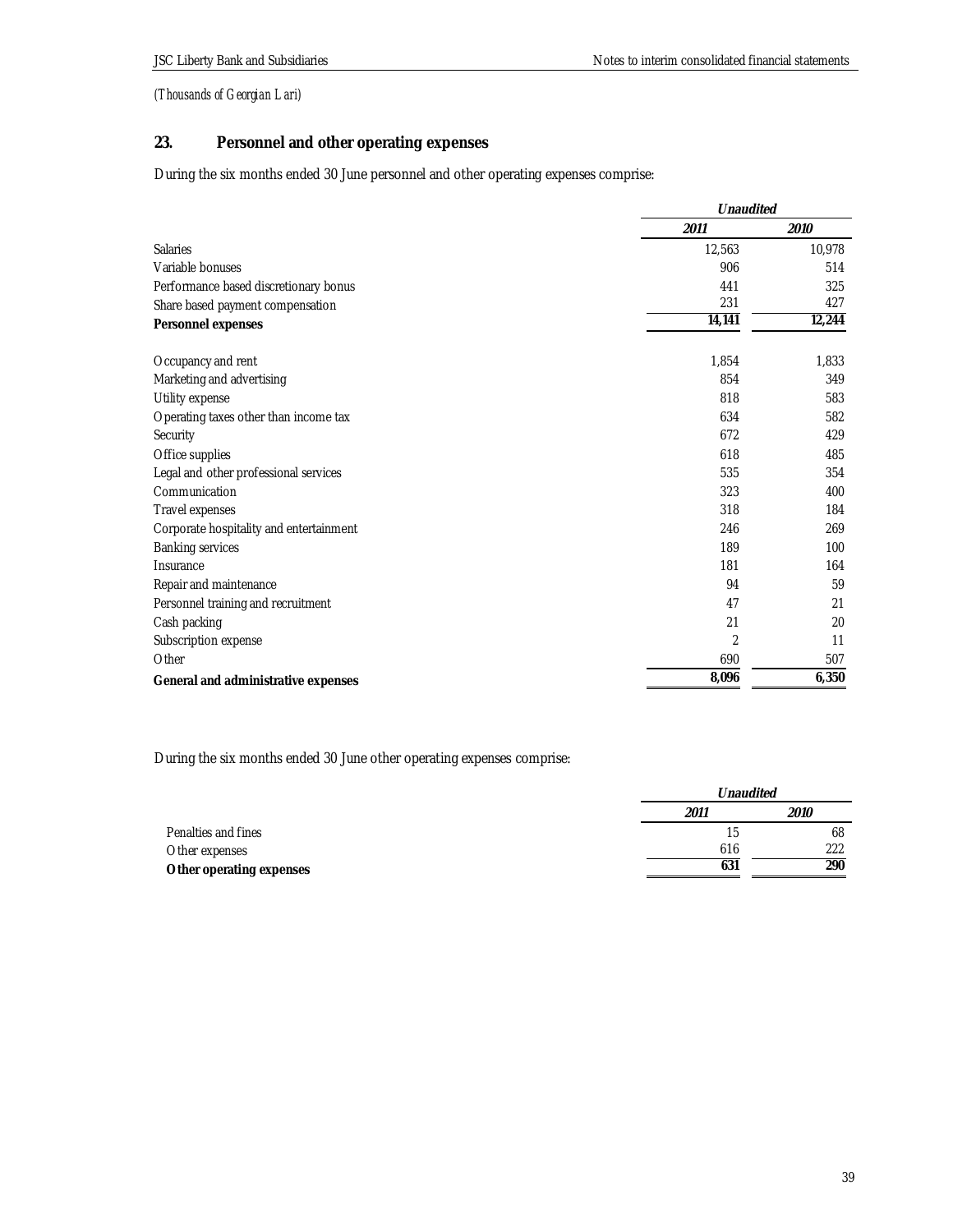### **24. Risk management**

#### **Introduction**

Risk is inherent in the Group's activities but it is managed through a process of ongoing identification, measurement and monitoring, subject to risk limits and other controls. This process of risk management is critical to the Group's continuing profitability and each individual within the Group is accountable for the risk exposures relating to his or her responsibilities. The Group is exposed to credit risk, liquidity risk and market risk. It is also subject to operating risks.

The independent risk control process does not include business risks such as changes in the environment, technology and industry. They are monitored through the Group's strategic planning process.

#### *Risk Management Structure*

The Supervisory Board is ultimately responsible for identifying and controlling risks; however, there are separate independent bodies responsible for managing and monitoring risks.

#### *Supervisory Board*

The Supervisory Board is responsible for the overall risk management approach and for approving the risk strategies and principles.

#### *Management Board*

The Management Board has the responsibility to monitor the overall risk process within the Group.

#### *Audit Committee*

The Audit Committee has the overall responsibility for the development of the risk strategy and implementing principles, frameworks, policies and limits. It is responsible for the fundamental risk issues and manages and monitors relevant risk decisions.

#### *Risk Management*

The Risk Management Unit is responsible for implementing and maintaining risk related procedures to ensure an independent control process.

#### *Risk Controlling*

The Risk Controlling Unit is responsible for monitoring compliance with risk principles, policies and limits, across the Group. Each business group has a decentralised unit which is responsible for the independent control of risks, including monitoring the risk of exposures against limits and the assessment of risks of new products and structured transactions. This unit also ensures the complete capture of the risks in risk measurement and reporting systems.

#### *Group Treasury*

Group Treasury is responsible for managing the Group's assets and liabilities and the overall financial structure. It is also primarily responsible for the funding and liquidity risks of the Group.

#### *Internal Audit*

Risk management processes throughout the Group are audited annually by the internal audit function, which examines both the adequacy of the procedures and the Group's compliance with the procedures. Internal Audit discusses the results of all assessments with management, and reports its findings and recommendations to the Audit Committee.

#### *Risk Measurement and Reporting Systems*

The Group's risks are measured using a method which reflects both the expected loss likely to arise in normal circumstances and unexpected losses, which are an estimate of the ultimate actual loss based on statistical models. The models make use of probabilities derived from historical experience, adjusted to reflect the economic environment. The Group also runs worst case scenarios that would arise in the event that extreme events which are unlikely to occur do, in fact, occur.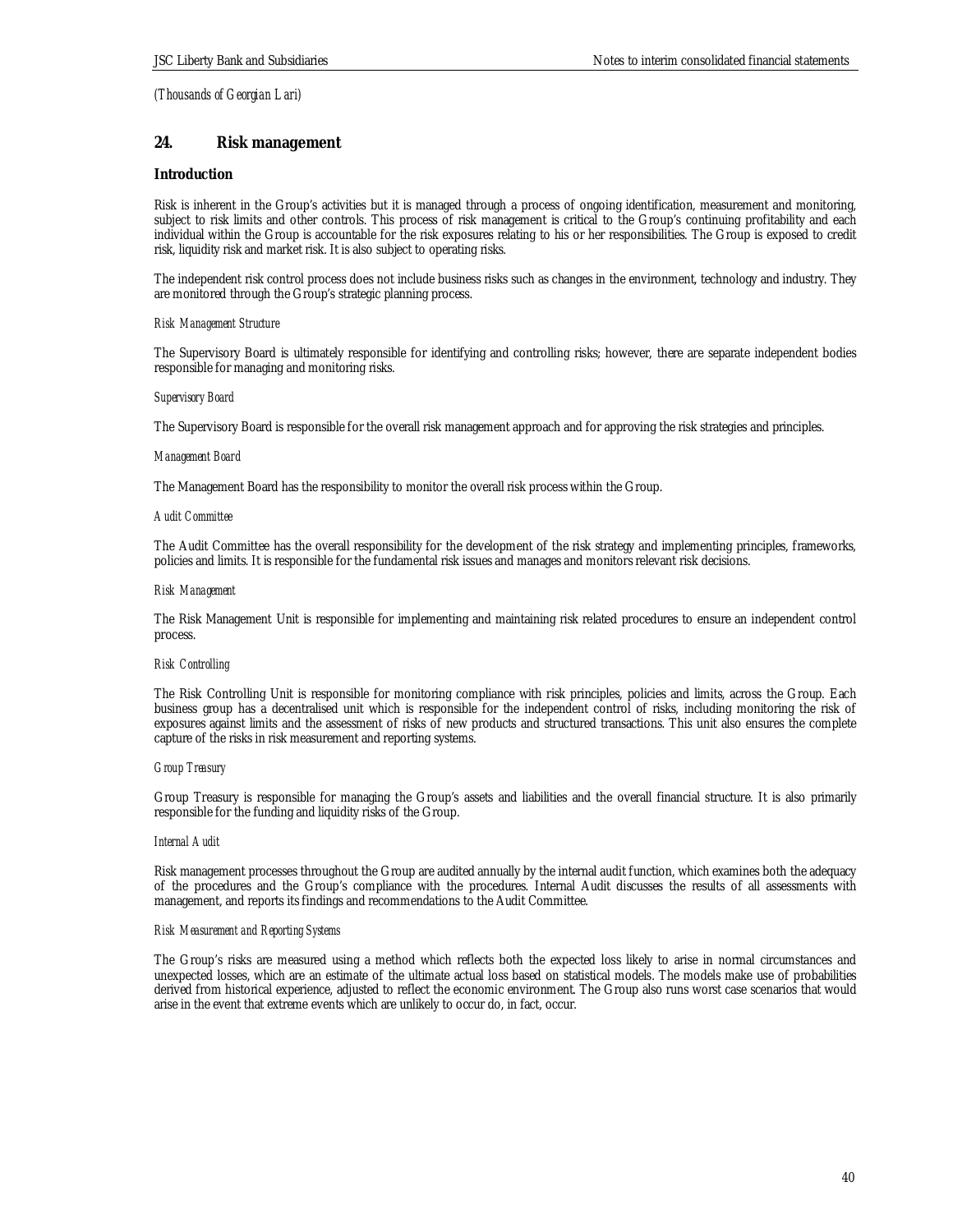### **24. Risk management (continued)**

#### **Introduction (continued)**

Monitoring and controlling risks is primarily performed based on limits established by the Group. These limits reflect the business strategy and market environment of the Group as well as the level of risk that the Group is willing to accept, with additional emphasis on selected industries. In addition the Group monitors and measures the overall risk bearing capacity in relation to the aggregate risk exposure across all risks types and activities.

Information compiled from all the businesses is examined and processed in order to analyse, control and identify early risks. This information is presented and explained to the Management Board, the Risk Committee, and the head of each business division. The report includes aggregate credit exposure, hold limit exceptions, liquidity ratios and risk profile changes. On a monthly basis detailed reporting of industry, customer and geographic risks takes place. Senior management assesses the appropriateness of the allowance for credit losses on a quarterly basis. The Board of Directors receives a comprehensive risk report once a quarter which is designed to provide all the necessary information to assess and conclude on the risks of the Group.

For all levels throughout the Group, specifically tailored risk reports are prepared and distributed in order to ensure that all business divisions have access to extensive, necessary and up-to-date information.

A daily briefing is given to the Management Board and all other relevant employees of the Group on the utilisation of market limits, proprietary investments and liquidity, plus any other risk developments.

The Group actively uses collateral to reduce its credit risks (see below for more detail).

#### *Excessive risk concentration*

Concentrations arise when a number of counterparties are engaged in similar business activities, or activities in the same geographic region, or have similar economic features that would cause their ability to meet contractual obligations to be similarly affected by changes in economic, political or other conditions. Concentrations indicate the relative sensitivity of the Group's performance to developments affecting a particular industry or geographical location.

In order to avoid excessive concentrations of risks, the Group's policies and procedures include specific guidelines to focus on maintaining a diversified portfolio. Identified concentrations of credit risks are controlled and managed accordingly.

#### **Credit risk**

Credit risk is the risk that the Group will incur a loss because its customers, clients or counterparties failed to discharge their contractual obligations. The Group manages and controls credit risk by setting limits on the amount of risk it is willing to accept for individual counterparties and for geographical and industry concentrations, and by monitoring exposures in relation to such limits.

The Group has established a credit quality review process to provide early identification of possible changes in the creditworthiness of counterparties, including regular collateral revisions. Counterparty limits are established by the use of a credit risk classification system, which assigns each counterparty a risk rating. Risk ratings are subject to regular revision. The credit quality review process allows the Group to assess the potential loss as a result of the risks to which it is exposed and take corrective action.

Limits on the level of credit risk by borrower are reviewed and approved by the Supervisory Board twice a year. Actual exposure per borrower against limits is monitored on new loans granted. The Credit Committee may initiate a change in the limits; however this must be approved by the Supervisory Board.

Where appropriate, and in the case of most loans, the Group obtains collateral and corporate guarantees. The credit risks are monitored on a continuous basis and are subject to annual or more frequent reviews, especially where no such security can be obtained.

#### *Credit-related commitments risks*

The Group makes available to its customers guarantees which may require that the Group make payments on their behalf. Such payments are collected from customers based on the terms of the letter of credit. They expose the Group to similar risks to loans and these are mitigated by the same control processes and policies.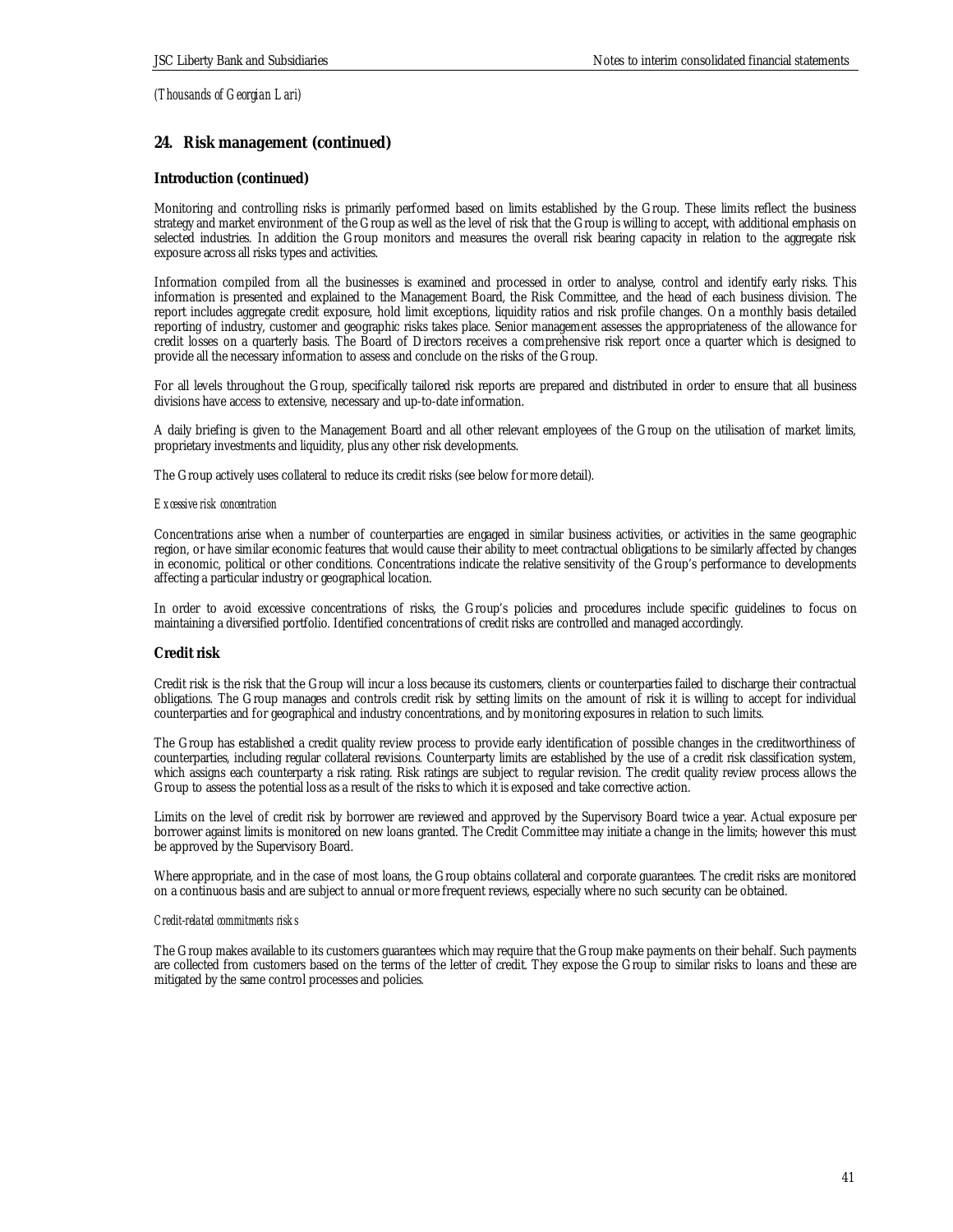# **24. Risk management (continued)**

# **Credit risk (continued)**

The table below shows the maximum exposure to credit risk for the components of the consolidated statement of financial position, including derivatives. The maximum exposure is shown gross, before the effect of mitigation through the use of master netting and collateral agreements.

|                                                    |              | Maximum exposure    | Maximum exposure |
|----------------------------------------------------|--------------|---------------------|------------------|
|                                                    | <b>Notes</b> | <i>30 June 2011</i> | 31 December 2010 |
|                                                    |              | Unaudited           |                  |
| Cash and cash equivalents (excluding cash on hand) | 6            | 68,936              | 89,562           |
| Amounts due from credit institutions               |              | 18,886              | 7,508            |
| Loans to customers                                 | 9            | 244,323             | 159,166          |
| Held-to-maturity                                   | 10           | 95.881              | 83,860           |
|                                                    |              | 428.026             | 340,096          |
| Financial commitments and contingencies            | 20           | 48,573              | 18,909           |
| Total credit risk exposure                         |              | 476.599             | 359,005          |

Where financial instruments are recorded at fair value, the amounts shown above represent the current credit risk exposure but not the maximum risk exposure that could arise in the future as a result of changes in values.

For more detail on the maximum exposure to credit risk for each class of financial instrument, references shall be made to the specific notes. The effect of collateral and other risk mitigation techniques is shown in Note 9.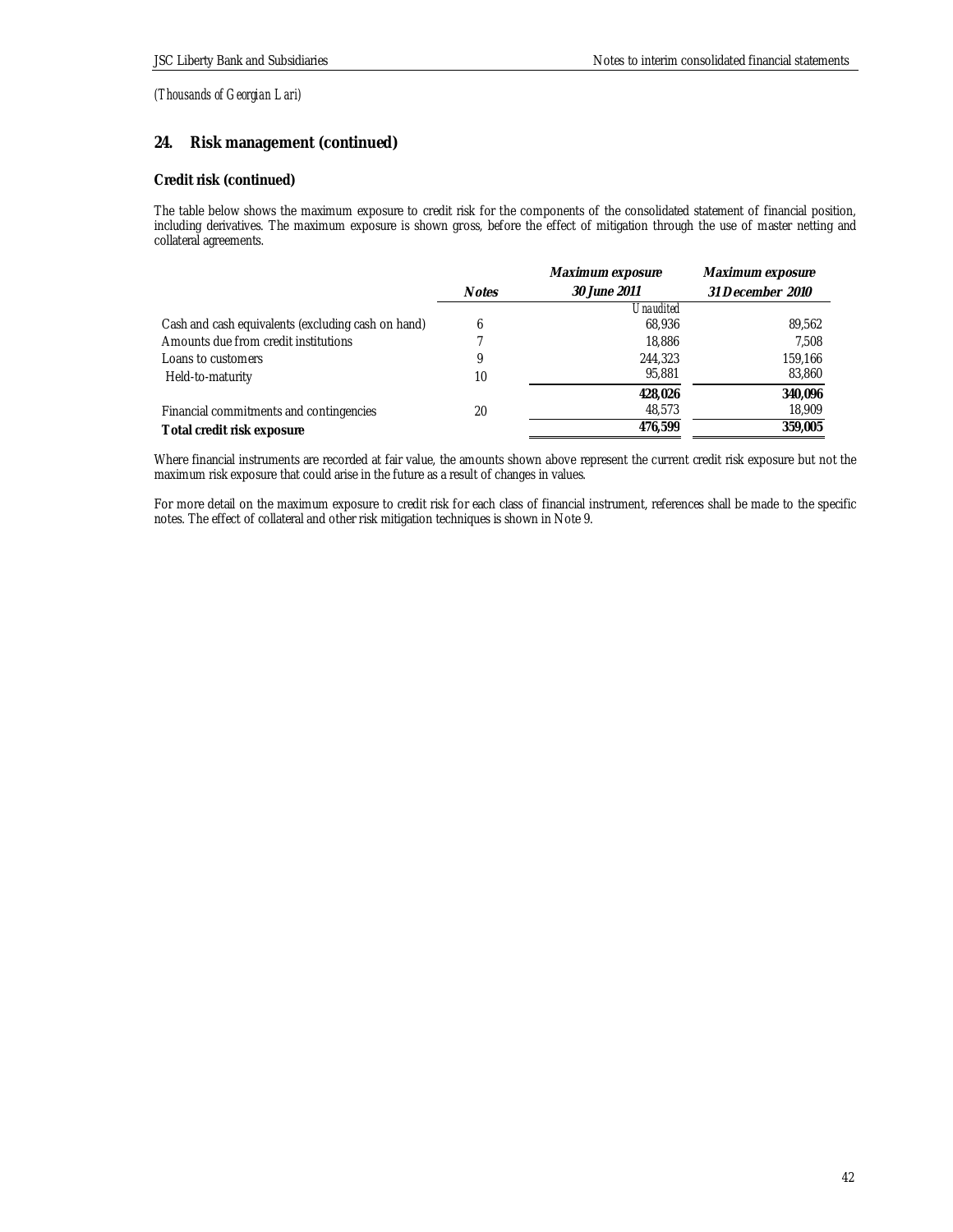# **24. Risk management (continued)**

### **Credit risk (continued)**

#### *Credit quality per class of financial assets*

The credit quality of financial assets is managed by the Group internal credit ratings. The table below shows the credit quality by class of asset for loan-related lines in the consolidated statement of financial position, based on the categories specified in the tables.

| As at 30 June 2011                           | <b>Notes</b> | Neither past due<br>nor impaired<br>30 June 2011<br>(unaudited) | Past due but<br>not impaired<br>30 June 2011<br>(unaudited) | Individually<br>impaired<br>30 June 2011<br>(unaudited) | Total<br>30 June 2011<br>(unaudited) |
|----------------------------------------------|--------------|-----------------------------------------------------------------|-------------------------------------------------------------|---------------------------------------------------------|--------------------------------------|
| Amounts due from credit<br>institutions      | 7            | 18,886                                                          |                                                             |                                                         | 18,886                               |
| Loans to customers:                          | 9            |                                                                 |                                                             |                                                         |                                      |
| Loans to legal entities                      |              | 50,868                                                          | 2,067                                                       | 23,342                                                  | 76,277                               |
| Pension advances                             |              | 55,067                                                          |                                                             | 2663                                                    | 57,730                               |
| Payroll Ioans                                |              | 74,386                                                          | 1590                                                        | 2,141                                                   | 78,117                               |
| Consumer Joans<br>Residential mortgage loans |              | 40.987<br>10,565                                                | 1.695<br>19                                                 | 7.029<br>174                                            | 49.711<br>10,758                     |
|                                              |              | 231,873                                                         | 5,371                                                       | 35,349                                                  | 272,593                              |
| Investment securities                        | 10           |                                                                 |                                                             |                                                         |                                      |
| Held-to-maturity                             |              | 95,881                                                          |                                                             |                                                         | 95,881                               |
|                                              |              | 95,881                                                          |                                                             |                                                         | 95,881                               |
| Total                                        |              | 346,640                                                         | 5,371                                                       | 35,349                                                  | 387,360                              |

| As at 31 December 2010                  | Notes      | Neither past due<br>nor impaired<br>31 December<br><i>2010</i> | Past due but<br>not impaired<br><i>31 December</i><br><i>2010</i> | Individually<br>impaired 31<br>December<br><i>2010</i> | Total<br><i>31 December</i><br><i>2010</i> |
|-----------------------------------------|------------|----------------------------------------------------------------|-------------------------------------------------------------------|--------------------------------------------------------|--------------------------------------------|
| Amounts due from credit<br>institutions | 7<br>7,508 |                                                                |                                                                   | 7,508                                                  |                                            |
| Loans to customers:                     | 9          |                                                                |                                                                   |                                                        |                                            |
| Loans to legal entities                 |            | 35,859                                                         | 2,318                                                             | 28,701                                                 | 66,878                                     |
| Pension advances                        |            | 45,103                                                         |                                                                   | 252                                                    | 45,355                                     |
| Payroll loans                           |            | 36,225                                                         | 800                                                               | 1,031                                                  | 38,056                                     |
| Consumer Joans                          |            | 21,318                                                         | 1.816                                                             | 5,611                                                  | 28,745                                     |
| Residential mortgage loans              |            | 4,755                                                          | 156                                                               |                                                        | 4,911                                      |
|                                         |            | 143,260                                                        | 5,090                                                             | 35,595                                                 | 183,945                                    |
| Investment securities                   | 10         |                                                                |                                                                   |                                                        |                                            |
| Held-to-maturity                        |            | 83,860                                                         |                                                                   |                                                        | 83,860                                     |
|                                         |            | 83,860                                                         |                                                                   |                                                        | 83,860                                     |
| Total                                   |            | 234.628                                                        | 5,090                                                             | 35,595                                                 | 275,313                                    |

Past due loans to customers include those that are only past due by a few days. An analysis of past due loans, by age, is provided below. The majority of the past due loans are not considered to be impaired.

It is the Group's policy to maintain accurate and consistent risk ratings across the credit portfolio. This facilitates focused management of the applicable risks and the comparison of credit exposures across all lines of business, geographic regions and products. The rating system is supported by a variety of financial analytics, combined with processed market information to provide the main inputs for the measurement of counterparty risk. All internal risk ratings are tailored to the various categories and are derived in accordance with the Group's rating policy. The attributable risk ratings are assessed and updated regularly.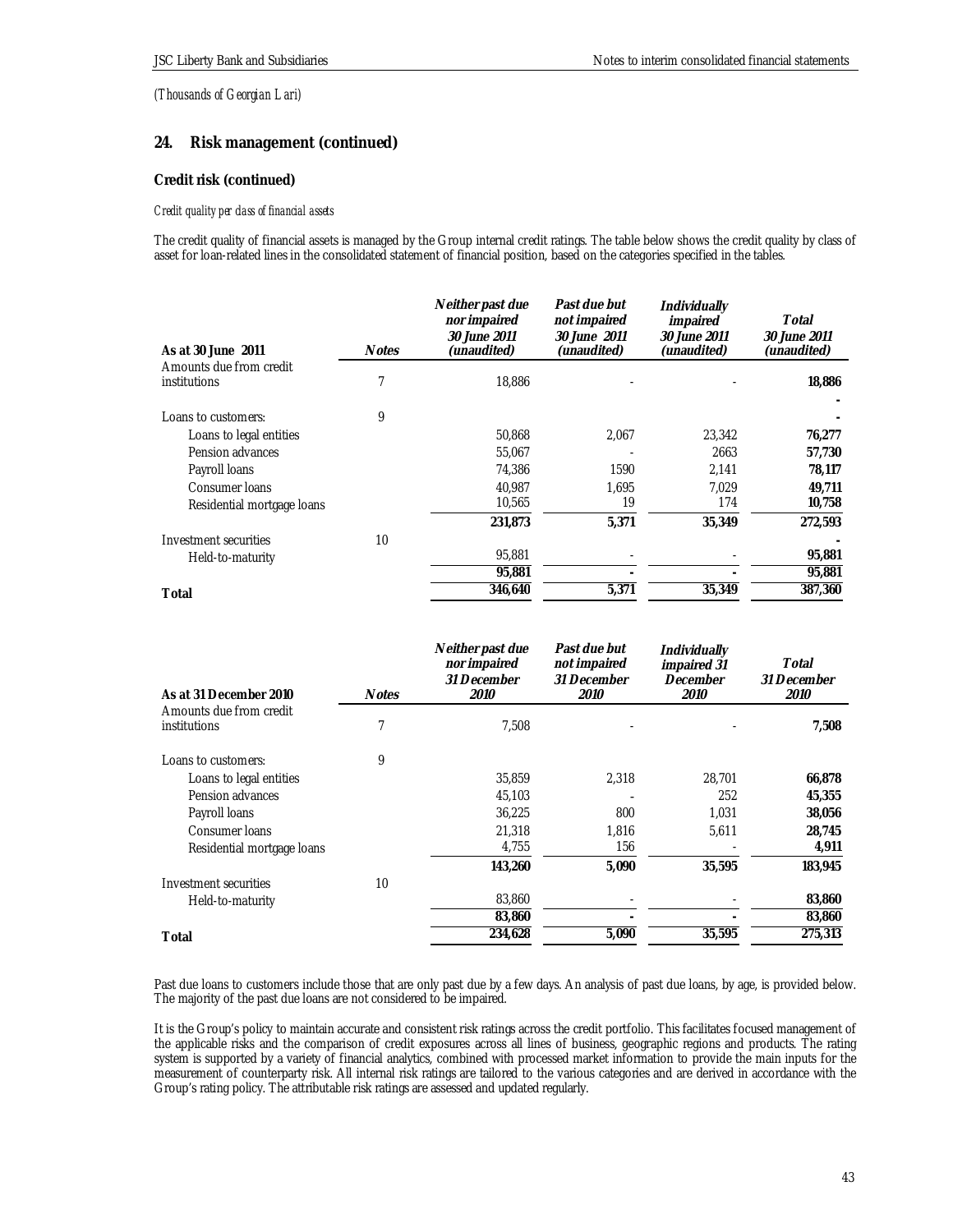# **24. Risk management (continued)**

# **Credit risk (continued)**

# *Aging analysis of past due but not impaired loans per class of financial assets*

|                            |              | Less than    | 31 to 60     | $61$ to $90$        | More than    | Total               |
|----------------------------|--------------|--------------|--------------|---------------------|--------------|---------------------|
|                            |              | 30 days      | days         | days                | 90 days      |                     |
|                            |              | 30 June 2011 | 30 June 2011 | <i>30 June 2011</i> | 30 June 2011 | <i>30 June 2011</i> |
| As at 30 June 2011         | <b>Notes</b> | (unaudited)  | (unaudited)  | (unaudited)         | (unaudited)  | (unaudited)         |
| Loans to customers:        | 9            |              |              |                     |              |                     |
| Loans to legal entities    |              | 518          | 228          | 813                 | 509          | 2,068               |
| Consumer Ioans             |              | 708          | 527          | 460                 | 0            | 1.695               |
| Residential mortgage loans |              | 0            | 19           | $\Omega$            | 0            | 19                  |
| Payroll loans              |              | 1.091        | 275          | 223                 | 0            | 1.589               |
| Total                      |              | 2.317        | 1.049        | 1.496               | 509          | 5.371               |

|                            |              | Less than<br>30 days | 31 to 60<br>days | $61$ to $90$<br>days     | More than<br>90 days     | Total |
|----------------------------|--------------|----------------------|------------------|--------------------------|--------------------------|-------|
| As at 31 December 2010     | <b>Notes</b> | 2010                 | 2010             | 2010                     | 2010                     | 2010  |
| Loans to customers:        | 9            |                      |                  |                          |                          |       |
| Loans to legal entities    |              | 240                  | 287              | 519                      | 1.272                    | 2,318 |
| Consumer Joans             |              | 980                  | 562              | 274                      | $\overline{\phantom{a}}$ | 1,816 |
| Residential mortgage loans |              | 156                  | $\blacksquare$   | $\overline{\phantom{0}}$ |                          | 156   |
| Payroll loans              |              | 652                  | 65               | 83                       | $\overline{\phantom{a}}$ | 800   |
| Total                      |              | 2,028                | 914              | 876                      | 1.272                    | 5,090 |

See Note 9 for more detailed information with respect to the allowance for impairment of loans to customers.

# *Carrying amount per class of financial assets whose terms have been renegotiated*

The table below shows the carrying amount for renegotiated financial assets, by class.

|                            | 30 June 2011 | <i>31 December 2010</i> |
|----------------------------|--------------|-------------------------|
|                            | Unaudited    |                         |
| Loans to customers:        |              |                         |
| Loans to legal entities    | 22,830       | 23,612                  |
| Consumer Ioans             | 4,070        | 4,786                   |
| Payroll loans              | 330          | 421                     |
| Residential mortgage loans | 165          | 156                     |
| Pension advances           |              |                         |
| Total                      | 27.395       | 28,975                  |
|                            |              |                         |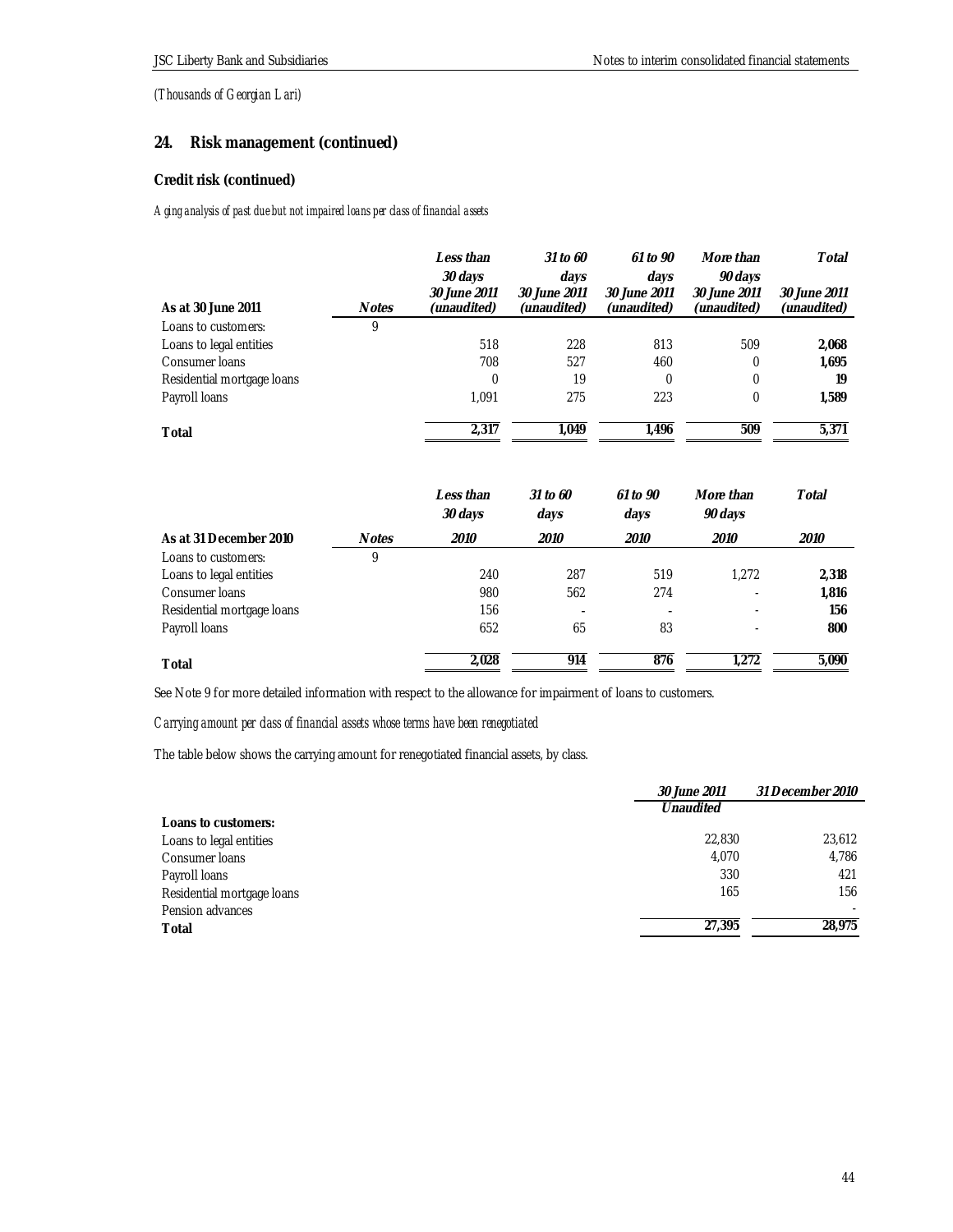# **24. Risk management (continued)**

#### *Impairment assessment*

The main considerations for the loan impairment assessment include whether any payments of principal or interest are overdue by more than 90 days or there are any known difficulties in the cash flows of counterparties, credit rating downgrades, or infringement of the original terms of the contract. The Group addresses impairment assessment in two areas: individually assessed allowances and collectively assessed allowances.

#### *Individually assessed allowances*

The Group determines the allowances appropriate for each individually significant loan on an individual basis. Items considered when determining allowance amounts include the sustainability of the counterparty's business plan, its ability to improve performance once a financial difficulty has arisen, projected receipts and the expected dividend payout should bankruptcy ensue, the availability of other financial support and the realisable value of collateral, and the timing of the expected cash flows. The impairment losses are evaluated at each reporting date, unless unforeseen circumstances require more careful attention.

#### *Collectively assessed allowances*

Allowances are assessed collectively for losses on loans to customers that are not individually significant (including credit cards, residential mortgages and unsecured consumer lending) and for individually significant loans where there is not yet objective evidence of individual impairment. Allowances are evaluated on each reporting date with each portfolio receiving a separate review.

The collective assessment takes account of impairment that is likely to be present in the portfolio even though there is no yet objective evidence of the impairment in an individual assessment. Impairment losses are estimated by taking into consideration of the following information: historical losses on the portfolio, current economic conditions, the appropriate delay between the time a loss is likely to have been incurred and the time it will be identified as requiring an individually assessed impairment allowance, and expected receipts and recoveries once impaired. Local management is responsible for deciding the length of this period which can extend for as long as one year. The impairment allowance is then reviewed by credit management to ensure alignment with the Group's overall policy.

Financial guarantees and letters of credit are assessed and provisions are made in a similar manner as for loans.

The geographical concentration of the Group's assets and liabilities is put out below:

|                                        | 30 June 2011 (unaudited) |             |                                          |         | 31 December 2010 |             |                                          |         |
|----------------------------------------|--------------------------|-------------|------------------------------------------|---------|------------------|-------------|------------------------------------------|---------|
|                                        | Georgia                  | <b>OECD</b> | CIS and<br>other<br>foreign<br>countries | Total   | Georgia          | <b>OECD</b> | CIS and<br>other<br>foreign<br>countries | Total   |
| Assets:                                |                          |             |                                          |         |                  |             |                                          |         |
| Cash and cash equivalents              | 77,685                   | 37,759      | 3,319                                    | 118,763 | 80,636           | 54,349      | 4,286                                    | 139,271 |
| Amounts due from credit institutions   | 18,886                   |             | ٠                                        | 18,886  | 7,459            | 49          |                                          | 7,508   |
| Loans to customers                     | 244,323                  |             | ٠                                        | 244,323 | 159,166          |             | ٠                                        | 159,166 |
| Investment securities:                 |                          |             |                                          |         |                  |             |                                          |         |
| - available-for-sale                   | 446                      | 305         |                                          | 751     | 446              | 271         |                                          | 717     |
| - held-to-maturity                     | 95,881                   |             |                                          | 95,881  | 83,860           |             |                                          | 83,860  |
| All other assets                       | 148,987                  | 1,516       | 2423                                     | 152,926 | 136,265          | 3,399       | 599                                      | 140,263 |
|                                        | 586,208                  | 39,580      | 5,742                                    | 631,530 | 467,832          | 58,068      | 4,885                                    | 530,785 |
| Liabilities:                           |                          |             |                                          |         |                  |             |                                          |         |
| Amounts due to credit institutions     | 47,765                   | 293         |                                          | 48,058  | 76,902           | 416         |                                          | 77,318  |
| Derivative financial liabilities       |                          | 411         |                                          | 411     |                  | 102         |                                          | 102     |
| Amounts due to customers               | 463,740                  | 22,220      | 9,037                                    | 494,997 | 357075           | 25,407      | 2,963                                    | 385,445 |
| Contingent capital participation notes | 19,143                   |             |                                          | 19,143  | 19,150           |             |                                          | 19,150  |
| All other liabilities                  | 16,736                   |             |                                          | 16,736  | 14,160           |             |                                          | 14,160  |
|                                        | 547,384                  | 22,924      | 9,037                                    | 579,345 | 467,287          | 25,925      | 2,963                                    | 496,175 |
| Net assets / (liabilities)             | 38,824                   | 16,656      | $-3,295$                                 | 52,185  | 545              | 32,143      | 1,922                                    | 34,610  |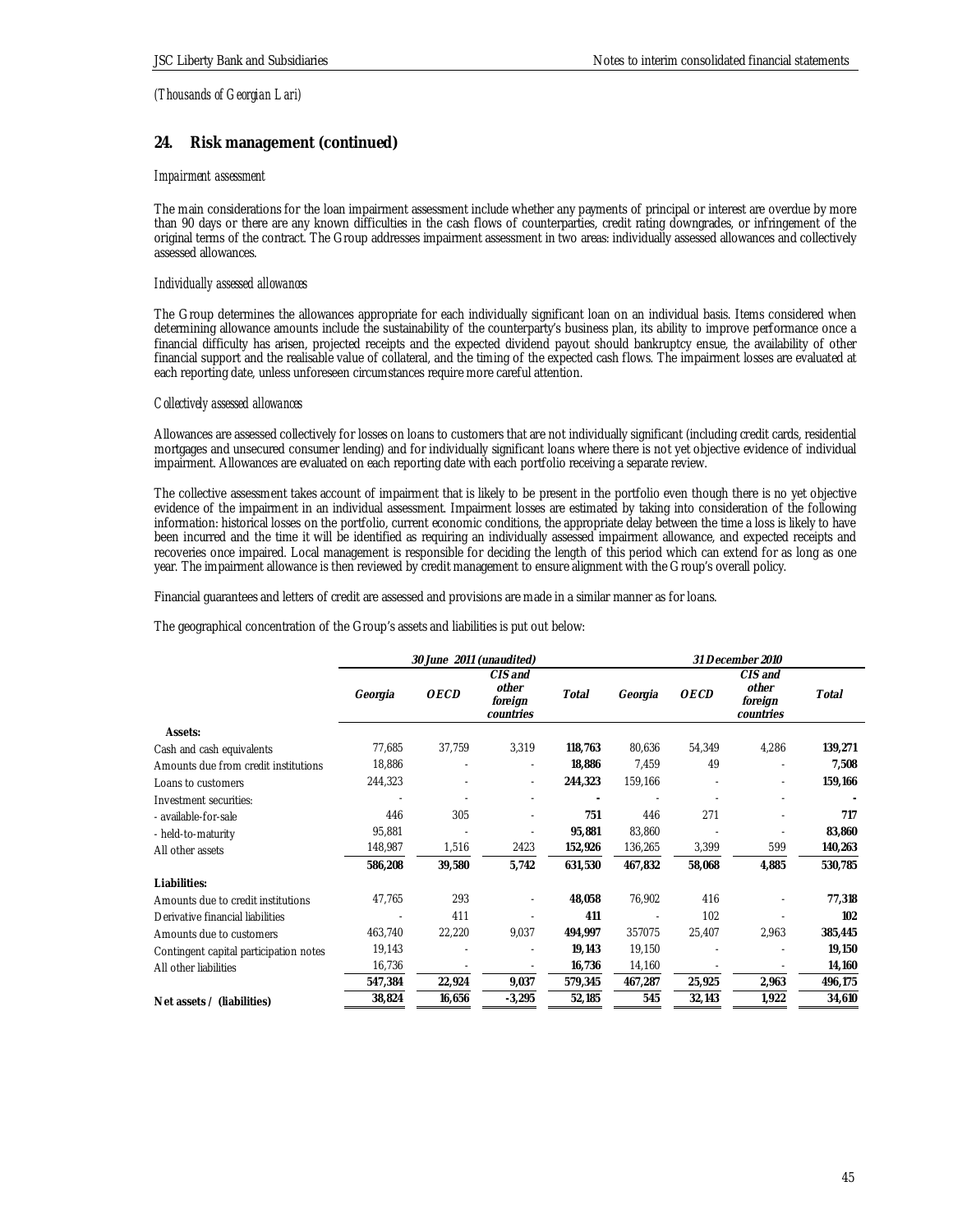# **24. Risk management (continued)**

#### **Liquidity risk and funding management**

Liquidity risk is the risk that the Bank will be unable to meet its payment obligations when they fall due under normal and stress circumstances. To limit this risk, management has arranged diversified funding sources in addition to its core deposit base, manages assets with liquidity in mind, and monitors future cash flows and liquidity on a daily basis. This incorporates an assessment of expected cash flows and the availability of high grade collateral which could be used to secure additional funding if required.

The Bank maintains a portfolio of highly marketable and diverse assets that can be easily liquidated in the event of an unforeseen interruption of cash flow. In addition, the Bank maintains a cash deposit (obligatory reserve) with the NBG, the amount of which depends on the level of customer funds attracted.

The liquidity position is assessed and managed by the Bank primarily on a standalone basis, based on certain liquidity ratios established by the NBG.

#### *Analysis of financial liabilities by remaining contractual maturities*

The tables below summarise the maturity profile of the Bank's financial liabilities at 30 June 2011 based on contractual undiscounted repayment obligations. Repayments which are subject to notice are treated as if notice were to be given immediately. However, the Bank expects that many customers will not request repayment on the earliest date the Bank could be required to pay and the table does not reflect the expected cash flows indicated by the Bank's deposit retention history. As of 30 June 2011 total time deposits of individuals stood at GEL 93,577, of which GEL 29,816 matured within the next three months and GEL 53,611 were due to mature within three to twelve months. Given that based on the historical data, the average time deposit renewal ratio stands at 47.52%, GEL 14,169 and GEL 25,476 can be considered to fall within one to five years maturity range rather than the less than three months and three to twelve month ranges, respectively. As at 30 June 2011, balances on accounts of individuals (excluding time deposits) amounted to GEL 78,229. Since January 2009, these balances have not fallen below GEL 42,374, and their largest decrease amounted to GEL 20,715 and occurred during an approximately five month period in 2009. Even if the Bank were to experience a similar decrease in balances on the accounts of individuals, GEL 57,514 (balances on the accounts of individuals at 30 June 2011 less the largest decrease in balances since January 2009) in Amounts due to customers may be considered to be in the one to five years maturity range. GEL 47,500 included in Amounts due to credit institutions represent the NBG source of funding collateralised by instruments issued by the government of Georgia and the NBG, drawn down for a seven-day period. It is the NBG's explicitly stated policy to guarantee the disbursement of such funds and the ondemand refinancing thereof to banks subject to the availability of such collateral. Therefore, Amounts due to credit institutions may be considered to fall within the one to five years maturity range. As of 30 June 2011, the Bank had sufficient liquid collateral to additionally draw down GEL 41,584 from the NBG at immediate notice. Additionally, as of 30 June 2011, the Bank had and continues to have an outstanding untapped credit line of GEL 45,000 with the NBG available until 28 July 2013.

| <b>Financial liabilities</b>             | Less than | 3 to 12 | 1 to 5 | Over     | Total   |
|------------------------------------------|-----------|---------|--------|----------|---------|
| As at 30 June 2011 (unaudited)           | 3 months  | months  | years  | 5 years  |         |
| Amounts due to credit institutions       | 47.665    | 174     | 302    | $\Omega$ | 48.141  |
| Amounts due to customers                 | 417.784   | 71.124  | 12.196 | 530      | 501.634 |
| Other financial liabilities              | 696       | 2,800   | 19,326 | $\Omega$ | 22,822  |
| Total undiscounted financial liabilities | 466,145   | 74,098  | 31,824 | 530      | 572,597 |
| <b>Financial liabilities</b>             | Less than | 3 to 12 | 1 to 5 | Over     |         |
| As at 31 December 2010                   | 3 months  | months  | years  | 5 years  | Total   |
| Amounts due to credit institutions       | 76.916    | 107     | 391    |          | 77,414  |
| Amounts due to customers                 | 317.131   | 64.421  | 9.496  | 418      | 391.466 |
| Other financial liabilities              | 704       | 3,488   | 20,022 |          | 24,214  |
| Total undiscounted financial liabilities | 394,751   | 68,016  | 29.909 | 418      | 493.094 |

The table below shows the contractual expiry by maturity of the Group's financial commitments and contingencies. Each undrawn loan commitment is included in the time band containing the earliest date it can be drawn down. For issued financial guarantee contracts, the maximum amount of the guarantee is allocated to the earliest period in which the guarantee could be called.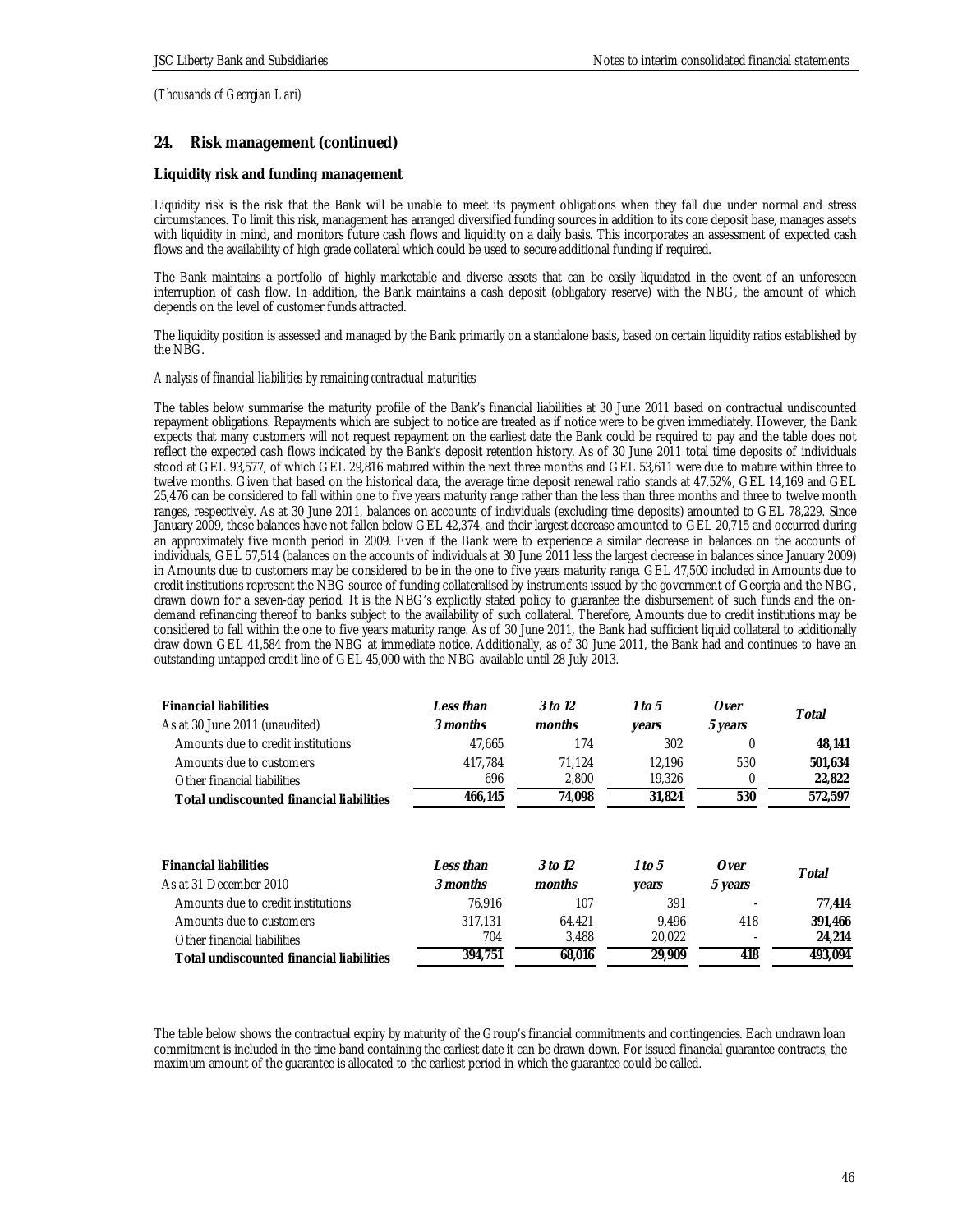# **24. Risk management (continued)**

|                   | _ess than<br>3 months | 3 to 12<br>months | to 5<br>vears | Over<br>5 vears | Total  |
|-------------------|-----------------------|-------------------|---------------|-----------------|--------|
| June 30, 2011     | 19,065                | 3.401             | 6.868         | 3.603           | 32.937 |
| December 30, 2010 | 11.911                | 5.876             | 13.387        | 3.585           | 34.759 |

The Group expects that not all of the contingent liabilities or commitments will be drawn before expiry of the commitments.

The maturity analysis does not reflect the historical stability of current accounts. Their liquidation has historically taken place over a longer period than indicated in the tables above. These balances are included in amounts due in less than three months in the tables above.

#### **Market risk**

Market risk is the risk that the fair value or future cash flows of financial instruments will fluctuate due to changes in market variables such as interest rates, foreign exchanges, and equity prices. The Group classifies exposures to market risk into either trading or nontrading portfolios. Trading and non-trading positions are managed and monitored using other sensitivity analysis. Except for the concentrations within foreign currency, the Group has no significant concentration of market risk.

#### *Interest rate risk*

Interest rate risk arises from the possibility that changes in interest rates will affect future cash flows or the fair values of financial instruments. The following table demonstrates the sensitivity to a reasonable possible change in interest rates, with all other variables held constant, of the Group's income statement.

The sensitivity of the income statement is the effect of the assumed changes in interest rates on the net interest income for one year, based on the floating rate non-trading financial assets and financial liabilities held at 30 June. The sensitivity of equity is calculated by revaluing fixed rate available-for-sale financial assets at 30 June for the effects of the assumed changes in interest rates based on the assumption that there are parallel shifts in the yield curve.

| Currency   | Increase in basis | Sensitivity of net | Unaudited             |
|------------|-------------------|--------------------|-----------------------|
|            | points            | interest income    | Sensitivity of equity |
|            | 30 June 2011      | 30 June 2011       | 30 June 2011          |
|            | (unaudited)       | (unaudited)        | (unaudited)           |
| <b>USD</b> | 100               | (3)                |                       |
| Currency   | Decrease in basis | Sensitivity of net | Unaudited             |
|            | points            | interest income    | Sensitivity of equity |
|            | 30 June 2010      | 30 June 2010       | 30 June 2010          |
|            | (unaudited)       | (unaudited)        | (unaudited)           |
| <b>USD</b> | (100)             | 3                  |                       |
| Currency   | Increase in basis | Sensitivity of net | Sensitivity of        |
|            | points            | interest income    | equity                |
|            | 2010              | 2010               | <i>2010</i>           |
| <b>USD</b> | 100               | (4)                |                       |
| Currency   | Decrease in basis | Sensitivity of net | Sensitivity of        |
|            | points            | interest income    | equity                |
|            | 2010              | 2010               | 2010                  |
| <b>USD</b> | (100)             | 4                  |                       |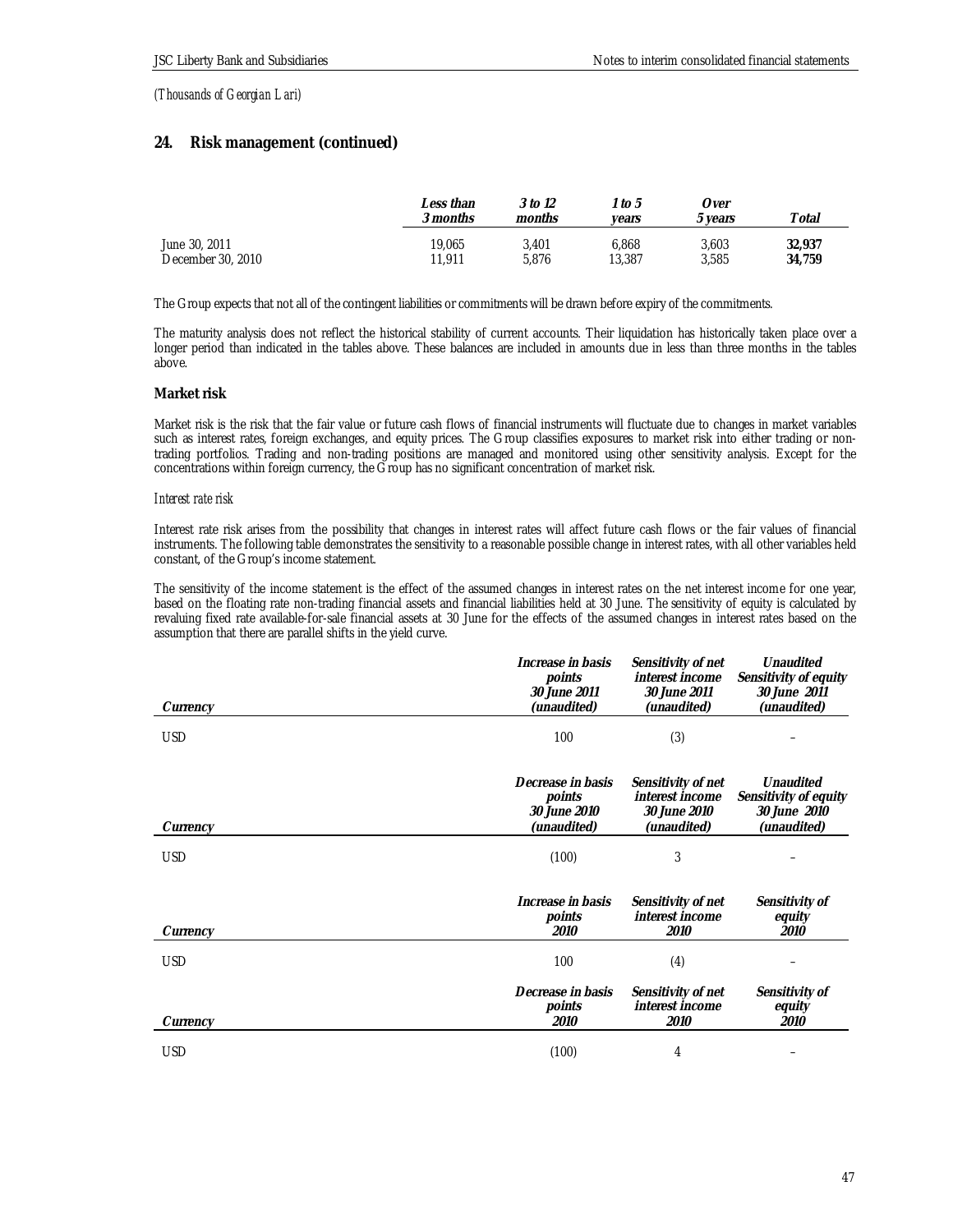# **24. Risk management (continued)**

### **Market risk (continued)**

#### *Currency risk*

Currency risk is the risk that the value of a financial instrument will fluctuate due to changes in foreign exchange rates. The Management Board has set limits on positions by currency based on the NBG regulations. Positions are monitored on a daily basis.

The tables below indicate the currencies to which the Group had significant exposure at 31 December on its non-trading monetary assets and liabilities and its forecast cash flows. The analysis calculates the effect of a reasonably possible movement of the currency rate against the Lari, with all other variables held constant on the income statement (due to the fair value of currency sensitive non-trading monetary assets and liabilities). The effect on equity does not differ from the effect on the income statement. A negative amount in the table reflects a potential net reduction in income statement or equity, while a positive amount reflects a net potential increase.

|            | Appreciation/(depreciation)<br>of the exchange rate of GEL |                     |                                                   |             |
|------------|------------------------------------------------------------|---------------------|---------------------------------------------------|-------------|
|            | against the respective                                     | Effect on profit    | Appreciation/(depreciation) of                    |             |
|            | currency in %                                              | before tax          | the exchange rate of GEL against Effect on profit |             |
|            | <i>30 June 2011</i>                                        | <i>30 June 2011</i> | the respective currency in %                      | before tax  |
| Currency   | (unaudited)                                                | (unaudited)         | <i>2010</i>                                       | <i>2010</i> |
| <b>USD</b> | 5.67%                                                      | 177                 | $-5.02%$                                          | 81          |
| <b>EUR</b> | $-3.75%$                                                   |                     | 7.35%                                             | (1)         |
| GBP        | $-6.93\%$                                                  | (2)                 | $-9.53%$                                          | (1)         |
| <b>RUR</b> | $-8.68%$                                                   | 30                  | $-14.66\%$                                        |             |
| <b>UAH</b> | 7.43%                                                      |                     | $-7.19%$                                          |             |
|            |                                                            |                     |                                                   |             |

### **Operational risk**

Operational risk is the risk of loss arising from systems failure, human error, fraud or external events. When controls fail to perform, operational risks can cause damage to reputation, have legal or regulatory implications, or lead to financial loss. The Group cannot expect to eliminate all operational risks, but a control framework and monitoring and responding to potential risks could be effective tools to manage the risks. Controls should include effective segregation of duties, access, authorisation and reconciliation procedures, staff education and assessment processes, including the use of internal audit.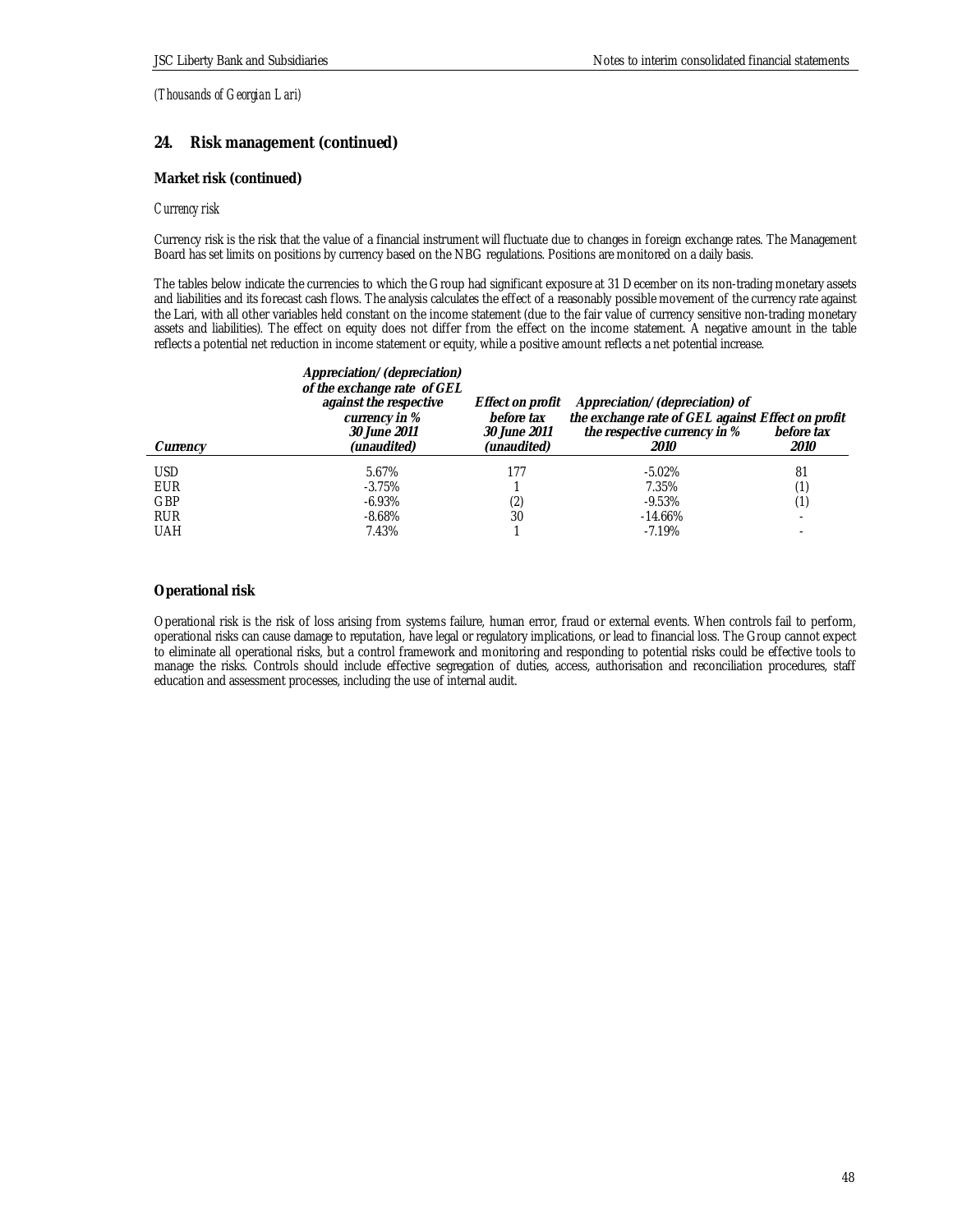### **25. Fair values of financial instruments**

The Group uses the following hierarchy for determining and disclosing the fair value of financial instruments by valuation technique:

- Level 1: quoted (unadjusted) prices in active markets for identical assets or liabilities;
- Level 2: techniques for which all inputs which have a significant effect on the recorded fair value are observable, either directly or indirectly; and
- Level 3: techniques which use inputs which have a significant effect on the recorded fair value that are not based on observable market data.

The following table shows an analysis of financial instruments recorded at fair value by level of the fair value hierarchy:

| Level 1 | Level 2            | Level 3 | Total |
|---------|--------------------|---------|-------|
|         |                    |         |       |
| 305     | 446                |         | 751   |
| 305     | 446                |         | 751   |
|         |                    |         |       |
|         | 411                |         | 411   |
|         | 411                |         | 411   |
| Level 1 | Level <sub>2</sub> | Level 3 | Total |
|         |                    |         |       |
| 271     | 446                |         | 717   |
| 271     | 446                |         | 717   |
|         |                    |         |       |
|         | 102                |         | 102   |
|         | 102                |         | 102   |
|         |                    |         |       |

### *Financial instruments recorded at fair value*

The following is a description of the determination of fair value for financial instruments which are recorded at fair value using valuation techniques. These incorporate the Group's estimate of assumptions that a market participant would make when valuing the instruments.

#### *Investment securities available-for-sale*

Investment securities available-for-sale valued using a valuation technique or pricing models primarily consist of unquoted equity and debt securities. These securities are valued using models which sometimes only incorporate data observable in the market and at other times use both observable and non-observable data. The non-observable inputs to the models include assumptions regarding the future financial performance of the investee, its risk profile, and economic assumptions regarding the industry and geographical jurisdiction in which the investee operates.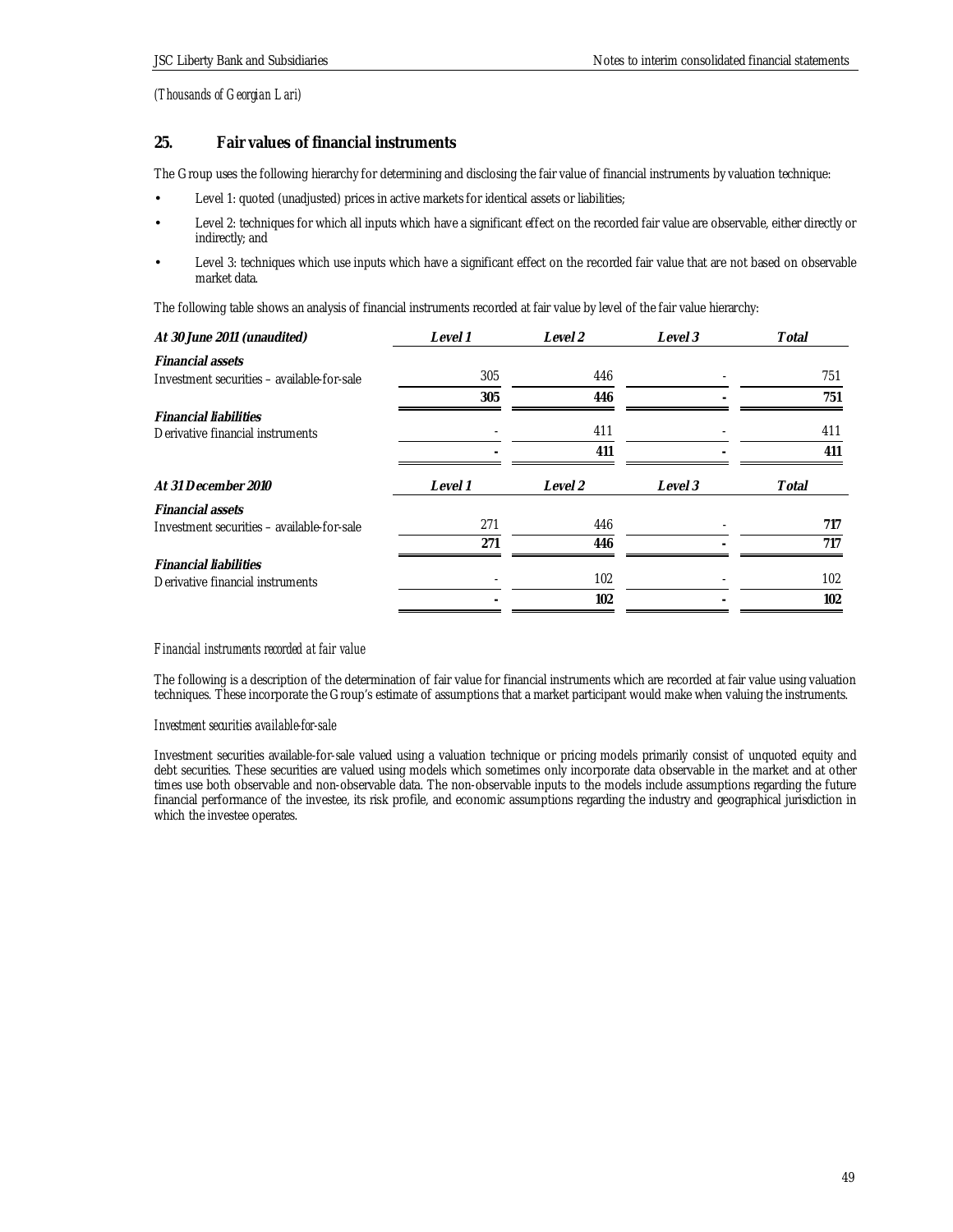# **25. Fair Value of financial instruments (continued)**

#### *Fair value of financial assets and liabilities not carried at fair value*

Set out below is a comparison by class of the carrying amounts and fair values of the Group's financial instruments that are not carried at fair value in the consolidated statement of financial position. The table does not include the fair values of non-financial assets and nonfinancial liabilities.

|                                                       | Carrying<br>value<br>30 June 2011<br>(unaudited) | Fair value<br>30 June 2011<br>(unaudited) | Unrecognised<br>gain/(loss)<br>30 June 2011<br>(unaudited) | Carrying<br>value<br>31 December<br>2010 | <i>Fair value</i><br>31 December<br>2010 | Unrecognised<br>gain/(loss)<br>31 December<br>2010 |
|-------------------------------------------------------|--------------------------------------------------|-------------------------------------------|------------------------------------------------------------|------------------------------------------|------------------------------------------|----------------------------------------------------|
| <b>Financial assets</b>                               |                                                  |                                           |                                                            |                                          |                                          |                                                    |
| Cash and cash equivalents                             | 118.763                                          | 118.763                                   |                                                            | 139.271                                  | 139.271                                  |                                                    |
| Amounts due from credit institutions                  | 18.886                                           | 18,886                                    |                                                            | 7.508                                    | 7.508                                    |                                                    |
| Loans to customers                                    | 244,323                                          | 244,323                                   |                                                            | 159.166                                  | 159.166                                  |                                                    |
| Investment securities:                                |                                                  |                                           |                                                            |                                          |                                          |                                                    |
| - held-to-maturity                                    | 95.881                                           | 98.486                                    | 2.605                                                      | 83.860                                   | 84.496                                   | 636                                                |
| <b>Financial liabilities</b>                          |                                                  |                                           |                                                            |                                          |                                          |                                                    |
| Amounts due to credit institutions                    | 48.058                                           | 48.058                                    |                                                            | 77.318                                   | 77.318                                   |                                                    |
| Amounts due to customers                              | 494.997                                          | 494.997                                   |                                                            | 385,445                                  | 385,445                                  |                                                    |
| Contingent capital participation notes                | 19,143                                           | 19.143                                    |                                                            | 19.150                                   | 19.150                                   |                                                    |
| Total unrecognised change in<br>unrealised fair value |                                                  |                                           | 2,605                                                      |                                          |                                          | 636                                                |

The following describes the methodologies and assumptions used to determine fair values for those financial instruments which are not already recorded at fair value in the financial statements.

#### *Assets for which fair value approximates carrying value*

For financial assets and financial liabilities that are liquid or having a short term maturity (less than three months) it is assumed that the carrying amounts approximate to their fair value. This assumption is also applied to demand deposits and savings accounts without a specific maturity.

#### *Fixed and variable rate financial instruments*

For quoted debt instruments the fair values are determined based on quoted market prices. The fair values of unquoted debt instruments are estimated by discounting future cash flows using rates currently available for debt on similar terms, credit risk and remaining maturities.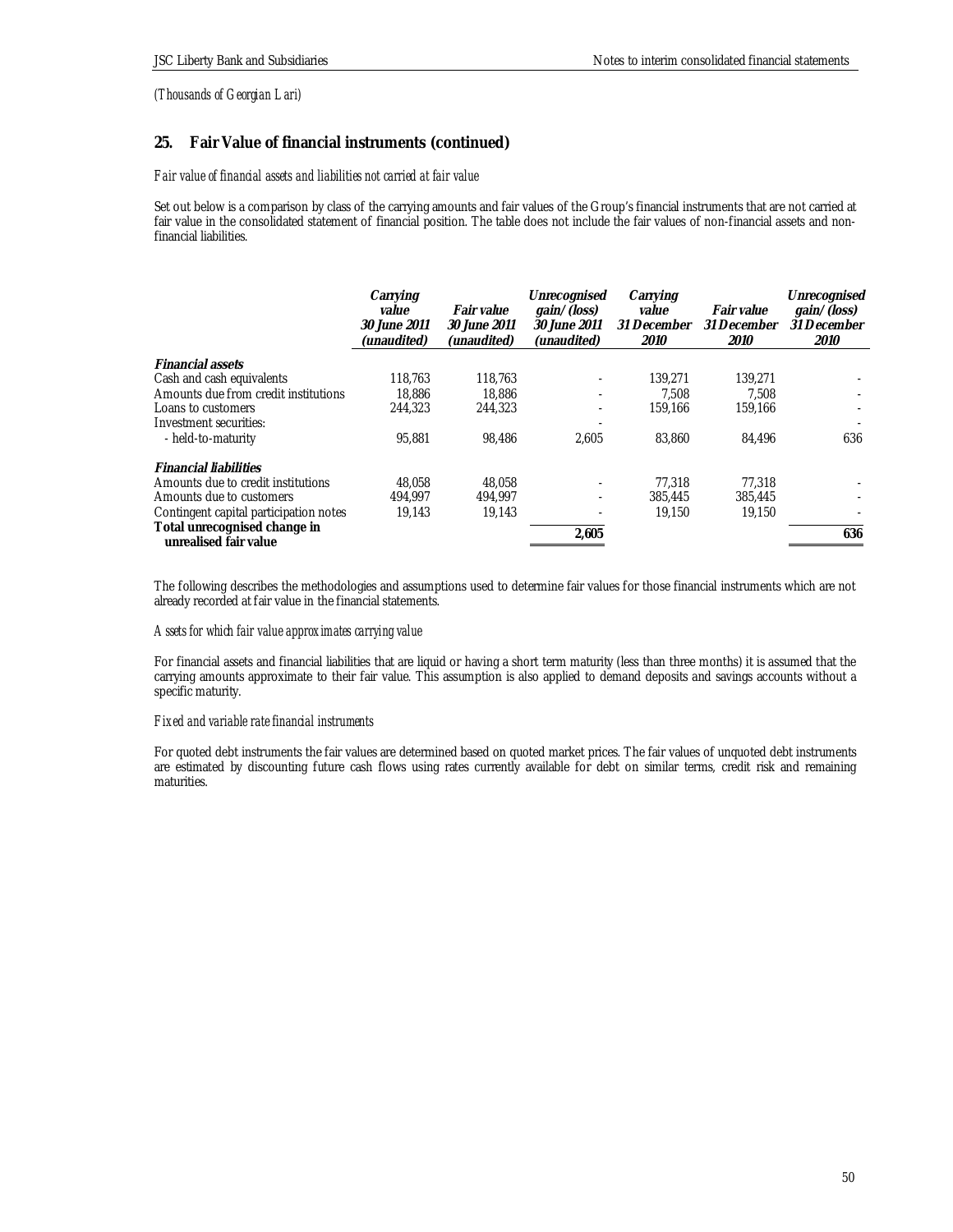# **26. Maturity analysis of assets and liabilities**

The table below shows an analysis of monetary assets and liabilities according to when they are expected to be recovered or settled.

|                                                                                                                                                                   | 30 June 2011 (unaudited)       |                                    |                                          | <i>31 December 2010</i>        |                         |                                          |  |
|-------------------------------------------------------------------------------------------------------------------------------------------------------------------|--------------------------------|------------------------------------|------------------------------------------|--------------------------------|-------------------------|------------------------------------------|--|
|                                                                                                                                                                   | Within one<br>year             | More than<br>one year              | Total                                    | Within one<br>year             | More than<br>one year   | Total                                    |  |
| Cash and cash equivalents<br>Amounts due from credit institutions<br>Loans to customers<br>Investment securities:                                                 | 118.763<br>18,886<br>172,781   | $\overline{\phantom{a}}$<br>71,542 | 118,763<br>18,886<br>244,323             | 139.271<br>7.508<br>116,677    | 42,489                  | 139,271<br>7.508<br>159,166              |  |
| - available-for-sale<br>- held-to-maturity<br>Total                                                                                                               | 49,781<br>360,211              | 751<br>46,100<br>118,393           | 751<br>95,881<br>478.604                 | 32,340<br>295,796              | 717<br>51,520<br>94,726 | 717<br>83,860<br>390,522                 |  |
| Amounts due to credit institutions<br>Derivative financial liabilities<br>Amounts due to customers<br>Contingent capital participation notes<br>Other liabilities | 47.794<br>411<br>483,384<br>26 | 264<br>11.613<br>19.143            | 48.058<br>411<br>494.997<br>19,143<br>26 | 76.933<br>102<br>370,175<br>94 | 385<br>15,270<br>19,150 | 77.318<br>102<br>385,445<br>19,150<br>94 |  |
| Total                                                                                                                                                             | 531,615<br>(171, 404)          | 31.020<br>87.373                   | 562,635<br>(84, 031)                     | 447,304<br>(151, 508)          | 34,805<br>59.921        | 482,109<br>(91, 587)                     |  |
| <b>Net</b>                                                                                                                                                        |                                |                                    |                                          |                                |                         |                                          |  |

See Note 20 and Note 24 "Risk management" for the Group's contractual undiscounted repayment obligations and management's discussion on managing liquidity risk and resolving negative liquidity gaps.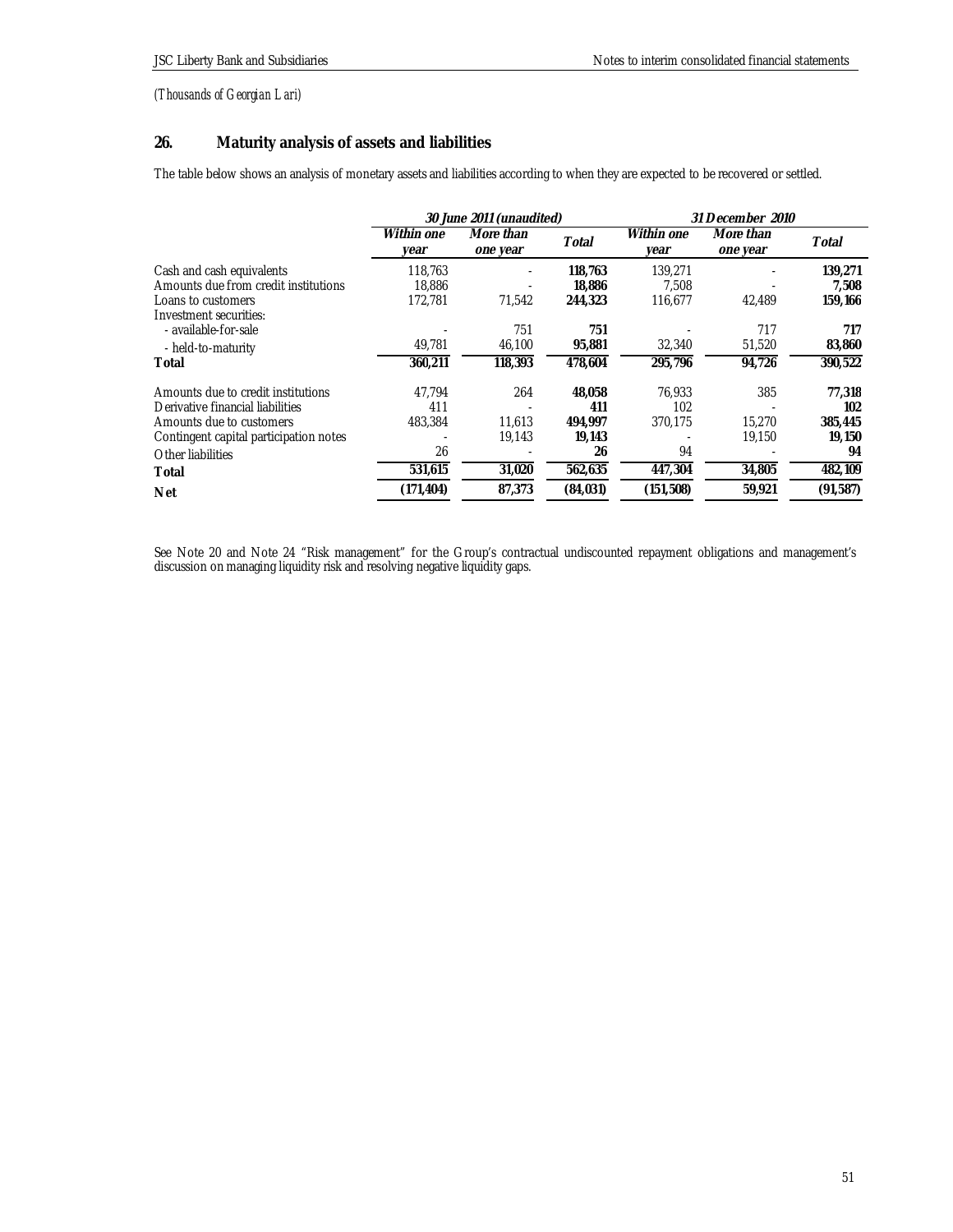# **27. Related party disclosures**

In accordance with IAS 24 "Related Party Disclosures", parties are considered to be related if one party has the ability to control the other party or exercise significant influence over the other party in making financial or operational decisions. In considering each possible related party relationship, attention is directed to the substance of the relationship, not merely the legal form.

Related parties may enter into transactions which unrelated parties might not, and transactions between related parties may not be effected on the same terms, conditions and amounts as transactions between unrelated parties.

The volumes of related party transactions, outstanding balances at 30 June, and related expense and income for the six months ended are as follows:

|                                                                     | 30 June 2011 (unaudited) |                                                             |                                     |                                | 30 June 2010 (unaudited) |                                                                    |                                        |                                |
|---------------------------------------------------------------------|--------------------------|-------------------------------------------------------------|-------------------------------------|--------------------------------|--------------------------|--------------------------------------------------------------------|----------------------------------------|--------------------------------|
|                                                                     | Parent                   | Entities with<br>significant<br>influence over<br>the Group | Entities under<br>common<br>control | Key<br>management<br>personnel | Parent                   | <b>Entities with</b><br>significant<br>influence over<br>the Group | Entities<br>under<br>common<br>control | Key<br>management<br>personnel |
| Loans outstanding at                                                |                          |                                                             |                                     |                                |                          |                                                                    |                                        |                                |
| 30 June, gross                                                      |                          |                                                             |                                     | 307                            |                          |                                                                    |                                        | 239                            |
| Loans issued during the six<br>months<br>Loan repayments during six |                          |                                                             |                                     | 34                             |                          |                                                                    |                                        | 84                             |
| months                                                              |                          |                                                             |                                     | (102)                          |                          |                                                                    |                                        | (21)                           |
| Loans outstanding at 30<br>June, gross                              |                          |                                                             |                                     | 239                            |                          |                                                                    |                                        | 302                            |
| Less: allowance for<br>impairment at 30 June                        |                          |                                                             |                                     | 5                              |                          |                                                                    |                                        | 6                              |
| Loans outstanding at 30<br>June, net                                |                          |                                                             |                                     | 234                            |                          |                                                                    |                                        | 296                            |
| Interest income on loans                                            |                          |                                                             |                                     | $\sqrt{2}$                     | 6                        |                                                                    |                                        | 3                              |
| Impairment charge for<br>loans                                      |                          |                                                             |                                     | 5                              |                          |                                                                    |                                        | 6                              |
| Deposits at 30 June                                                 |                          | 17,784                                                      |                                     | 177                            |                          |                                                                    |                                        |                                |
| Deposits received during<br>six months                              |                          |                                                             |                                     | 23                             |                          | 18,442                                                             |                                        | 184                            |
| Deposits repaid during six<br>months                                |                          | (1, 119)                                                    |                                     | 170                            |                          |                                                                    |                                        |                                |
| Deposits at 30 June                                                 |                          | 16,665                                                      |                                     | 30                             |                          | 18,442                                                             |                                        | 184                            |
| Contingent capital<br>participation notes at 30<br>June             | 17,815                   |                                                             |                                     |                                |                          |                                                                    |                                        |                                |
| Current accounts at 30 June                                         | 944                      | 1,390                                                       |                                     | 4,308                          | 463                      | 5,006                                                              |                                        | 3,253                          |
|                                                                     |                          |                                                             |                                     |                                |                          |                                                                    |                                        |                                |
| Interest expense on<br>deposits<br>Interest expense on the          | 22                       | 30                                                          |                                     |                                | 19                       | 86                                                                 |                                        |                                |
| <b>CCPN</b>                                                         | 1,325                    |                                                             |                                     |                                |                          |                                                                    |                                        |                                |
| Commitments and<br>guarantees issued                                |                          |                                                             |                                     |                                |                          |                                                                    |                                        |                                |
| Fee and commission<br>income                                        |                          |                                                             |                                     | $\mathbf{1}$                   |                          | 21                                                                 |                                        |                                |
| Other operating expenses                                            |                          |                                                             |                                     | 190                            |                          |                                                                    |                                        | 113                            |

The number of key personnel at 30 June 2011 was 56 (31 December 2010: 56):

|                                  | <i>30 June 2011</i> | <i>31 December</i><br>2010 |
|----------------------------------|---------------------|----------------------------|
|                                  | Unaudited           |                            |
| Salaries and other benefits      | 1.682               | 3.493                      |
| Share based payment compensation | 231                 | 927                        |
| Total key personnel compensation | 1.913               | 4.420                      |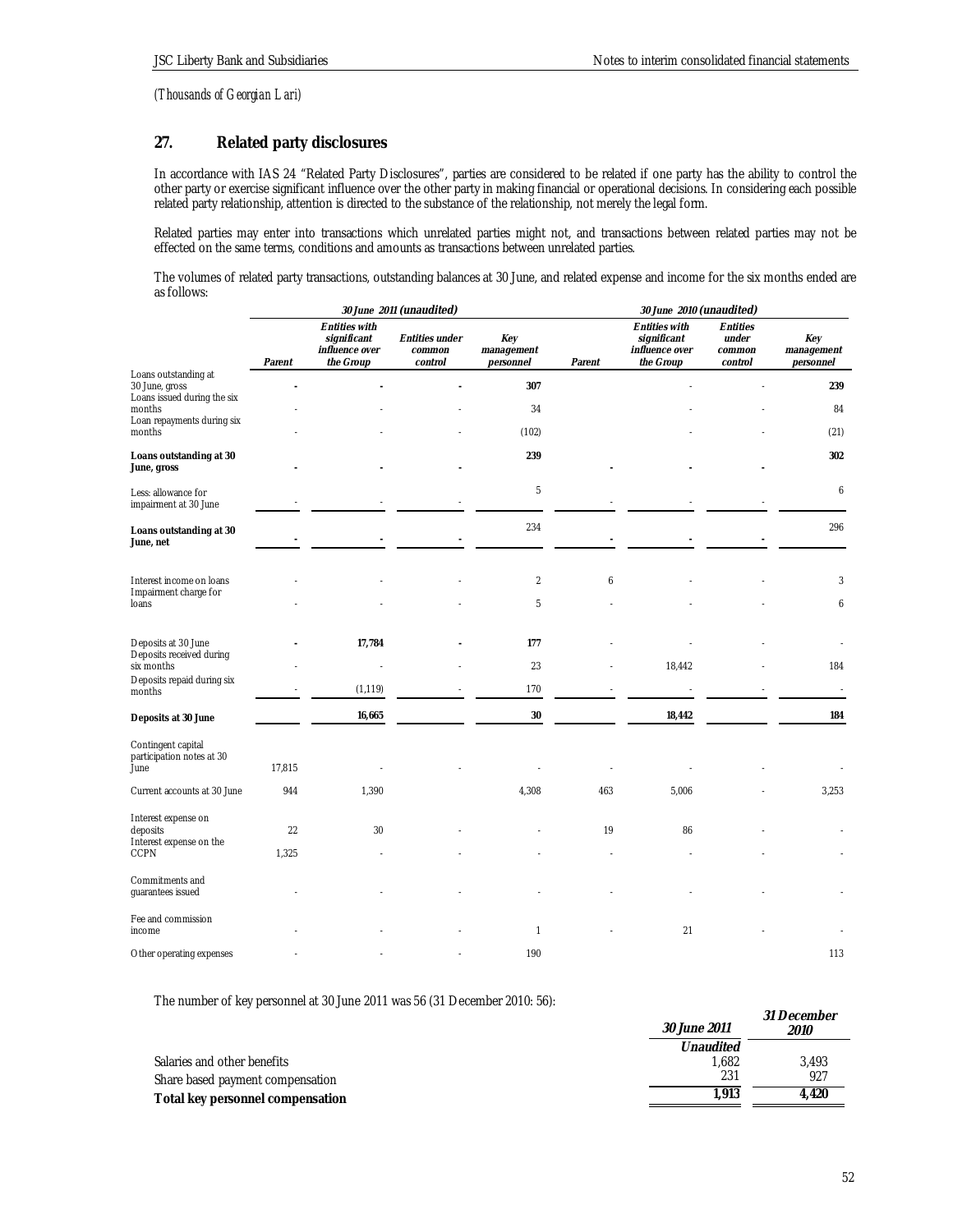### **28. Capital adequacy**

The Group maintains an actively managed capital base to cover risks inherent in the business and aims at further enhancing its capital base. The adequacy of the Group's capital is monitored using, among other measures, the ratios established by the NBG and the ratios established by the Basel Capital Accord 1988 in supervising the Group.

Prior to 19 September 2009, the Bank had violated established regulatory capital requirements. However, on 19 September 2009, the Bank obtained a written waiver from the NBG, exempting the Bank from regulatory capital requirements for a three-year period ending 19 September 2012. According to the waiver letter, the Bank's regulatory capital shall be treated as though it were increased from its current level by GEL 108,000. The amount shall be considered as core capital (Tier 1 capital) and shall be included in the calculation of the prudential ratios, including, without limitation, the capital adequacy ratios. In order to enhance the Bank's capital base, Liberty Capital LLC, its new controlling shareholder, committed at the time of the purchase of a 91.218% equity interest in the Bank, to contribute USD 10 million equivalent in GEL in share capital within six months from the acquisition date. In October 2009 these funds were placed on deposit at the Bank and, in February 2010, were converted into share capital as described in Note 19. In 2010 the Bank issued the CCPN in the amount of GEL 18,615 of which 95.7% was purchased by Liberty Capital LLC, and, as described in Note 18 the CCPN shall be converted into ordinary shares of the Bank, if Tier I capital adequacy ratio is below the minimum NBG requirement as of 30 September 2012. During the six months ended 30 June 2011, the Bank sold 526,410,550 ordinary shares to third party investors resulting in an increase of GEL 13,154 in the Bank's shareholders' equity.

#### *NBG capital adequacy ratio*

The NBG requires banks to maintain the minimum capital adequacy ratio of 12% of the RWA, as well as the minimum core capital (Tier 1 capital) adequacy ratio of 8% of the RWA, computed based on the Bank's stand-alone financial statements, prepared in accordance with the NBG requirements. As of 30 June 2011 and 31 December 2010, the Bank's capital adequacy ratios calculated on this basis without the waiver were as follows:

|                               | 30 June 2011 | 31 December 2010 |
|-------------------------------|--------------|------------------|
|                               | Unaudited    |                  |
| Core capital                  | 25, 719      | 5,787            |
| Supplementary capital         | 10.930       | 5,787            |
| Less: deductions from capital | (1, 323)     | (1,383)          |
| Total capital                 | 35,326       | 10.191           |
| Risk-weighted assets          | 456.698      | 362,500          |
| Capital adequacy ratio        | 7.74 %       | 2.81%            |

As of 30 June 2011 and 31 December 2010, the Bank's capital adequacy ratios calculated on this basis and reflecting the above-mentioned NBG waiver were as follows:

|                                                                                                        | <i>30 June 2011</i>  | 31 December 2010 |
|--------------------------------------------------------------------------------------------------------|----------------------|------------------|
| Core capital                                                                                           | Unaudited<br>25, 719 | 5,787            |
| Theoretical additions to capital (Tier 1) in accordance with the waiver obtained as described<br>above | 108,000              | 108,000          |
| Supplementary capital                                                                                  | 10.930               | 5.787            |
| Less: deductions from capital                                                                          | (1, 323)             | (1, 383)         |
| Total capital                                                                                          | 143,326              | 118.191          |
| Risk-weighted assets                                                                                   | 456.698              | 362,500          |
| Capital adequacy ratio                                                                                 | 31.38 %              | 32.60%           |